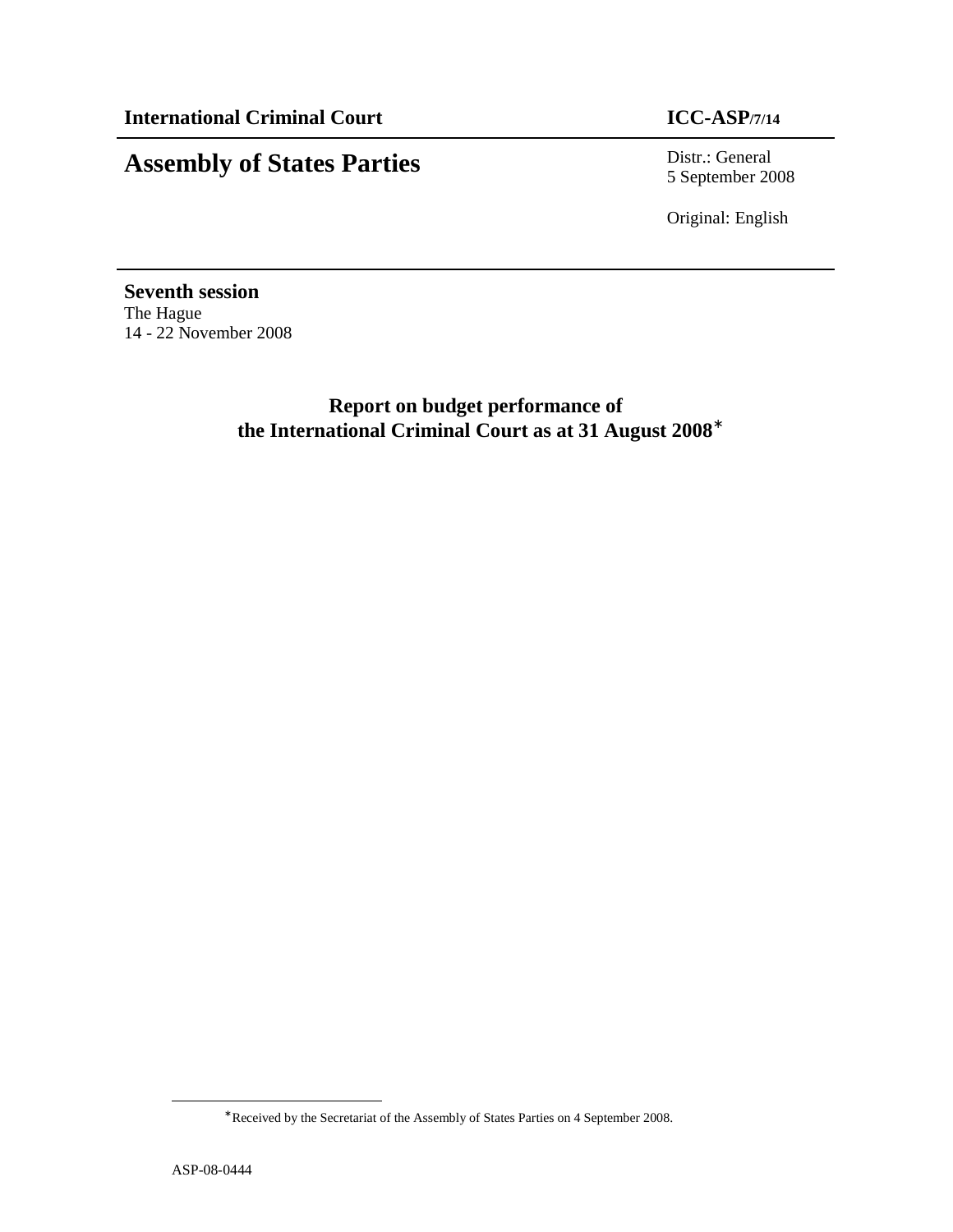# **Report on budget performance of the International Criminal Court as at 31 August 2008**

# **Introduction**

1. The Assembly of States Parties, by its resolution ICC-ASP/6/Res.4 of 14 December 2007, approved a budget of  $\epsilon$ 90,382,100 for the year 2008. The Registrar presents herewith the report on the budget performance of the International Criminal Court for the period from 1 January to 31 August 2008.

# **Overview of budget performance of the International Criminal Court**

2. Table 1 below shows the Court's budget performance since its establishment. As can be seen, the implementation rate improved from 69 per cent during the combined budget year 2002/2003, which marked the beginning of the Court, to a projected 95 per cent implementation rate for 2008.

| Budget year | Approved budget   | Expenditure as at<br>$31$ August <sup>1</sup> | Implementation rate<br>as at 31 August in $\%$ | Actual expenditure<br>(forecast 2008) | Implementation rate<br>as at 31 December |
|-------------|-------------------|-----------------------------------------------|------------------------------------------------|---------------------------------------|------------------------------------------|
|             | $\lceil 1 \rceil$ | $\lceil 2 \rceil$                             | $[2]/[1]=[3]$                                  | $[4]$                                 | $[4]/[1]=[5]$                            |
| 2002/2003   | 30,893            | n.a                                           | n.a                                            | 21.479                                | 69                                       |
| 2004        | 53,071            | n.a                                           | n.a                                            | 43,510                                | 82                                       |
| 2005        | 66,891            | 31,118                                        | 46.5                                           | 62,120                                | $83^2$                                   |
| 2006        | 80.417            | 36,260                                        | 45.1                                           | 64,678                                | 80                                       |
| 2007        | 88,872            | 44.772                                        | 50.4                                           | 77.464                                | 87                                       |
| 2008        | 90,382            | 54.474                                        | 60.3                                           | 85,602                                | 95                                       |

**Table 1: Comparison of budget performance from 2002 to 2008 (thousands of euros)** 

<sup>1</sup> Data from SAP as at 27 August.

 $2 \in 6.3$  million not included for Judges' pension liability. With the pension costs the implementation rate would be 93%.

3. As at 31 August 2008 the implementation rate for the Court was 60.3 per cent. The forecast for 2008 indicates potential savings for the whole year in the amount of  $\epsilon$ 4.8 million, which corresponds to an implementation rate of 95 per cent. This is an improvement of 8 per cent on the Court's implementation rate for 2007, which was 87 per cent.

4. Budget implementation as at 31 August and the forecast for the year-end are set out in the following tables, first per item of expenditure (table 2) and, second, per Major Programme (table 3).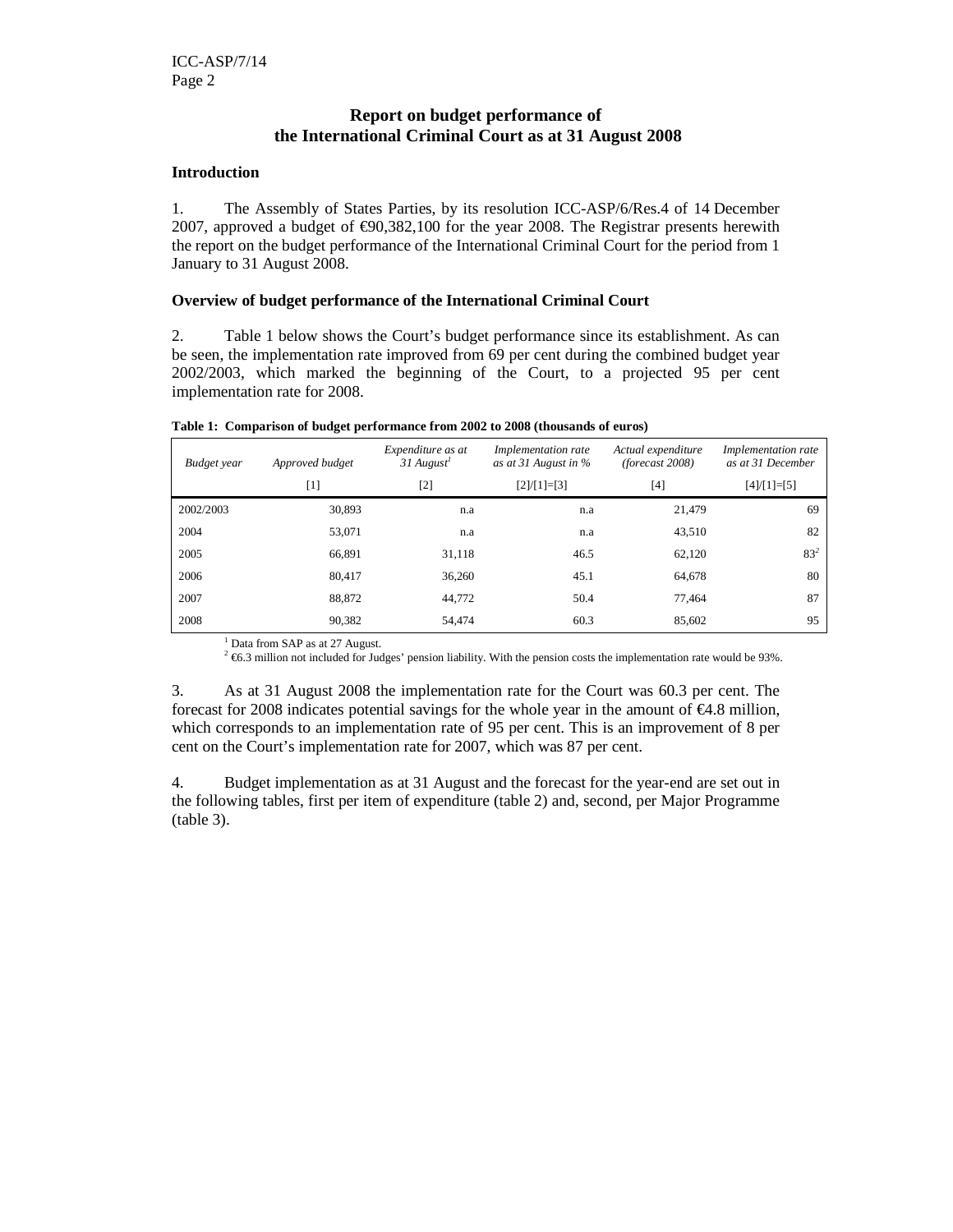|                                     | Approved<br>budget<br>2008 | Expenditure<br>as at<br>31 August 2008 <sup>1</sup> | Implementation<br>rate as at<br>31 August 2008<br>in $\%$ | Forecast<br>2008 | Forecasted<br><i>implementation rate as</i><br>at 31 December 2008<br>in $%$ |
|-------------------------------------|----------------------------|-----------------------------------------------------|-----------------------------------------------------------|------------------|------------------------------------------------------------------------------|
|                                     | $[1]$                      | $[2]$                                               | $[2]/[1]=[4]$                                             | $[4]$            | $[4]/[1]=[5]$                                                                |
| Judges                              | 6,270                      | 2,051                                               | 32.7                                                      | 6,270            | 100.0                                                                        |
| Sub-total judges                    | 6,270                      | 2,051                                               | 32.7                                                      | 6,270            | 100.0                                                                        |
| Staff costs                         | 48,149                     | 26,260                                              | 54.5                                                      | 41,762           | 86.7                                                                         |
| General temporary assistance        | 7,637                      | 6,308                                               | 82.6                                                      | 10,361           | 135.7                                                                        |
| Temporary assistance for meetings   | 1,560                      | 405                                                 | 26.0                                                      | 861              | 55.2                                                                         |
| Overtime                            | 383                        | 146                                                 | 38.1                                                      | 305.7            | 79.8                                                                         |
| Consultants                         | 350                        | 237                                                 | 67.8                                                      | 392.2            | 112.1                                                                        |
| Sub-total staff costs               | 58,079                     | 33,357                                              | 57.4                                                      | 53,681           | 92.4                                                                         |
| Travel and hospitality              | 4,530                      | 2,390                                               | 52.8                                                      | 4,325            | 95.5                                                                         |
| Contractual services incl. training | 7,406                      | 5,690                                               | 76.8                                                      | 7,471            | 100.9                                                                        |
| General operating expenses          | 11,704                     | 9,096                                               | 77.7                                                      | 11,266           | 96.3                                                                         |
| Supplies and materials              | 1,223                      | 769                                                 | 62.9                                                      | 1,185            | 96.9                                                                         |
| Equipment                           | 1,170                      | 1,122                                               | 95.9                                                      | 1,403            | 119.9                                                                        |
| Sub-total non-staff costs           | 26,033                     | 19,067                                              | 73.2                                                      | 25,651           | 98.5                                                                         |
| <b>Total ICC</b>                    | 90,382                     | 54,474                                              | 60.3                                                      | 85,602           | 94.7                                                                         |

### **Table 2: Budgetary performance 2008: resource utilization by item of expenditure – total ICC (thousands of euros)**

<sup>1</sup> SAP status as at 27 August 2008.

# **Table 3: Budget performance 2008: summary by Major Programme (thousands of euros)**\*

|                                                     | Approved<br>budget<br>2008 | Expenditure<br>as at<br>31 August 2008 | Implementation<br>rate as at<br>31 August 2008<br>in $\%$ | Forecast<br>2008 | Forecasted<br>implementation rate as<br>at 31 December 2008<br>in $%$ |
|-----------------------------------------------------|----------------------------|----------------------------------------|-----------------------------------------------------------|------------------|-----------------------------------------------------------------------|
|                                                     | $[1]$                      | $[2]$                                  | $[2]/[1]=[4]$                                             | $[4]$            | $[4]/[1]=[5]$                                                         |
| Major Programme I                                   | 10,279                     | 4,222                                  | 41.1                                                      | 9,655            | 93.9                                                                  |
| Judiciary                                           |                            |                                        |                                                           |                  |                                                                       |
| Major Programme II                                  | 22,473                     | 13,092                                 | 58.3                                                      | 20,823           | 92.7                                                                  |
| Office of the Prosecutor                            |                            |                                        |                                                           |                  |                                                                       |
| Major Programme III                                 | 52,437                     | 34,723                                 | 66.2                                                      | 50,933           | 97.1                                                                  |
| Registry                                            |                            |                                        |                                                           |                  |                                                                       |
| Major Programme IV                                  | 3,996                      | 1,714                                  | 42.9                                                      | 3,074            | 76.9                                                                  |
| Secretariat of the ASP                              |                            |                                        |                                                           |                  |                                                                       |
| Major Programme VI                                  | 989                        | 681                                    | 68.9                                                      | 989              | 100.0                                                                 |
| Secretariat of the TFV                              |                            |                                        |                                                           |                  |                                                                       |
| Major Programme VII                                 |                            |                                        |                                                           |                  |                                                                       |
| Project Office for the<br><b>Permanent Premises</b> | 209                        | 42                                     | 20.1                                                      | 128              | 61.3                                                                  |
| <b>Total ICC</b>                                    | 90,382                     | 54,474                                 | 60.3                                                      | 85,602           | 94.7                                                                  |

\* Without distributed maintenance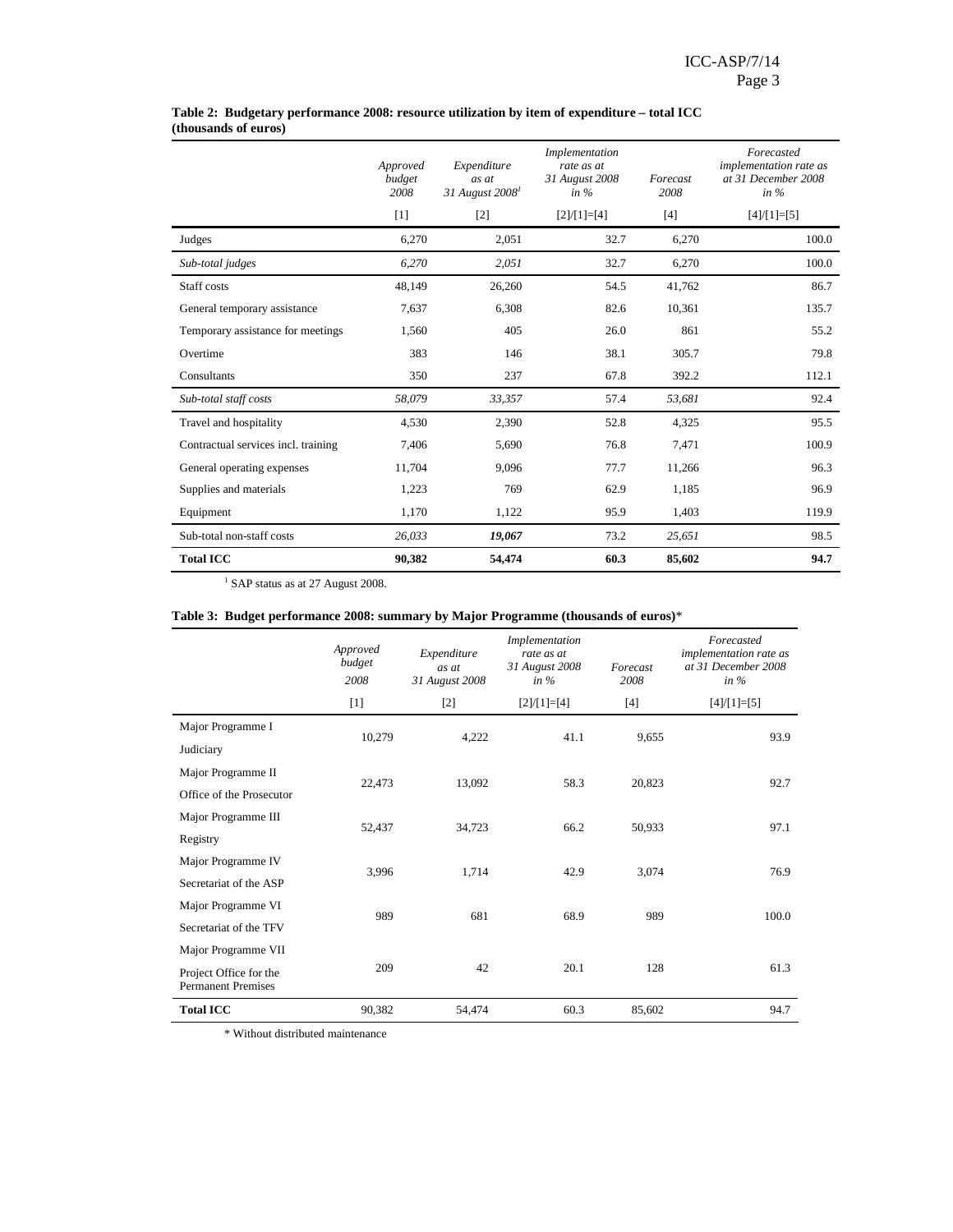# **Overview of resource utilization**

5. The Court's improved implementation rate in 2008 is primarily attributable to the improved recruitment during 2008. This is clearly highlighted by the fact that the net recruitment rate has nearly quadrupled year on year, from 3 to 11 staff per month: 119 posts were filled during the period 31 August 2007 to 31 July 2008. The relatively low implementation rate in Major Programme IV as at August is related to the uneven rate of expenditure under this programme. Major meetings will take place during the 4th quarter of 2008 leading to greater utilization of the funds. Major Programme VII has hired a Project Director, who is due to report on 1 October 2008. Expenditures will increase as the Director assumes project responsibilities.

6. However, during this period of intense recruitment, the rate of recruitment would have been higher except for leavers averaging six per month. The Court has utilized general temporary assistance (GTA) to fill gaps in staffing, resulting in over-expenditure on this item. Also, it should be noted that retention of staff is central to maintaining high recruitment and implementation rates.

7. Furthermore, although the Court communicated its intention to access its Contingency Fund to the Committee on Budget and Finance in the context of its second trial in the case of Mr Germain Katanga and Mr Mathieu Ngudjolo Chui, the Court is striving, and expects to be able to finance these activities from its regular budget. The expenses relating to the second trial are therefore currently marked as potentially to be covered by the Contingency Fund, and do not appear in the expenditure reported above. By adding the earmarked expenses, forecasted at  $\epsilon$ 2.4 million for 2008, the Court's implementation rate would stand at 97.3 per cent.

8. Figure 1 below draws a comparison between the basic budget and expenditure of the Court. Figure 2 provides the information for situation-related budget and expenditure.





Note: MP I = Major Programme 1, Judiciary; MP II = Major Programme II, Prosecutor; MP III = Major Programme III, Registry; MP IV = Major Programme IV, Secretariat of the Assembly of States Parties; MP VII = Major Programme VII, Project Office of the Permanent Premises.

<sup>1</sup> Budget is up to 31 December 2008.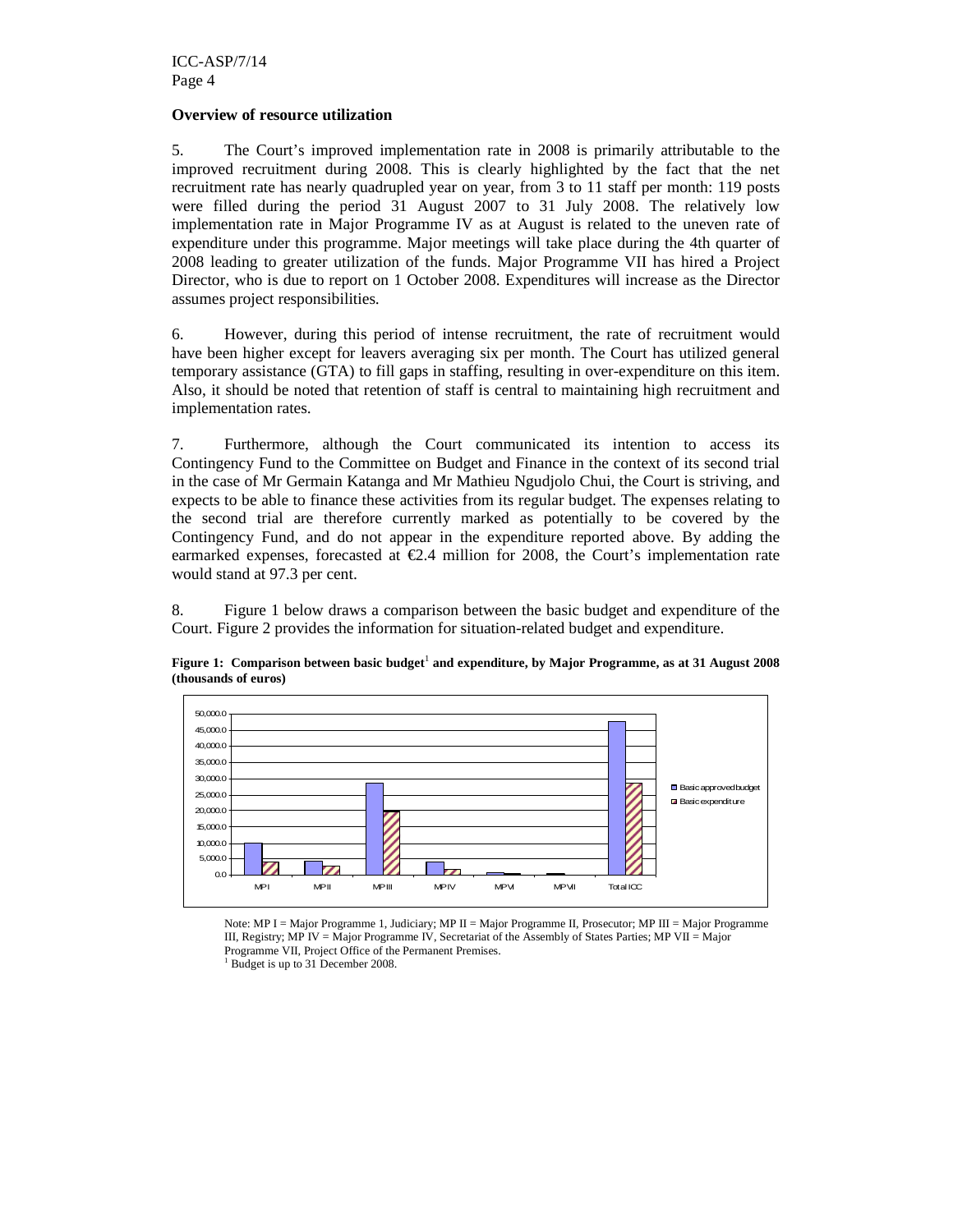

Figure 2: Comparison between situation-related budget<sup>1</sup> and expenditure, by Major Programme, as at **31 August 2008 (thousands of euros)**

Note: MP I = Major Programme 1, Judiciary; MP II = Major Programme II, Prosecutor; MP III = Major Programme III, Registry; MP IV = Major Programme IV, Secretariat of the Assembly of States Parties; MP VII = Major Programme VII, Project Office of the Permanent Premises. <sup>1</sup> Budget is up to 31 December 2008

9. Further details on the budget by Major Programme are provided in the annex.

10. Data on post occupancy can be found in the following table. The Court expects to fill an additional 75 posts by year-end. The eventual number of recruited staff employed by the Court at the end of the year will nevertheless depend on the number of internal recruitments and the number of separations.

|                                               | Approved<br>posts<br>2008 | Posts filled as<br>at 31 August<br>2008 | Posts under<br>recruitment as<br>at 31 August<br>2008 | Advertised<br>posts not<br>under<br>recruitment as<br>at 31 August<br>2008 | Vacant posts<br>not<br>advertised as<br>at 31 August<br>2008 | Forecasted<br>filled posts at<br>31 December<br>2008 | % of<br>established<br>posts vacant<br>as at $31$<br>August 2008 |
|-----------------------------------------------|---------------------------|-----------------------------------------|-------------------------------------------------------|----------------------------------------------------------------------------|--------------------------------------------------------------|------------------------------------------------------|------------------------------------------------------------------|
|                                               | $[2]$                     | $[3]$                                   | $[4]$                                                 | $[5]$                                                                      | [6]                                                          | $[7]$                                                | $[7]$                                                            |
| Major Programme I                             | 43                        | 36                                      | 5                                                     | $\mathbf{0}$                                                               | $\overline{2}$                                               | 42                                                   | 16.2                                                             |
| Major Programme II                            | 203                       | 187                                     | 12                                                    | $\mathbf{1}$                                                               | 3                                                            | 199                                                  | 7.8                                                              |
| Major Programme III                           | 412                       | 336                                     | 59                                                    | 15                                                                         | 2                                                            | 388                                                  | 18.4                                                             |
| Major Programme IV                            | 9                         | 3                                       | $\mathfrak{2}$                                        | $\mathbf{0}$                                                               | $\overline{4}$                                               | $\overline{7}$                                       | 66.6                                                             |
| Major Programme VI                            | 5                         | 2                                       | $\mathbf{1}$                                          | $\boldsymbol{0}$                                                           | $\mathfrak{2}$                                               | 3                                                    | 60.0                                                             |
| Major Programme VII                           | 3                         | $\mathbf{1}$                            | $\mathbf{0}$                                          | $\boldsymbol{0}$                                                           | 2                                                            | $\mathbf{1}$                                         | 66.7                                                             |
| <b>Total ICC</b>                              | 675                       | 565                                     | 79                                                    | 16                                                                         | 15                                                           | 640                                                  |                                                                  |
| Projected leavers                             |                           |                                         |                                                       |                                                                            |                                                              | (24)                                                 |                                                                  |
| Projected internal<br>movement                |                           |                                         |                                                       |                                                                            |                                                              | (12)                                                 |                                                                  |
| <b>Forecasted filled posts</b><br>at year-end |                           |                                         |                                                       |                                                                            |                                                              | 604                                                  |                                                                  |

### **Table 4: Staffing 2008: Approved posts versus filled posts by post type (professional and general services staff)**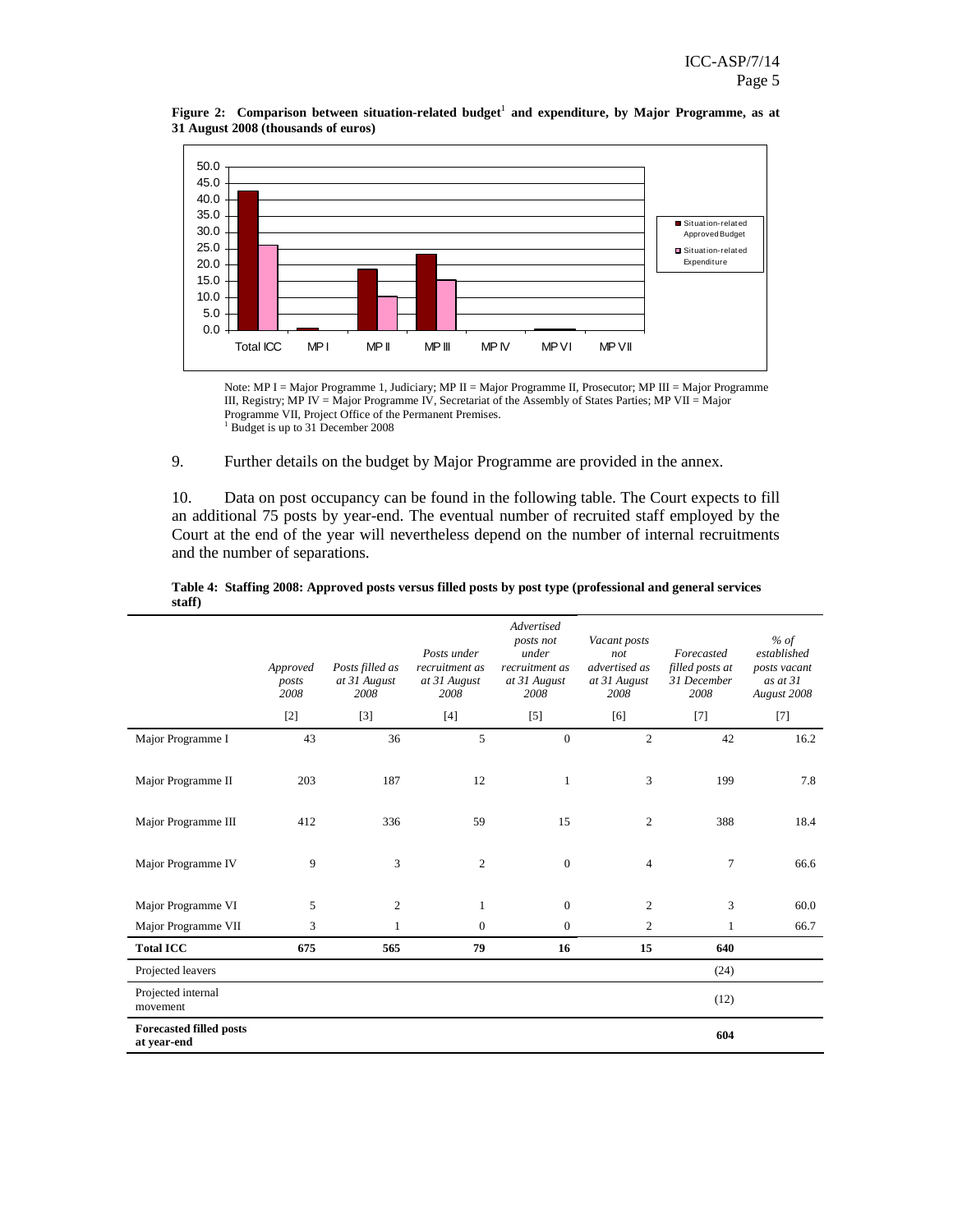|                                                   | 2008<br>appropriation | August 2008<br>expenditure | Implementation<br>rate in % as at<br>31 August 2008 | Forecast | $\label{p:reca} For \emph{ecasted}$<br>implementation<br>rate |
|---------------------------------------------------|-----------------------|----------------------------|-----------------------------------------------------|----------|---------------------------------------------------------------|
| Major Programme I                                 | 10,279                | 4,222                      | 41.1                                                | 9,655    | 93.9                                                          |
| Judiciary                                         |                       |                            |                                                     |          |                                                               |
| Presidency                                        | 2,544                 | 1,060                      | 41.7                                                | 2,311    | 90.8                                                          |
| Chambers                                          | 7,735                 | 3,162                      | 40.9                                                | 7,344    | 94.9                                                          |
| Major Programme II<br>Office of the Prosecutor    | 22,473                | 13,092                     | 58.3                                                | 20,823   | 92.7                                                          |
| Prosecutor                                        | 5,685                 | 3,349                      | 58.9                                                | 5,250    | 92.3                                                          |
| Jurisdiction, Complementarity & Coop.<br>Division | 1,807                 | 1,095                      | 60.6                                                | 1,783    | 98.7                                                          |
| <b>Investigations Division</b>                    | 11,727                | 6,381                      | 54.4                                                | 10,136   | 86.4                                                          |
| Prosecution Division                              | 3,254                 | 2,267                      | 69.7                                                | 3,654    | 112.3                                                         |
| Major Programme III<br>Registry                   | 52,437                | 34,723                     | 66.2                                                | 50,933   | 97.1                                                          |
| Office of the Registrar                           | 9,009                 | 5,078                      | 56.4                                                | 8,121    | 90.1                                                          |
| Common Administrative Services<br>Division        | 21,961                | 16,881                     | 76.9                                                | 22,194   | 101.1                                                         |
| Division of Court Services                        | 14,066                | 8,097                      | 57.6                                                | 13,410   | 95.3                                                          |
| Public Information and Documentation<br>Section   | 2,943                 | 1,782                      | 60.6                                                | 2,927    | 99.4                                                          |
| Division of Victims and Counsel                   | 4,456                 | 2,885                      | 64.7                                                | 4,281    | 96.1                                                          |
| Major Programme IV<br>Secretariat of the ASP      | 3,996                 | 1,714                      | 42.9                                                | 3,074    | 76.9                                                          |
| Secretariat of the Trust Fund for Victims         | 989                   | 681                        | 68.9                                                | 989      | 100.0                                                         |
| Project Office Permanent Premises                 | 209                   | 42                         | 20.1                                                | 128      | 61.3                                                          |
| <b>Total ICC</b>                                  | 90,382                | 54,474                     | 60.3                                                | 85,602   | 94.7                                                          |

\*Without distributed maintenance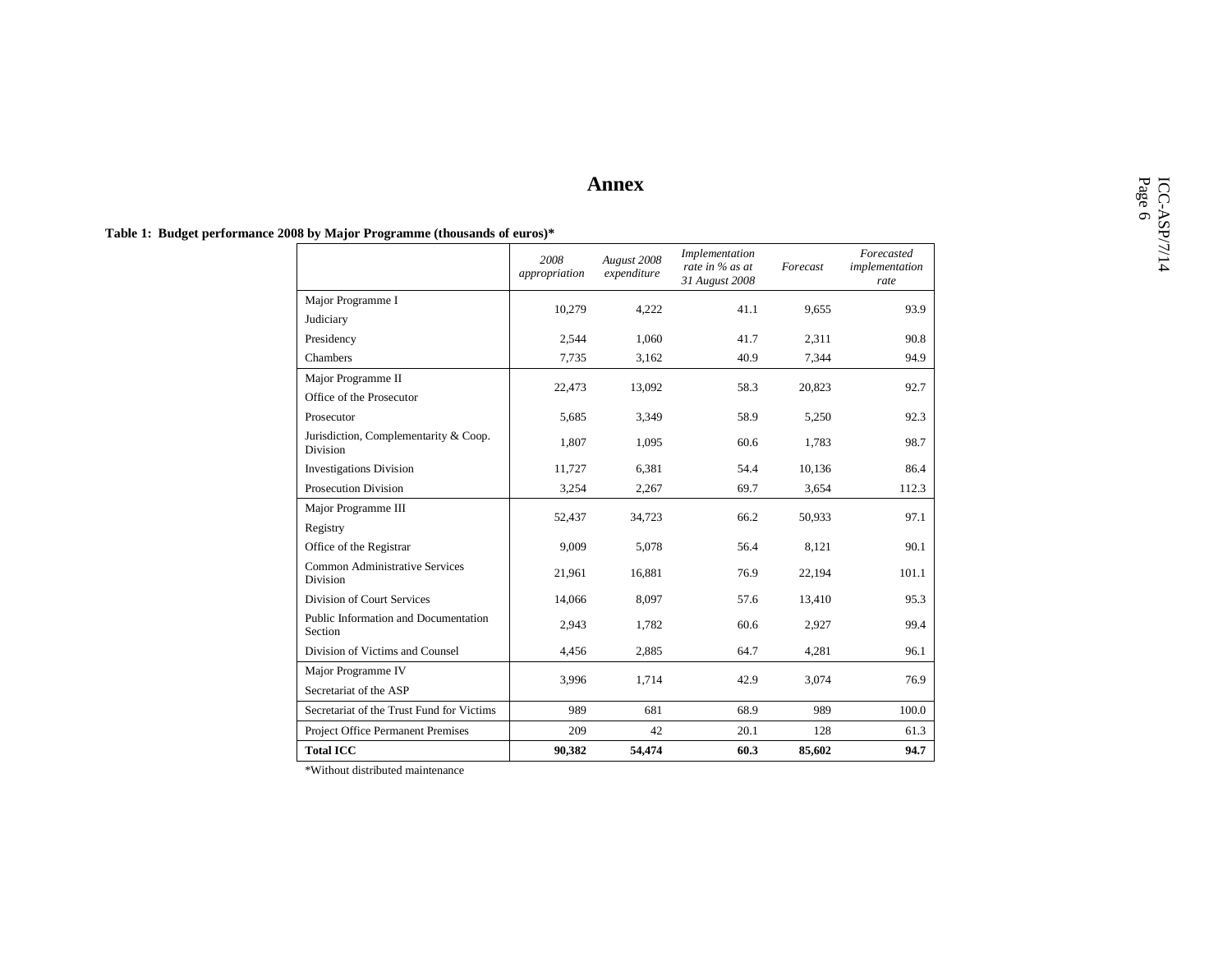|  |  | Table 2: Major Programme - Total ICC |  |
|--|--|--------------------------------------|--|
|--|--|--------------------------------------|--|

|                                     |                                         | Expenditure 2007       |          |                       | Forecasted Expenditure 2008 |          |                       | Proposed Budget 2009          |           | Resource Growth |         |
|-------------------------------------|-----------------------------------------|------------------------|----------|-----------------------|-----------------------------|----------|-----------------------|-------------------------------|-----------|-----------------|---------|
| Total ICC                           |                                         | (thousands of euros)   |          |                       | (thousands of euros)        |          |                       | ( <i>thousands of euros</i> ) |           |                 |         |
|                                     | Situation-<br>Total<br>Basic<br>related |                        | Basic    | Situation-<br>related | Total                       | Basic    | Situation-<br>related | Total                         | Amount    | $\%$            |         |
| Judges                              | 7,118.8                                 |                        | 7,118.8  | 6,269.7               |                             | 6,269.7  | 5,812.0               |                               | 5,812.0   | $-457.7$        | $-7.3$  |
| Professional staff                  |                                         | No breakdown available |          |                       |                             |          | 18,010.1              | 19,746.3                      | 37,756.4  |                 |         |
| General Service staff               |                                         |                        |          |                       |                             |          | 10,614.8              | 8,981.9                       | 19,596.7  |                 |         |
| Subtotal staff                      | 20,295.5                                | 15,670.9               | 35,966.4 | 22,040.1              | 19,722.1                    | 41,762.2 | 28,624.9              | 28,728.2                      | 57,353.1  | 15,590.9        | 37.3    |
| General Temporary assistance        | 4,340.1                                 | 5,106.8                | 9,446.9  | 4,058.8               | 6,301.7                     | 10,360.5 | 2,539.9               | 4,614.9                       | 7,154.8   | $-3,205.7$      | $-30.9$ |
| Temporary assistance for meetings   | 1,220.4                                 | 42.8                   | 1,263.2  | 816.1                 | 44.7                        | 860.8    | 1,166.3               | 71.1                          | 1,237.4   | 376.6           | 43.8    |
| Overtime                            | 216.7                                   | 28.2                   | 244.9    | 221.3                 | 84.4                        | 305.7    | 268.6                 | 126.5                         | 395.1     | 89.4            | 29.2    |
| Consultants                         | 70.9                                    | 245.0                  | 315.9    | 71.0                  | 321.2                       | 392.2    | 101.3                 | 417.4                         | 518.7     | 126.5           | 32.3    |
| Subtotal other staff                | 5,848.1                                 | 5,422.8                | 11,270.9 | 5,167.2               | 6,752.0                     | 11,919.2 | 4,076.1               | 5,229.9                       | 9,306.0   | $-2,613.2$      | $-21.9$ |
| Travel                              | 975.1                                   | 2,707.7                | 3,682.8  | 974.5                 | 3,301.3                     | 4,275.8  | 1,101.4               | 4,108.7                       | 5,210.1   | 934.3           | 21.9    |
| Hospitality                         | 46.3                                    |                        | 46.3     | 49.6                  |                             | 49.6     | 69.5                  |                               | 69.5      | 19.9            | 40.1    |
| Contractual services incl. training | 3,267.5                                 | 2,511.7                | 5,779.2  | 3,189.1               | 4,281.5                     | 7,470.6  | 3,125.4               | 6,257.2                       | 9,382.6   | 1,912.1         | 25.6    |
| General operating expenses          | 5,866.7                                 | 3,216.3                | 9,083.0  | 6,341.6               | 4,924.7                     | 11,266.3 | 6,405.2               | 6,630.4                       | 13,035.6  | 1,769.3         | 15.7    |
| Supplies and materials              | 751.8                                   | 328.5                  | 1,080.3  | 801.2                 | 384.2                       | 1,185.4  | 851.3                 | 427.1                         | 1,278.4   | 93.1            | 7.9     |
| Furniture and equipment             | 1,900.6                                 | 1,535.6                | 3,436.2  | 750.4                 | 652.6                       | 1,403.0  | 643.5                 | 535.2                         | 1,178.7   | $-224.3$        | $-16.0$ |
| Subtotal non-staff                  | 12,808.0                                | 10,299.8               | 23,107.8 | 12,106.4              | 13,544.2                    | 25,650.5 | 12,196.3              | 17,958.6                      | 30,154.9  | 4,504.4         | 17.6    |
| <b>Total</b>                        | 46,070.4                                | 31,393.5               | 77,463.9 | 45,583.4              | 40,018.3                    | 85,601.7 | 50,709.3              | 51,916.7                      | 102,626.0 | 17,024.4        | 19.9    |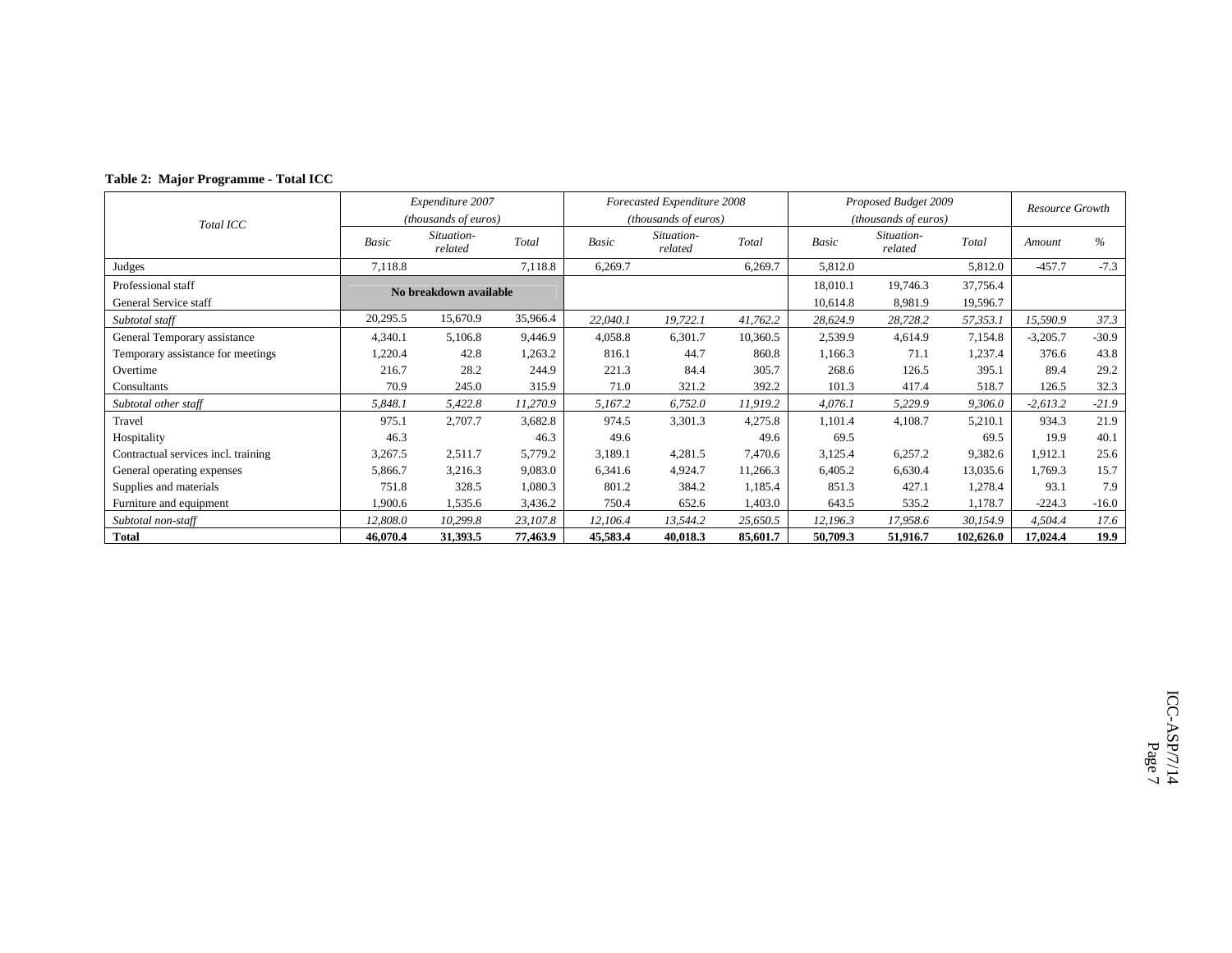| Table 3: Major Programme I          |         |                        |          |         |                             |         |                             |                       |          |                 |          |  |
|-------------------------------------|---------|------------------------|----------|---------|-----------------------------|---------|-----------------------------|-----------------------|----------|-----------------|----------|--|
|                                     |         | Expenditure 2007       |          |         | Forecasted Expenditure 2008 |         |                             | Proposed Budget 2009  |          | Resource Growth |          |  |
| Major Programme I                   |         | (thousands of euros)   |          |         | (thousands of euros)        |         | <i>(thousands of euros)</i> |                       |          |                 |          |  |
|                                     | Basic   | Situation-<br>related  | Total    | Basic   | Situation-<br>related       | Total   | <b>Basic</b>                | Situation-<br>related | Total    | Amount          | $\%$     |  |
| Judges                              | 7,118.8 |                        | 7,118.8  | 6,269.7 |                             | 6,269.7 | 5,812.0                     |                       | 5,812.0  | $-457.7$        | $-7.3$   |  |
| Professional staff                  |         | No breakdown available |          |         |                             |         | 2,637.2                     | 366.3                 | 3,003.5  |                 |          |  |
| General Service staff               |         |                        |          |         |                             |         | 774.7                       | 177.0                 | 951.7    |                 |          |  |
| Subtotal staff                      | 2,017.2 | 210.8                  | 2,228.0  | 2,158.8 | 261.5                       | 2,420.3 | 3,411.9                     | 543.3                 | 3,955.2  | 1,534.9         | 63.4     |  |
| General Temporary assistance        | 558.5   | 35.5                   | 594.0    | 586.0   | 34.1                        | 620.1   | 201.8                       | 85.6                  | 287.4    | $-332.7$        | $-53.7$  |  |
| Temporary assistance for meetings   |         |                        |          |         |                             |         |                             |                       |          |                 |          |  |
| Overtime                            |         |                        |          |         |                             |         |                             |                       |          |                 |          |  |
| Consultants                         | 2.6     |                        | 2.6      | 3.0     |                             | 3.0     | 16.2                        |                       | 16.2     | 13.2            | 440.0    |  |
| Subtotal other staff                | 561.1   | 35.5                   | 596.6    | 589.0   | 34.1                        | 623.1   | 218.0                       | 85.6                  | 303.6    | $-319.5$        | $-51.3$  |  |
| Travel                              | 143.6   |                        | 143.6    | 227.0   | 34.4                        | 261.4   | 191.8                       | 31.5                  | 223.3    | $-38.1$         | $-14.6$  |  |
| Hospitality                         | 10.0    |                        | 10.0     | 11.0    |                             | 11.0    | 17.0                        |                       | 17.0     | 6.0             | 54.5     |  |
| Contractual services incl. training | 5.4     |                        | 5.4      | 11.0    |                             | 11.0    | 30.0                        |                       | 30.0     | 19.0            | 172.7    |  |
| General operating expenses          | 41.6    | 0.0                    | 41.6     | 45.0    |                             | 45.0    | 55.8                        |                       | 55.8     | 10.8            | 24.0     |  |
| Supplies and materials              | 1.9     |                        | 1.9      | 3.0     |                             | 3.0     | 5.0                         |                       | 5.0      | 2.0             | 66.7     |  |
| Equipment                           | 25.0    |                        | 25.0     | 10.0    |                             | 10.0    |                             |                       |          | $-10.0$         | $-100.0$ |  |
| Subtotal non-staff                  | 227.5   | 0.0                    | 227.5    | 307.0   | 34.4                        | 341.4   | 299.6                       | 31.5                  | 331.1    | $-10.3$         | $-3.0$   |  |
| <b>Total</b>                        | 9,924.6 | 246.3                  | 10,170.9 | 9,324.5 | 330.0                       | 9,654.5 | 9,741.5                     | 660.4                 | 10,401.9 | 747.4           | 7.7      |  |

# **2008 Major Variances to Budget**

Staffing: Savings to date have been primarily due to staff vacancies. Seven (7) vacancies remain as of 31 August of which at least 6 are expected to be filled before year end.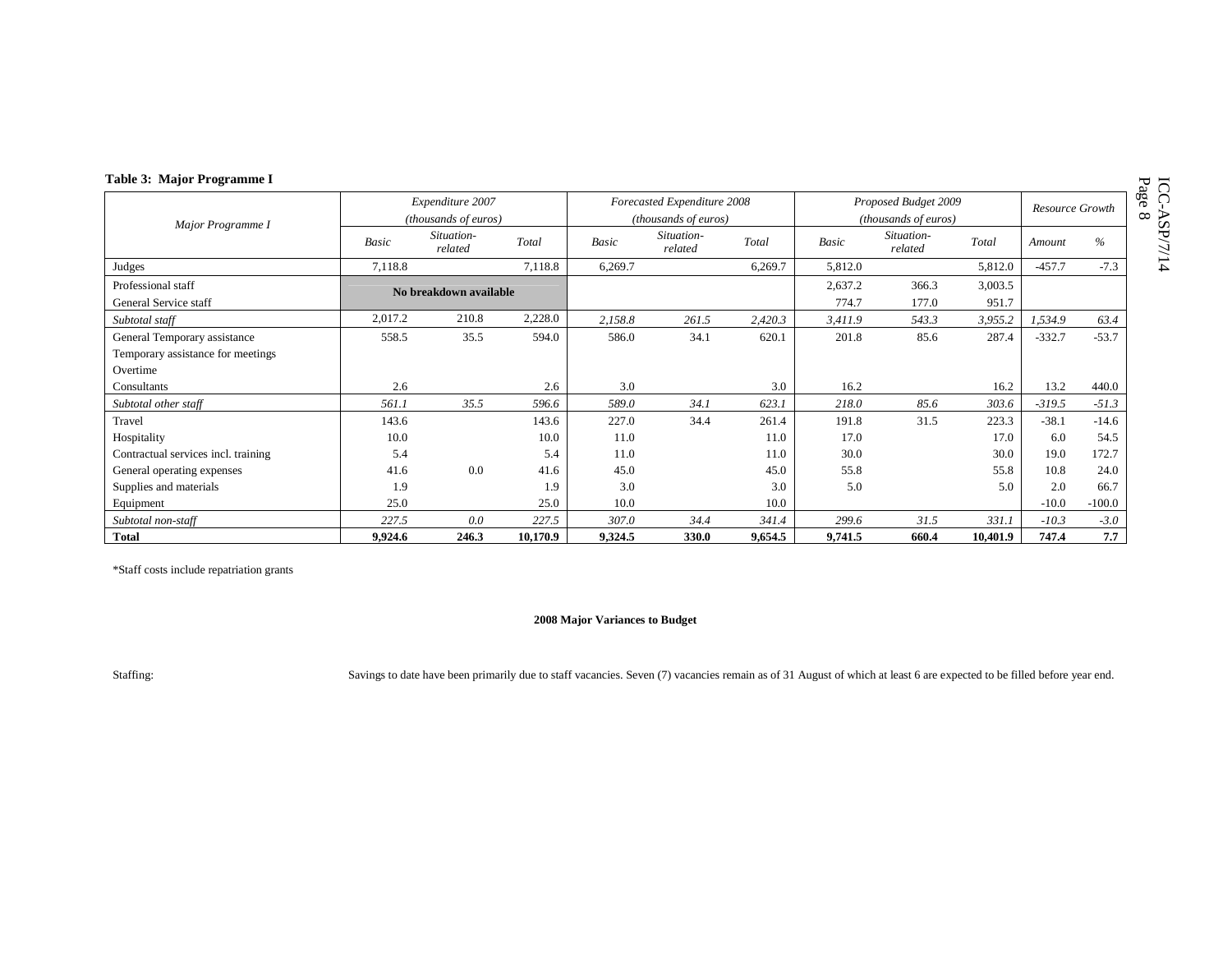|  |  | Table 4: Major Programme I - 1100+1300 |  |  |
|--|--|----------------------------------------|--|--|
|--|--|----------------------------------------|--|--|

|                                     |         | Expenditure 2007       |         |         | Forecasted Expenditure 2008 |         |              | Proposed Budget 2009  |         | Resource Growth |         |
|-------------------------------------|---------|------------------------|---------|---------|-----------------------------|---------|--------------|-----------------------|---------|-----------------|---------|
| The Presidency & NY Liason Offic    |         | (thousands of euros)   |         |         | (thousands of euros)        |         |              | (thousands of euros)  |         |                 |         |
|                                     | Basic   | Situation-<br>related  | Total   | Basic   | Situation-<br>related       | Total   | <b>Basic</b> | Situation-<br>related | Total   | Amount          | $\%$    |
| Judges                              | 1,345.9 |                        | 1,345.9 | 1,259.0 |                             | 1,259.0 | 912.0        |                       | 912.0   | $-347.0$        | $-27.6$ |
| Professional staff                  |         | No breakdown available |         |         |                             |         | 803.8        |                       | 803.8   |                 |         |
| General Service staff               |         |                        |         |         |                             |         | 302.7        |                       | 302.7   |                 |         |
| Subtotal staff                      | 763.5   |                        | 763.5   | 843.1   |                             | 843.1   | 1,106.5      |                       | 1,106.5 | 263.4           | 31.2    |
| General Temporary assistance        | 186.6   |                        | 186.6   | 58.3    |                             | 58.3    | 66.3         |                       | 66.3    | 8.0             | 13.7    |
| Temporary assistance for meetings   |         |                        |         |         |                             |         |              |                       |         |                 |         |
| Overtime                            |         |                        |         |         |                             |         |              |                       |         |                 |         |
| Consultants                         | 2.6     |                        | 2.6     | 3.0     |                             | 3.0     | 16.2         |                       | 16.2    | 13.2            | 440.0   |
| Subtotal other staff                | 189.2   |                        | 189.2   | 61.3    |                             | 61.3    | 82.5         |                       | 82.5    | 21.2            | 34.6    |
| Travel                              | 105.6   |                        | 105.6   | 100.9   |                             | 100.9   | 94.5         |                       | 94.5    | $-6.4$          | $-6.3$  |
| Hospitality                         | 9.7     |                        | 9.7     | 10.0    |                             | 10.0    | 16.0         |                       | 16.0    | 6.0             | 60.0    |
| Contractual services incl. training | 0.9     |                        | 0.9     | 3.0     |                             | 3.0     | 15.0         |                       | 15.0    | 12.0            | 400.0   |
| General operating expenses          | 41.6    |                        | 41.6    | 30.0    |                             | 30.0    | 55.8         |                       | 55.8    | 25.8            | 86.0    |
| Supplies and materials              | 1.9     |                        | 1.9     | 3.0     |                             | 3.0     | 5.0          |                       | 5.0     | 2.0             | 66.7    |
| Equipment                           | 6.6     |                        | 6.6     |         |                             |         |              |                       |         |                 |         |
| Subtotal non-staff                  | 166.3   |                        | 166.3   | 146.9   |                             | 146.9   | 186.3        |                       | 186.3   | 39.4            | 26.8    |
| <b>Total</b>                        | 2,464.9 |                        | 2,464.9 | 2,310.3 |                             | 2,310.3 | 2,287.3      |                       | 2,287.3 | $-23.0$         | $-1.0$  |

# **2008 Major Variances to Budget**

Staffing: Minor budget savings in staff cost is expected during 2008. Two posts are currently vacant.

Non-staff costs: Expect minor savings in general operating expenses.

ICC-ASP/7/14  $\text{ICC-ASP/7}/14$  Page 9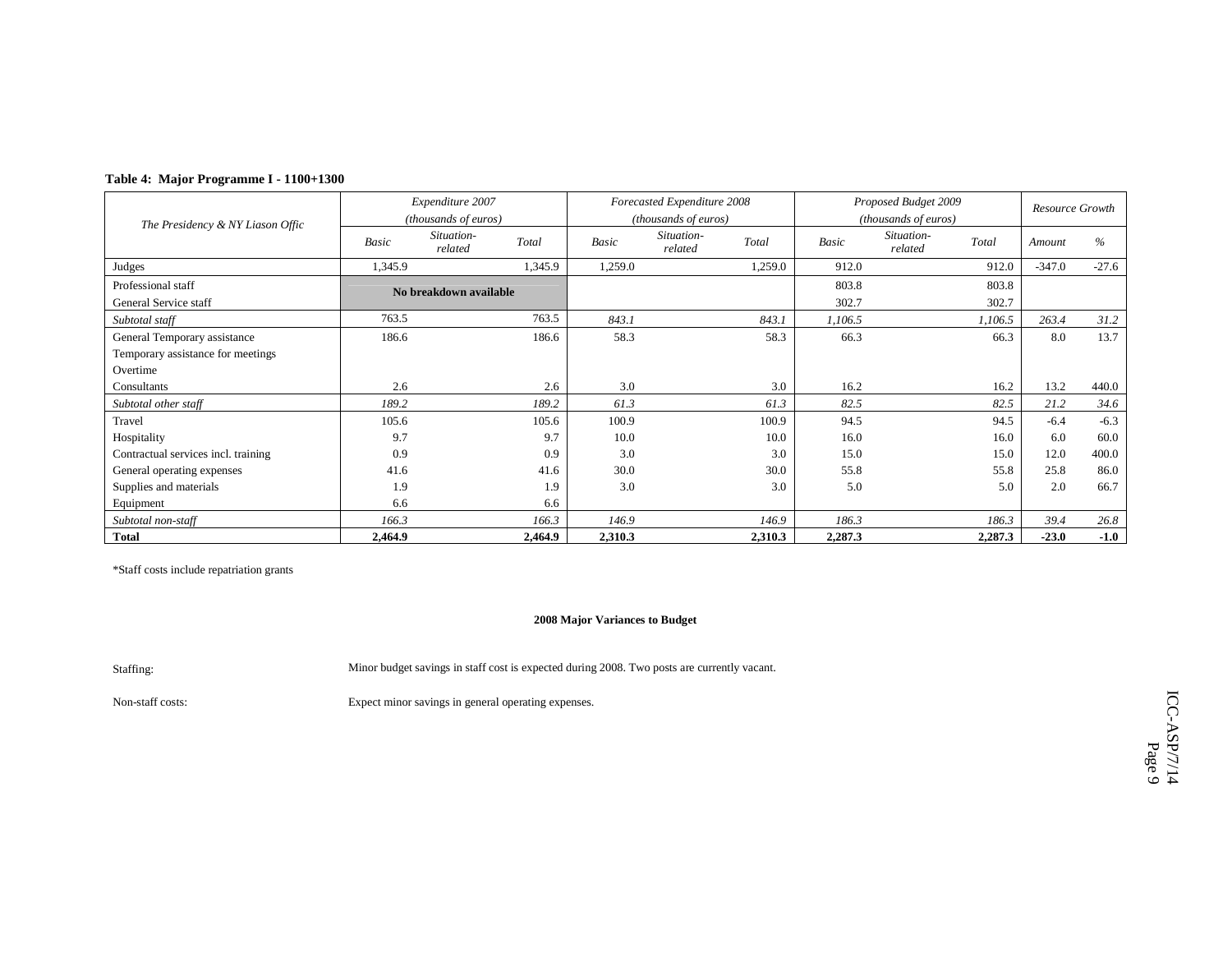| Table 5: Major Programme I - 1200   |         |                        |         |         |                             |         |                               |                       |         |                 |          |
|-------------------------------------|---------|------------------------|---------|---------|-----------------------------|---------|-------------------------------|-----------------------|---------|-----------------|----------|
|                                     |         | Expenditure 2007       |         |         | Forecasted Expenditure 2008 |         |                               | Proposed Budget 2009  |         | Resource Growth |          |
| Chambers                            |         | (thousands of euros)   |         |         | <i>(thousands of euros)</i> |         | ( <i>thousands of euros</i> ) |                       |         |                 |          |
|                                     | Basic   | Situation-<br>related  | Total   | Basic   | Situation-<br>related       | Total   | Basic                         | Situation-<br>related | Total   | Amount          | $\%$     |
| Judges                              | 5,772.9 |                        | 5,772.9 | 5,010.7 |                             | 5,010.7 | 4,900.0                       |                       | 4,900.0 | $-110.7$        | $-2.2$   |
| Professional staff                  |         | No breakdown available |         |         |                             |         | 1,833.4                       | 366.3                 | 2,199.7 |                 |          |
| General Service staff               |         |                        |         |         |                             |         | 472.0                         | 177.0                 | 649.0   |                 |          |
| Subtotal staff                      | 1,253.7 | 210.8                  | 1,464.5 | 1,315.7 | 261.5                       | 1,577.2 | 2,305.4                       | 543.3                 | 2,848.7 | 1,271.5         | 80.6     |
| General Temporary assistance        | 371.9   | 35.5                   | 407.4   | 527.7   | 34.1                        | 561.8   | 135.5                         | 85.6                  | 221.1   | $-340.7$        | $-60.6$  |
| Temporary assistance for meetings   |         |                        |         |         |                             |         |                               |                       |         |                 |          |
| Overtime                            |         |                        |         |         |                             |         |                               |                       |         |                 |          |
| Consultants                         |         |                        |         |         |                             |         |                               |                       |         |                 |          |
| Subtotal other staff                | 371.9   | 35.5                   | 407.4   | 527.7   | 34.1                        | 561.8   | 135.5                         | 85.6                  | 221.1   | $-340.7$        | $-60.6$  |
| Travel                              | 38.0    |                        | 38.0    | 126.1   | 34.4                        | 160.5   | 97.3                          | 31.5                  | 128.8   | $-31.7$         | $-19.8$  |
| Hospitality                         | 0.3     |                        | 0.3     | 1.0     |                             | 1.0     | 1.0                           |                       | 1.0     |                 |          |
| Contractual services incl. training | 4.5     |                        | 4.5     | 8.0     |                             | 8.0     | 15.0                          |                       | 15.0    | 7.0             | 87.5     |
| General operating expenses          | 0.0     | 0.0                    | 0.0     | 15.0    |                             | 15.0    |                               |                       |         | $-15.0$         | $-100.0$ |
| Supplies and materials              |         |                        |         |         |                             |         |                               |                       |         |                 |          |
| Equipment                           | 18.4    |                        | 18.4    | 10.0    |                             | 10.0    |                               |                       |         | $-10.0$         | $-100.0$ |
| Subtotal non-staff                  | 61.2    | 0.0                    | 61.2    | 160.1   | 34.4                        | 194.5   | 113.3                         | 31.5                  | 144.8   | $-49.7$         | $-25.6$  |
| <b>Total</b>                        | 7,459.7 | 246.3                  | 7,706.0 | 7,014.2 | 330.0                       | 7,344.2 | 7,454.2                       | 660.4                 | 8,114.6 | 770.4           | 10.5     |

### **2008 Major Variances to Budget**

Staffing: Budget savings in staff cost is largely offset during 2008 by employement of GTAs to fill gaps. 5 posts are currentlt vacant.

Non-staff costs: Expect near full utilization of budget.

 $\text{ICC-ASP/7/14} \ \text{Page 10}$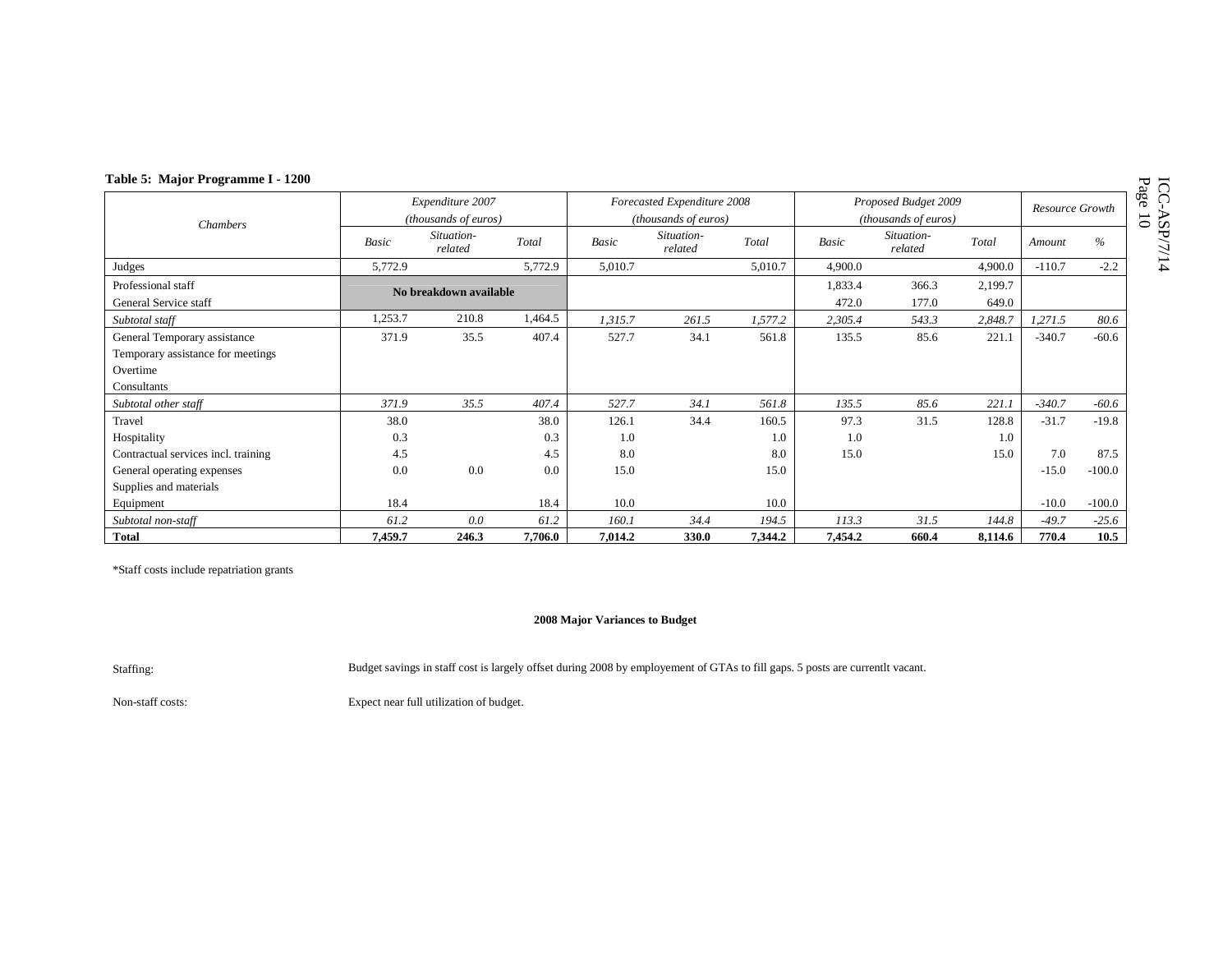### **Table 6: Major Programme II**

|                                     |         | Expenditure 2007       |          |         | Forecasted Expenditure 2008 |          |         | Proposed Budget 2009          |          | Resource Growth |               |
|-------------------------------------|---------|------------------------|----------|---------|-----------------------------|----------|---------|-------------------------------|----------|-----------------|---------------|
| Major Programme II                  |         | (thousands of euros)   |          |         | <i>(thousands of euros)</i> |          |         | ( <i>thousands of euros</i> ) |          |                 |               |
|                                     | Basic   | Situation-<br>related  | Total    | Basic   | Situation-<br>related       | Total    | Basic   | Situation-<br>related         | Total    | Amount          | $\frac{0}{0}$ |
| Professional staff                  |         | No breakdown available |          |         |                             |          | 3,454.2 | 11,164.7                      | 14,618.9 |                 |               |
| General Service staff               |         |                        |          |         |                             |          | 961.3   | 2,773.0                       | 3,734.3  |                 |               |
| Subtotal staff                      | 3,326.0 | 8,554.7                | 11,880.7 | 3,829.1 | 10,428.4                    | 14,257.5 | 4,415.5 | 13,937.7                      | 18,353.2 | 4,095.7         | 28.7          |
| General temporary assistance        | 416.1   | 3,260.3                | 3,676.4  | 270.1   | 3,480.8                     | 3,750.9  | 35.7    | 3,303.1                       | 3,338.8  | $-412.1$        | $-11.0$       |
| Temporary assistance for meetings   |         |                        |          |         |                             |          |         |                               |          |                 |               |
| Overtime                            |         |                        |          |         |                             |          | 15.0    |                               | 15.0     | 15.0            |               |
| Consultants                         | 35.3    | 77.8                   | 113.1    |         | 187.0                       | 187.0    |         | 71.4                          | 71.4     | $-115.6$        | $-61.8$       |
| Subtotal other staff                | 451.4   | 3,338.1                | 3,789.5  | 270.1   | 3,667.8                     | 3,937.9  | 50.7    | 3,374.5                       | 3,425.2  | $-512.7$        | $-13.0$       |
| Travel                              | 177.0   | 1,471.3                | 1,648.3  | 149.2   | 1,634.9                     | 1,784.1  | 185.0   | 1,851.8                       | 2,036.8  | 252.7           | 14.2          |
| Hospitality                         | 12.0    |                        | 12.0     | 13.0    |                             | 13.0     | 10.0    |                               | 10.0     | $-3.0$          | $-23.1$       |
| Contractual services incl. training | 30.7    | 322.6                  | 353.3    | 51.2    | 309.5                       | 360.7    | 51.2    | 309.5                         | 360.7    |                 |               |
| General operating expenses          | $-0.1$  | 301.6                  | 301.4    |         | 308.8                       | 308.8    |         | 274.6                         | 274.6    | $-34.2$         | $-11.1$       |
| Supplies and materials              | 18.9    | 52.6                   | 71.5     | 53.0    | 43.0                        | 96.0     | 53.0    | 48.0                          | 101.0    | 5.0             | 5.2           |
| Equipment                           |         | 103.7                  | 103.7    |         | 65.0                        | 65.0     |         | 30.0                          | 30.0     | $-35.0$         | $-53.8$       |
| Subtotal non-staff                  | 238.5   | 2,251.8                | 2,490.2  | 266.4   | 2,361.2                     | 2,627.6  | 299.2   | 2,513.9                       | 2,813.1  | 185.5           | 7.1           |
| <b>Total</b>                        | 4,015.9 | 14,144.6               | 18,160.4 | 4,365.6 | 16,457.4                    | 20,823.0 | 4,765.4 | 19,826.1                      | 24,591.5 | 3,768.5         | 18.1          |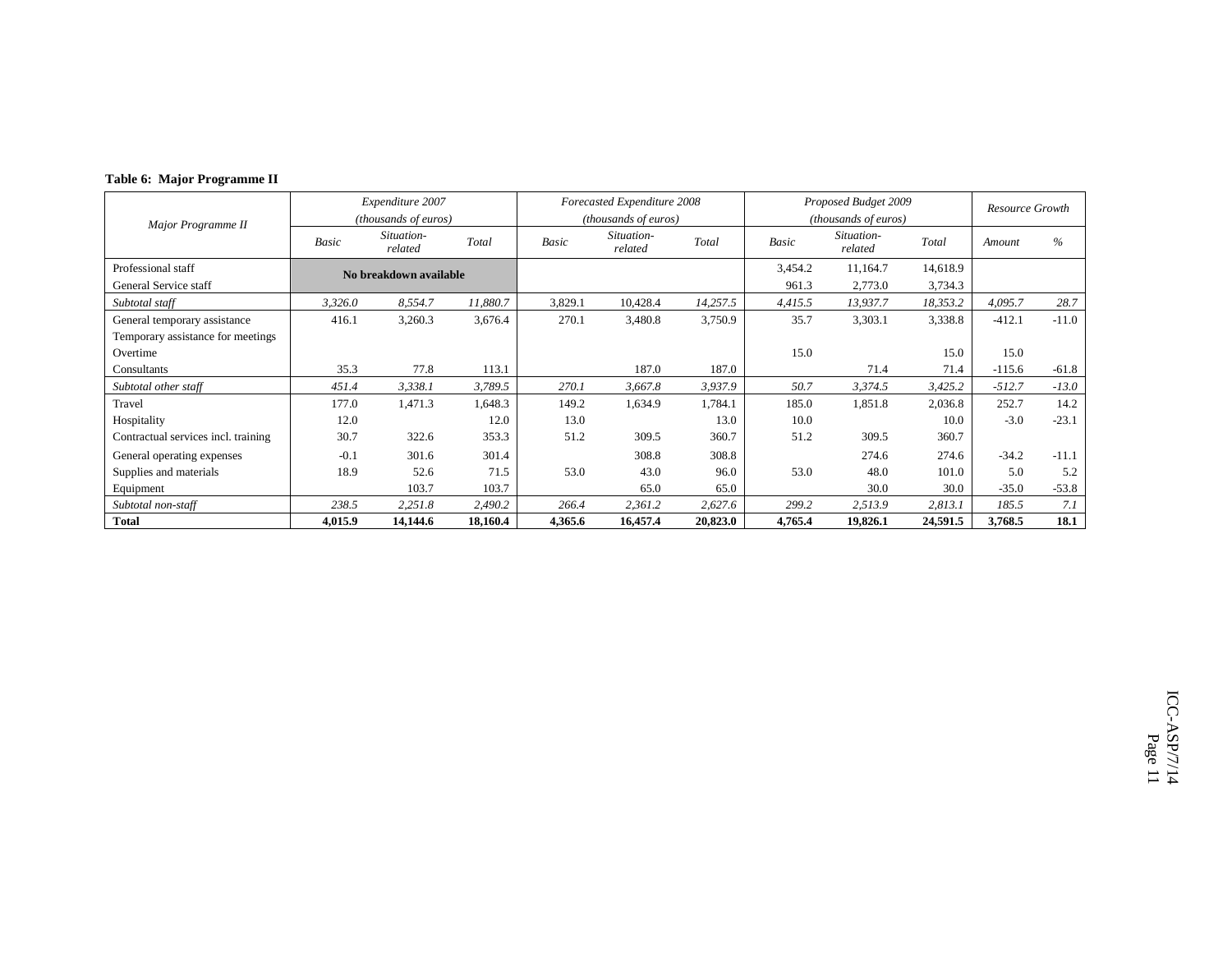| Table 7: Major Programme II - 2100  |         |                        |         |         |                             |         |         |                             |         |          |                 |  |
|-------------------------------------|---------|------------------------|---------|---------|-----------------------------|---------|---------|-----------------------------|---------|----------|-----------------|--|
|                                     |         | Expenditure 2007       |         |         | Forecasted Expenditure 2008 |         |         | Proposed Budget 2009        |         |          | Resource Growth |  |
| The Prosecutor                      |         | (thousands of euros)   |         |         | (thousands of euros)        |         |         | <i>(thousands of euros)</i> |         |          |                 |  |
|                                     | Basic   | Situation-<br>related  | Total   | Basic   | Situation-<br>related       | Total   | Basic   | Situation-<br>related       | Total   | Amount   | $\%$            |  |
| Professional staff                  |         | No breakdown available |         |         |                             |         | 2,030.7 | 401.3                       | 2,432.0 |          |                 |  |
| General Service staff               |         |                        |         |         |                             |         | 607.3   | 590.0                       | 1,197.3 |          |                 |  |
| Subtotal staff                      | 2,010.7 | 689.2                  | 2,699.9 | 2,242.4 | 781.3                       | 3,023.7 | 2,638.0 | 991.3                       | 3,629.3 | 605.6    | 20.0            |  |
| General temporary assistance        | 340.5   | 1,451.3                | 1,791.8 | 211.2   | 968.0                       | 1,179.2 | 35.7    | 1,400.5                     | 1,436.2 | 257.0    | 21.8            |  |
| Temporary assistance for meetings   |         |                        |         |         |                             |         |         |                             |         |          |                 |  |
| Overtime                            |         |                        |         |         |                             |         | 15.0    |                             | 15.0    | 15.0     |                 |  |
| Consultants                         | 35.3    | 77.1                   | 112.4   |         | 187.0                       | 187.0   |         | 71.4                        | 71.4    | $-115.6$ | $-61.8$         |  |
| Subtotal other staff                | 375.8   | 1,528.4                | 1,904.2 | 211.2   | 1,155.0                     | 1,366.2 | 50.7    | 1,471.9                     | 1,522.6 | 156.4    | 11.4            |  |
| Travel                              | 93.9    | 343.1                  | 437.0   | 69.0    | 326.5                       | 395.5   | 98.3    | 349.2                       | 447.5   | 52.0     | 13.1            |  |
| Hospitality                         | 12.0    |                        | 12.0    | 13.0    |                             | 13.0    | 10.0    |                             | 10.0    | $-3.0$   | $-23.1$         |  |
| Contractual services incl. training | 30.7    | 228.7                  | 259.4   | 51.2    | 279.5                       | 330.7   | 51.2    | 249.5                       | 300.7   | $-30.0$  | $-9.1$          |  |
| General operating expenses          | 0.0     | 56.7                   | 56.7    |         | 10.0                        | 10.0    |         | 10.0                        | 10.0    |          |                 |  |
| Supplies and materials              | 18.9    | 27.1                   | 46.0    | 53.0    | 28.0                        | 81.0    | 53.0    | 28.0                        | 81.0    |          |                 |  |
| Equipment                           |         | 51.1                   | 51.1    |         | 30.0                        | 30.0    |         | 30.0                        | 30.0    |          |                 |  |
| Subtotal non-staff                  | 155.5   | 706.7                  | 862.2   | 186.2   | 674.0                       | 860.2   | 212.5   | 666.7                       | 879.2   | 19.0     | 2.2             |  |
| <b>Total</b>                        | 2,542.0 | 2,924.3                | 5,466.3 | 2,639.8 | 2,610.3                     | 5,250.1 | 2,901.2 | 3,129.9                     | 6,031.1 | 781.0    | 14.9            |  |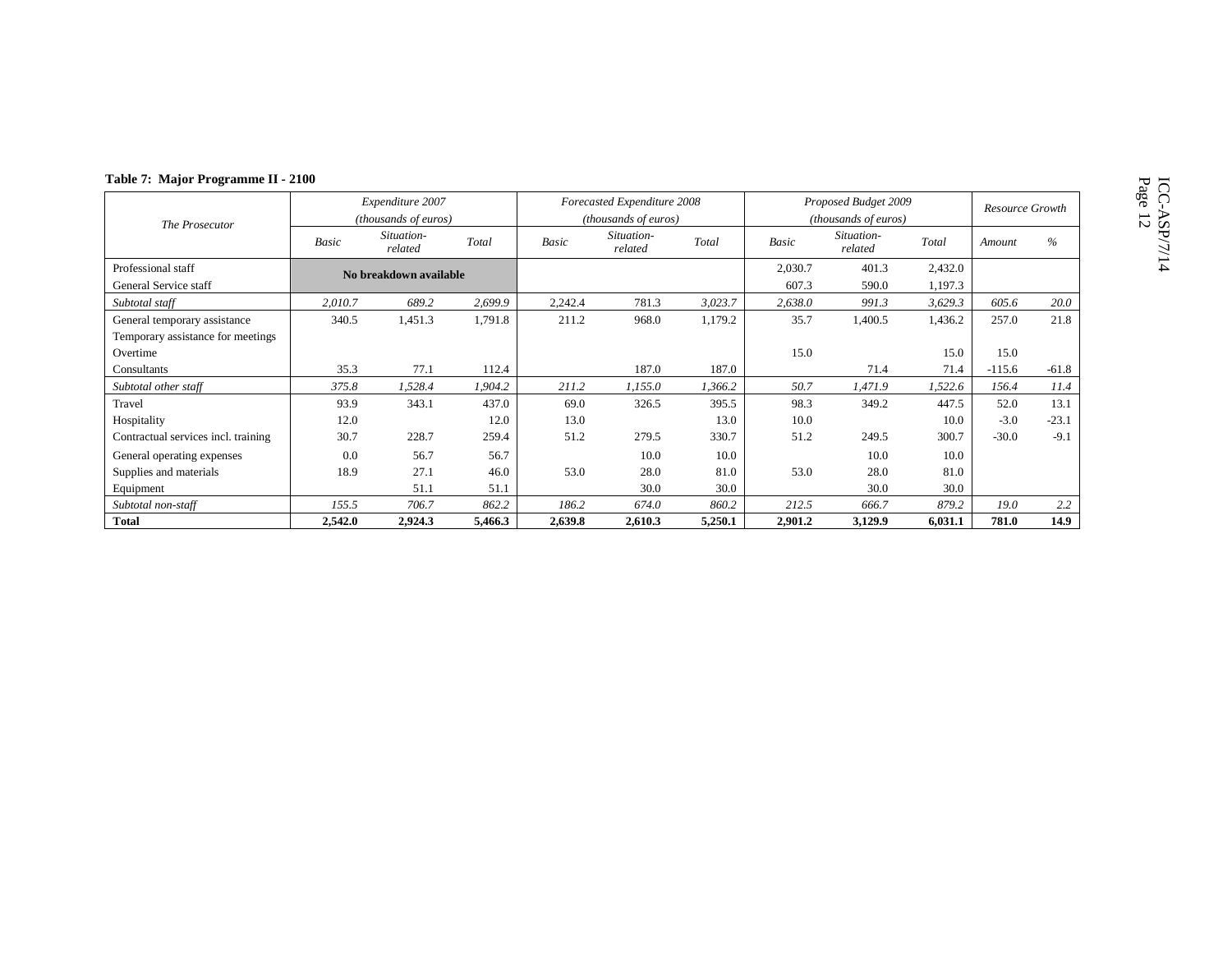|  | Table 8: Major Programme II – 2110+2130 |  |
|--|-----------------------------------------|--|
|--|-----------------------------------------|--|

|                                     |              | Expenditure 2007       |         |         | Forecasted Expenditure 2008 |         | Proposed Budget 2009 | Resource Growth       |         |          |         |
|-------------------------------------|--------------|------------------------|---------|---------|-----------------------------|---------|----------------------|-----------------------|---------|----------|---------|
| Immediate Office of the Prosecutor  |              | (thousands of euros)   |         |         | (thousands of euros)        |         |                      | (thousands of euros)  |         |          |         |
| / Legal Advisory Section            | <b>Basic</b> | Situation-<br>related  | Total   | Basic   | Situation-<br>related       | Total   | Basic                | Situation-<br>related | Total   | Amount   | $\%$    |
| Professional staff                  |              | No breakdown available |         |         |                             |         | 1,060.2              |                       | 1,060.2 |          |         |
| General Service staff               |              |                        |         |         |                             |         | 312.3                |                       | 312.3   |          |         |
| Subtotal staff                      | 990.3        |                        | 990.3   |         |                             | 1,182.1 | 1,372.5              |                       | 1,372.5 | 190.4    | 16.1    |
| General temporary assistance        | 254.8        | 7.6                    | 262.4   | 138.7   | 20.1                        | 158.8   | 35.7                 |                       | 35.7    | $-123.1$ | $-77.5$ |
| Temporary assistance for meetings   |              |                        |         |         |                             |         |                      |                       |         |          |         |
| Overtime                            |              |                        |         |         |                             |         | 15.0                 |                       | 15.0    | 15.0     |         |
| Consultants                         | 35.3         | 77.0                   | 112.3   |         | 187.0                       | 187.0   |                      | 71.4                  | 71.4    | $-115.6$ | $-61.8$ |
| Subtotal other staff                | 290.1        | 84.6                   | 374.7   | 138.7   | 207.1                       | 345.8   | 50.7                 | 71.4                  | 122.1   | $-223.7$ | $-64.7$ |
| Travel                              | 59.3         | 83.3                   | 142.6   | 51.2    | 95.8                        | 147.0   | 84.5                 | 61.1                  | 145.6   | $-1.4$   | $-1.0$  |
| Hospitality                         | 12.0         |                        | 12.0    | 13.0    |                             | 13.0    | 10.0                 |                       | 10.0    | $-3.0$   | $-23.1$ |
| Contractual services incl. training |              | 8.7                    | 8.7     | 26.2    | 82.0                        | 108.2   | 26.2                 | 82.0                  | 108.2   |          |         |
| General operating expenses          | 0.0          |                        | 0.0     |         |                             |         |                      |                       |         |          |         |
| Supplies and materials              |              |                        |         |         |                             |         |                      |                       |         |          |         |
| Equipment                           |              |                        |         |         |                             |         |                      |                       |         |          |         |
| Subtotal non-staff                  | 71.3         | 92.0                   | 163.3   | 90.4    | 177.8                       | 268.2   | 120.7                | 143.1                 | 263.8   | $-4.4$   | $-1.6$  |
| <b>Total</b>                        | 1,351.7      | 176.6                  | 1,528.3 | 1,411.2 | 384.9                       | 1,796.1 | 1,543.9              | 214.5                 | 1,758.4 | $-37.7$  | $-2.1$  |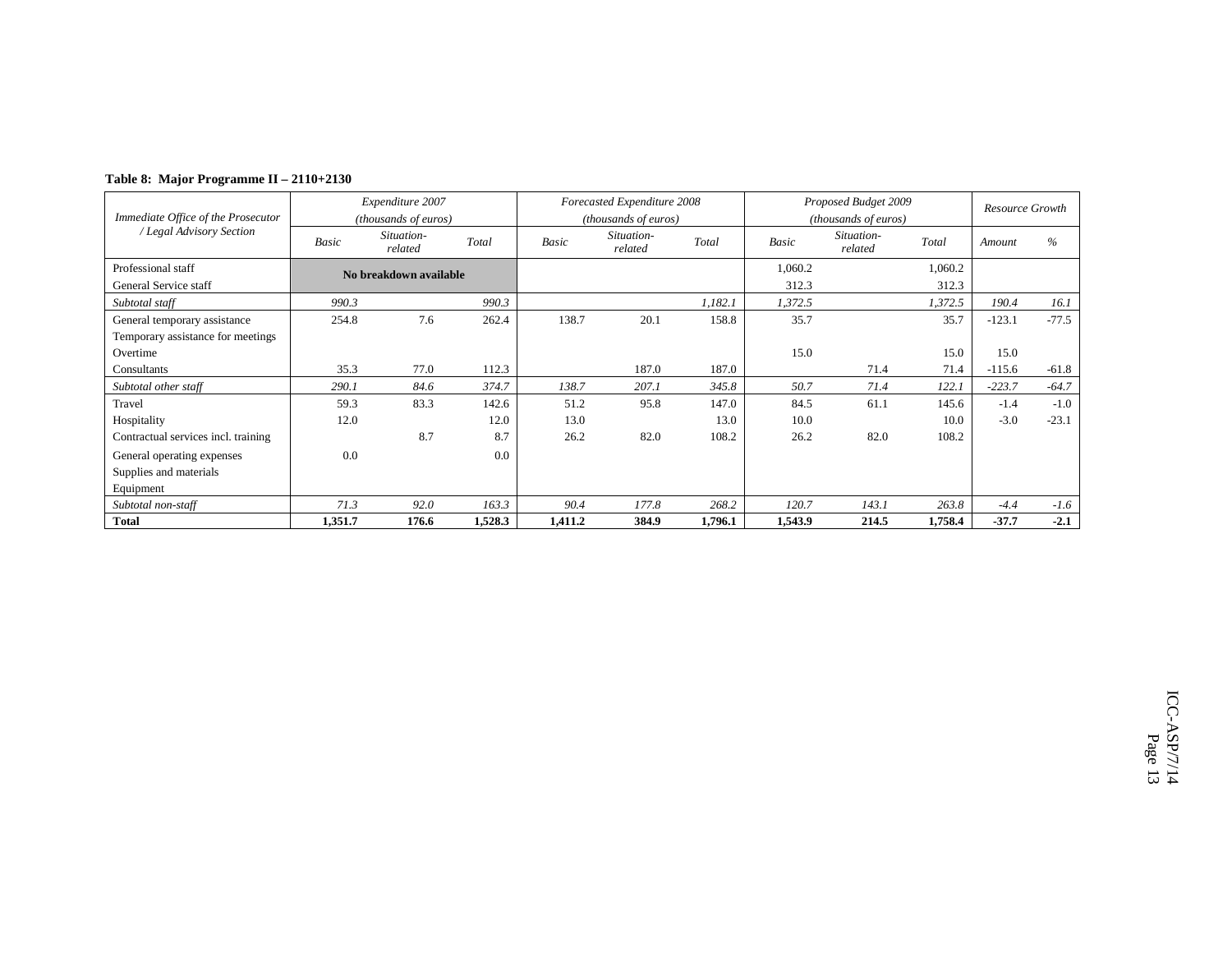|                                                                               |         | Expenditure 2007<br>(thousands of euros) |         |         | Forecasted Expenditure 2008<br>(thousands of euros) |         |                | Proposed Budget 2009<br>(thousands of euros) |                  |         |         |
|-------------------------------------------------------------------------------|---------|------------------------------------------|---------|---------|-----------------------------------------------------|---------|----------------|----------------------------------------------|------------------|---------|---------|
| <b>Services Section</b>                                                       | Basic   | Situation-<br>related                    | Total   | Basic   | Situation-<br>related                               | Total   | Basic          | Situation-<br>related                        | Total            | Amount  | %       |
| Professional staff<br>General Service staff                                   |         | No breakdown available                   |         |         |                                                     |         | 970.5<br>295.0 | 401.3<br>590.0                               | 1,371.8<br>885.0 |         |         |
| Subtotal staff                                                                | 1,020.4 | 689.2                                    | 1,709.6 | 1,060.3 | 781.3                                               | 1,841.6 | 1,265.5        | 991.3                                        | 2,256.8          | 415.2   | 22.5    |
| General temporary assistance<br>Temporary assistance for meetings<br>Overtime | 85.7    | 1,443.7                                  | 1,529.4 | 72.5    | 947.9                                               | 1,020.4 |                | 1,400.5                                      | 1,400.5          | 380.1   | 37.3    |
| Consultants                                                                   |         | 0.1                                      | 0.1     |         |                                                     |         |                |                                              |                  |         |         |
| Subtotal other staff                                                          | 85.7    | 1,443.8                                  | 1,529.5 | 72.5    | 947.9                                               | 1,020.4 |                | 1,400.5                                      | 1,400.5          | 380.1   | 37.3    |
| Travel<br>Hospitality                                                         | 34.6    | 259.8                                    | 294.4   | 17.8    | 230.7                                               | 248.5   | 13.8           | 288.1                                        | 301.9            | 53.4    | 21.5    |
| Contractual services incl. training                                           | 30.7    | 220.0                                    | 250.7   | 25.0    | 197.5                                               | 222.5   | 25.0           | 167.5                                        | 192.5            | $-30.0$ | $-13.5$ |
| General operating expenses                                                    | 0.0     | 56.7                                     | 56.7    |         | 10.0                                                | 10.0    |                | 10.0                                         | 10.0             |         |         |
| Supplies and materials                                                        | 18.9    | 27.1                                     | 46.0    | 53.0    | 28.0                                                | 81.0    | 53.0           | 28.0                                         | 81.0             |         |         |
| Equipment                                                                     |         | 51.1                                     | 51.1    |         | 30.0                                                | 30.0    |                | 30.0                                         | 30.0             |         |         |
| Subtotal non-staff                                                            | 84.2    | 614.7                                    | 698.9   | 95.8    | 496.2                                               | 592.0   | 91.8           | 523.6                                        | 615.4            | 23.4    | 4.0     |
| <b>Total</b>                                                                  | 1,190.3 | 2,747.7                                  | 3,938.0 | 1,228.6 | 2,225.4                                             | 3,454.0 | 1,357.3        | 2,915.4                                      | 4,272.7          | 818.7   | 23.7    |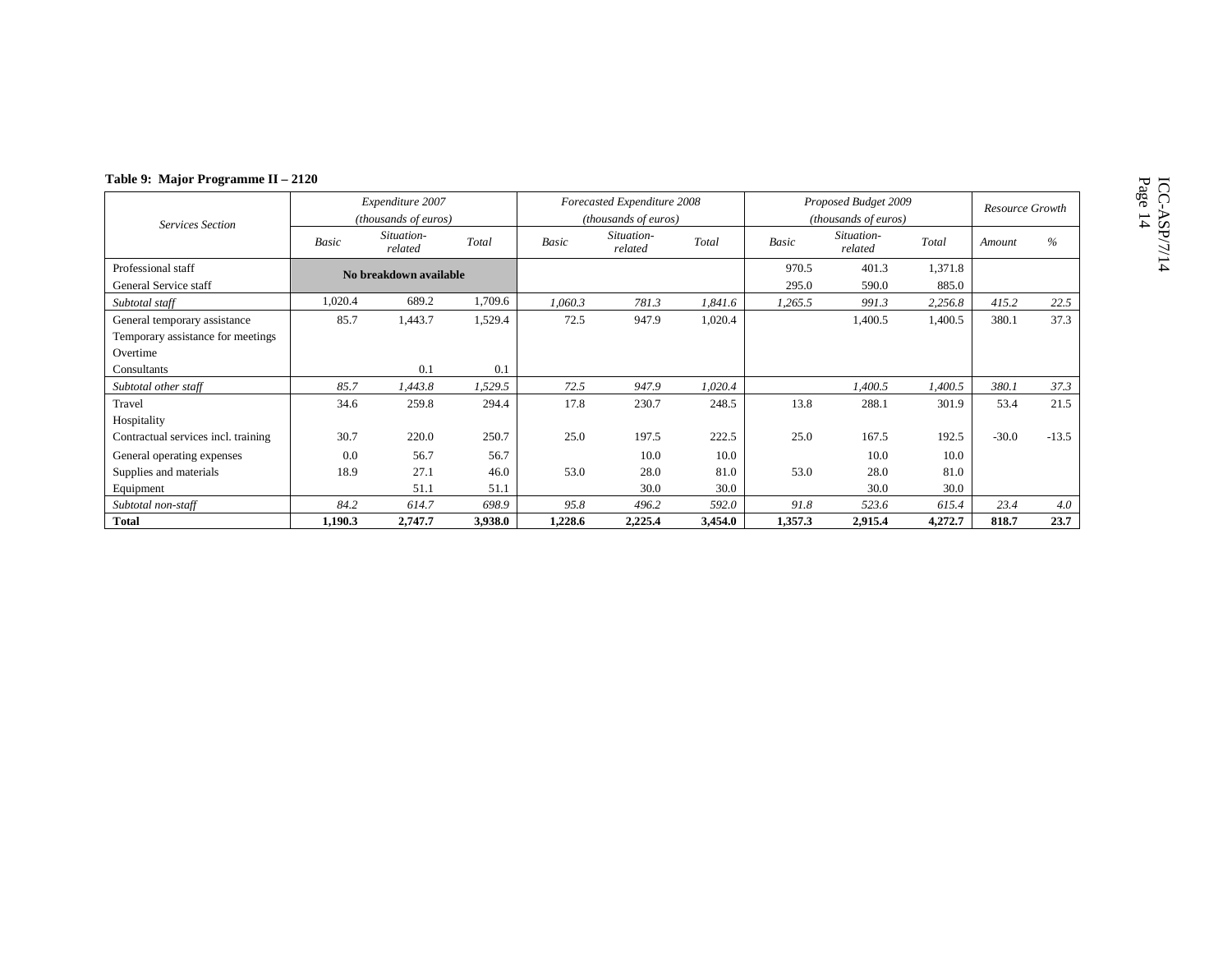| Table 10: Major Programme II – 2200 |
|-------------------------------------|
|                                     |

|                                     |        | Expenditure 2007       |         |       | Forecasted Expenditure 2008   |         | Proposed Budget 2009 | Resource Growth       |         |          |          |
|-------------------------------------|--------|------------------------|---------|-------|-------------------------------|---------|----------------------|-----------------------|---------|----------|----------|
| Jurisdiction, Complementarity &     |        | (thousands of euros)   |         |       | ( <i>thousands of euros</i> ) |         |                      | (thousands of euros)  |         |          |          |
| Cooperation Division                | Basic  | Situation-<br>related  | Total   | Basic | Situation-<br>related         | Total   | Basic                | Situation-<br>related | Total   | Amount   | $\%$     |
| Professional staff                  |        | No breakdown available |         |       |                               |         | 694.5                | 857.4                 | 1,551.9 |          |          |
| General Service staff               |        |                        |         |       |                               |         | 118.0                |                       | 118.0   |          |          |
| Subtotal staff                      | 484.2  | 394.3                  | 878.5   | 697.9 | 530.2                         | 1,228.1 | 812.5                | 857.4                 | 1,669.9 | 441.8    | 36.0     |
| General temporary assistance        | 58.8   | 140.3                  | 199.1   | 18.2  | 186.5                         | 204.7   |                      |                       |         | $-204.7$ | $-100.0$ |
| Temporary assistance for meetings   |        |                        |         |       |                               |         |                      |                       |         |          |          |
| Overtime                            |        |                        |         |       |                               |         |                      |                       |         |          |          |
| Consultants                         |        |                        |         |       |                               |         |                      |                       |         |          |          |
| Subtotal other staff                | 58.8   | 140.3                  | 199.1   | 18.2  | 186.5                         | 204.7   |                      |                       |         | $-204.7$ | $-100.0$ |
| Travel                              | 61.7   | 213.1                  | 274.8   | 42.2  | 308.3                         | 350.5   | 51.2                 | 297.0                 | 348.2   | $-2.3$   | $-0.7$   |
| Hospitality                         |        |                        |         |       |                               |         |                      |                       |         |          |          |
| Contractual services incl. training |        |                        |         |       |                               |         |                      |                       |         |          |          |
| General operating expenses          | $-0.1$ | 0.0                    | $-0.1$  |       |                               |         |                      |                       |         |          |          |
| Supplies and materials              |        |                        |         |       |                               |         |                      |                       |         |          |          |
| Equipment                           |        |                        |         |       |                               |         |                      |                       |         |          |          |
| Subtotal non-staff                  | 61.6   | 213.1                  | 274.7   | 42.2  | 308.3                         | 350.5   | 51.2                 | 297.0                 | 348.2   | $-2.3$   | $-0.7$   |
| <b>Total</b>                        | 604.6  | 747.7                  | 1,352.3 | 758.3 | 1,025.0                       | 1,783.3 | 863.7                | 1,154.4               | 2,018.1 | 234.8    | 13.2     |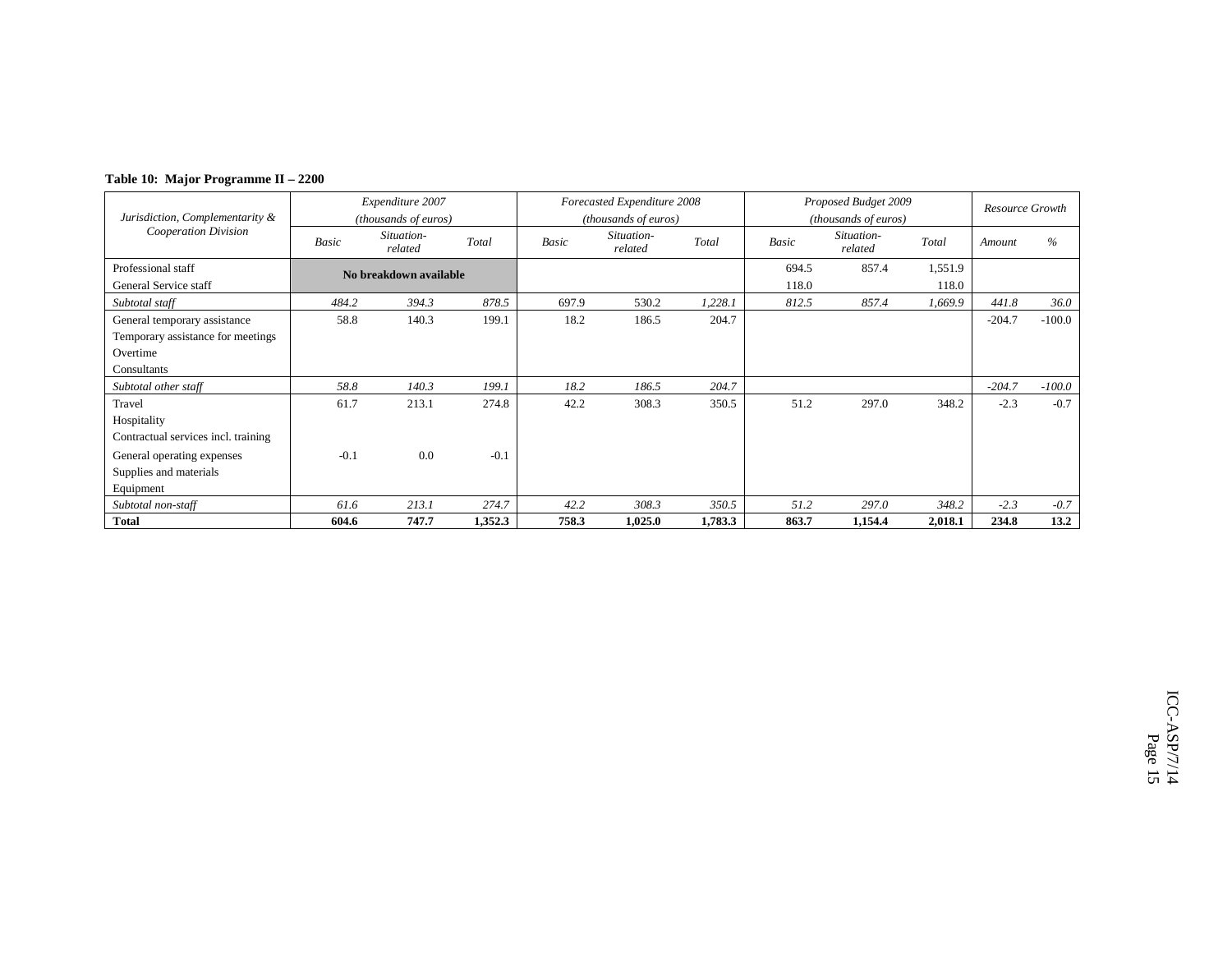| Table 11: Major Programme II – 2300 |        |                        |         |       |                             |          |       |                       |          |                        |          |
|-------------------------------------|--------|------------------------|---------|-------|-----------------------------|----------|-------|-----------------------|----------|------------------------|----------|
|                                     |        | Expenditure 2007       |         |       | Forecasted Expenditure 2008 |          |       | Proposed Budget 2009  |          | <b>Resource Growth</b> |          |
| <b>Investigation Division</b>       |        | (thousands of euros)   |         |       | (thousands of euros)        |          |       | (thousands of euros)  |          |                        |          |
|                                     | Basic  | Situation-<br>related  | Total   | Basic | Situation-<br>related       | Total    | Basic | Situation-<br>related | Total    | Amount                 | $\%$     |
| Professional staff                  |        | No breakdown available |         |       |                             |          | 273.4 | 6,976.8               | 7,250.2  |                        |          |
| General Service staff               |        |                        |         |       |                             |          | 118.0 | 1,770.0               | 1,888.0  |                        |          |
| Subtotal staff                      | 357.8  | 5,775.1                | 6,132.9 | 377.6 | 6,974.7                     | 7,352.3  | 391.4 | 8,746.8               | 9,138.2  | 1,785.9                | 24.3     |
| General temporary assistance        | 16.8   | 992.9                  | 1,009.7 |       | 1,492.0                     | 1,492.0  |       | 1,684.0               | 1,684.0  | 192.0                  | 12.9     |
| Temporary assistance for meetings   |        |                        |         |       |                             |          |       |                       |          |                        |          |
| Overtime                            |        |                        |         |       |                             |          |       |                       |          |                        |          |
| Consultants                         |        | 0.7                    | 0.7     |       |                             |          |       |                       |          |                        |          |
| Subtotal other staff                | 16.8   | 993.6                  | 1,010.4 |       | 1,492.0                     | 1,492.0  |       | 1,684.0               | 1,684.0  | 192.0                  | 12.9     |
| Travel                              | 3.6    | 819.6                  | 823.2   | 1.7   | 911.2                       | 912.9    | 1.4   | 1,040.3               | 1,041.7  | 128.8                  | 14.1     |
| Hospitality                         |        |                        |         |       |                             |          |       |                       |          |                        |          |
| Contractual services incl. training |        | 93.9                   | 93.9    |       | 30.0                        | 30.0     |       | 60.0                  | 60.0     | 30.0                   | 100.0    |
| General operating expenses          | $-0.1$ | 245.0                  | 244.9   |       | 298.8                       | 298.8    |       | 264.6                 | 264.6    | $-34.2$                | $-11.4$  |
| Supplies and materials              |        | 25.5                   | 25.5    |       | 15.0                        | 15.0     |       | 20.0                  | 20.0     | 5.0                    | 33.3     |
| Equipment                           |        | 52.6                   | 52.6    |       | 35.0                        | 35.0     |       |                       |          | $-35.0$                | $-100.0$ |
| Subtotal non-staff                  | 3.5    | 1,236.6                | 1,240.1 | 1.7   | 1,290.0                     | 1,291.7  | 1.4   | 1,384.9               | 1,386.3  | 94.6                   | 7.3      |
| <b>Total</b>                        | 378.1  | 8,005.3                | 8,383.4 | 379.3 | 9,756.7                     | 10,136.0 | 392.8 | 11,815.7              | 12,208.5 | 2.072.5                | 20.4     |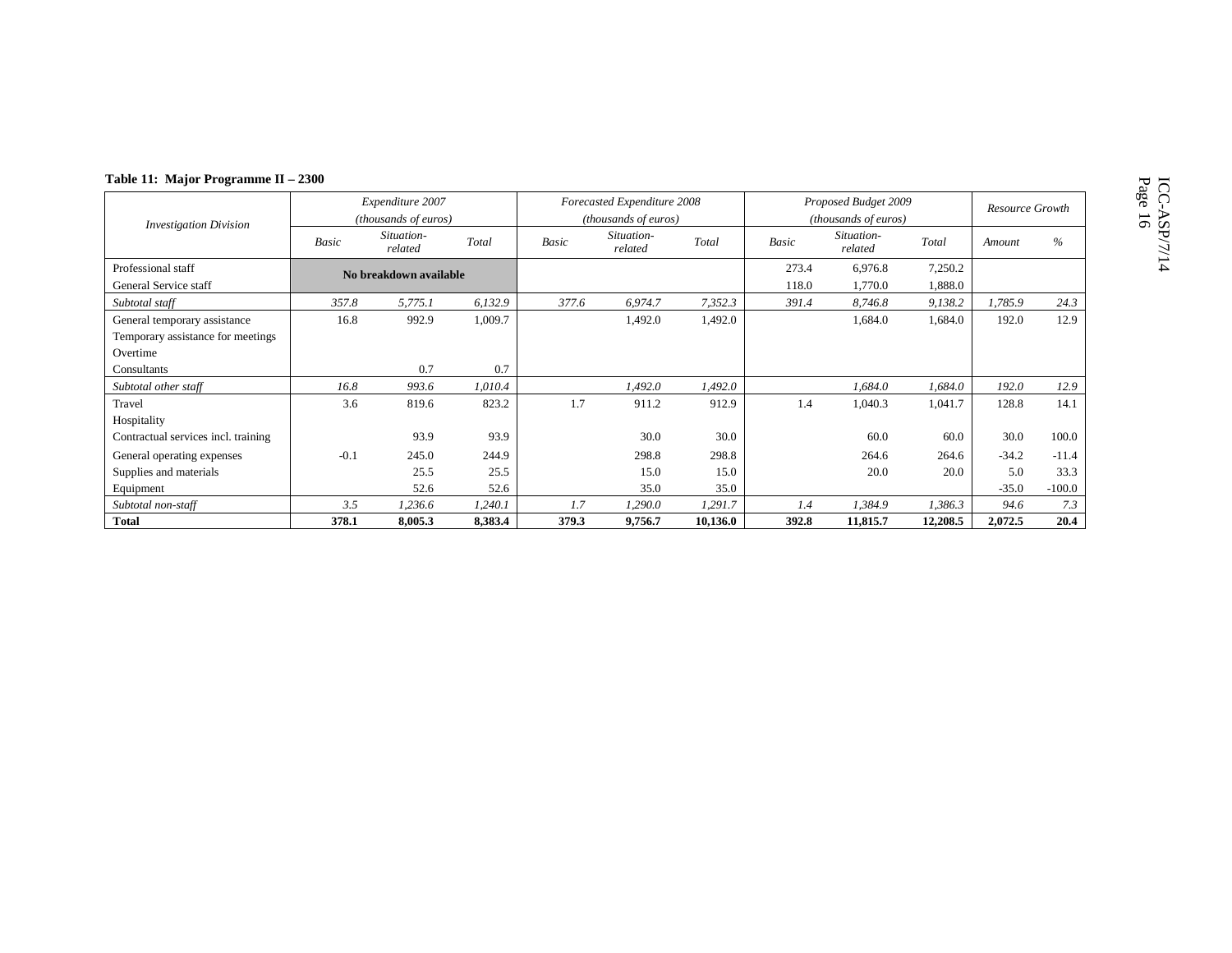|  | Table 12: Major Programme II – 2310+2330 |  |
|--|------------------------------------------|--|
|--|------------------------------------------|--|

|                                     |              | Expenditure 2007       |         |       | Forecasted Expenditure 2008 |         | Proposed Budget 2009 | Resource Growth               |         |          |          |
|-------------------------------------|--------------|------------------------|---------|-------|-----------------------------|---------|----------------------|-------------------------------|---------|----------|----------|
| Office of the Deputy Prosecutor for |              | (thousands of euros)   |         |       | (thousands of euros)        |         |                      | ( <i>thousands of euros</i> ) |         |          |          |
| Investigation / Investigation Teams | <b>Basic</b> | Situation-<br>related  | Total   | Basic | Situation-<br>related       | Total   | Basic                | Situation-<br>related         | Total   | Amount   | $\%$     |
| Professional staff                  |              | No breakdown available |         |       |                             |         |                      | 3,873.9                       | 3,873.9 |          |          |
| General Service staff               |              |                        |         |       |                             |         |                      | 177.0                         | 177.0   |          |          |
| Subtotal staff                      | 13.3         | 3,633.4                | 3,646.7 |       | 3,247.4                     | 3,247.4 |                      | 4,050.9                       | 4,050.9 | 803.5    | 24.7     |
| General temporary assistance        |              | 195.5                  | 195.5   |       | 289.6                       | 289.6   |                      | 92.7                          | 92.7    | $-196.9$ | $-68.0$  |
| Temporary assistance for meetings   |              |                        |         |       |                             |         |                      |                               |         |          |          |
| Overtime                            |              |                        |         |       |                             |         |                      |                               |         |          |          |
| Consultants                         |              | 0.7                    | 0.7     |       |                             |         |                      |                               |         |          |          |
| Subtotal other staff                |              | 196.2                  | 196.2   |       | 289.6                       | 289.6   |                      | 92.7                          | 92.7    | $-196.9$ | $-68.0$  |
| Travel                              |              | 579.3                  | 579.3   |       | 597.3                       | 597.3   |                      | 763.6                         | 763.6   | 166.3    | 27.8     |
| Hospitality                         |              |                        |         |       |                             |         |                      |                               |         |          |          |
| Contractual services incl. training |              | 7.6                    | 7.6     |       |                             |         |                      |                               |         |          |          |
| General operating expenses          | 0.0          | 245.0                  | 245.0   |       | 298.8                       | 298.8   |                      | 264.6                         | 264.6   | $-34.2$  | $-11.4$  |
| Supplies and materials              |              | 19.8                   | 19.8    |       | 15.0                        | 15.0    |                      | 20.0                          | 20.0    | 5.0      | 33.3     |
| Equipment                           |              | 11.7                   | 11.7    |       | 5.0                         | 5.0     |                      |                               |         | $-5.0$   | $-100.0$ |
| Subtotal non-staff                  | 0.0          | 863.4                  | 863.4   |       | 916.1                       | 916.1   |                      | 1,048.2                       | 1,048.2 | 132.1    | 14.4     |
| <b>Total</b>                        | 13.3         | 4,693.0                | 4,706.3 |       | 4,453.1                     | 4,453.1 |                      | 5,191.8                       | 5,191.8 | 738.7    | 16.6     |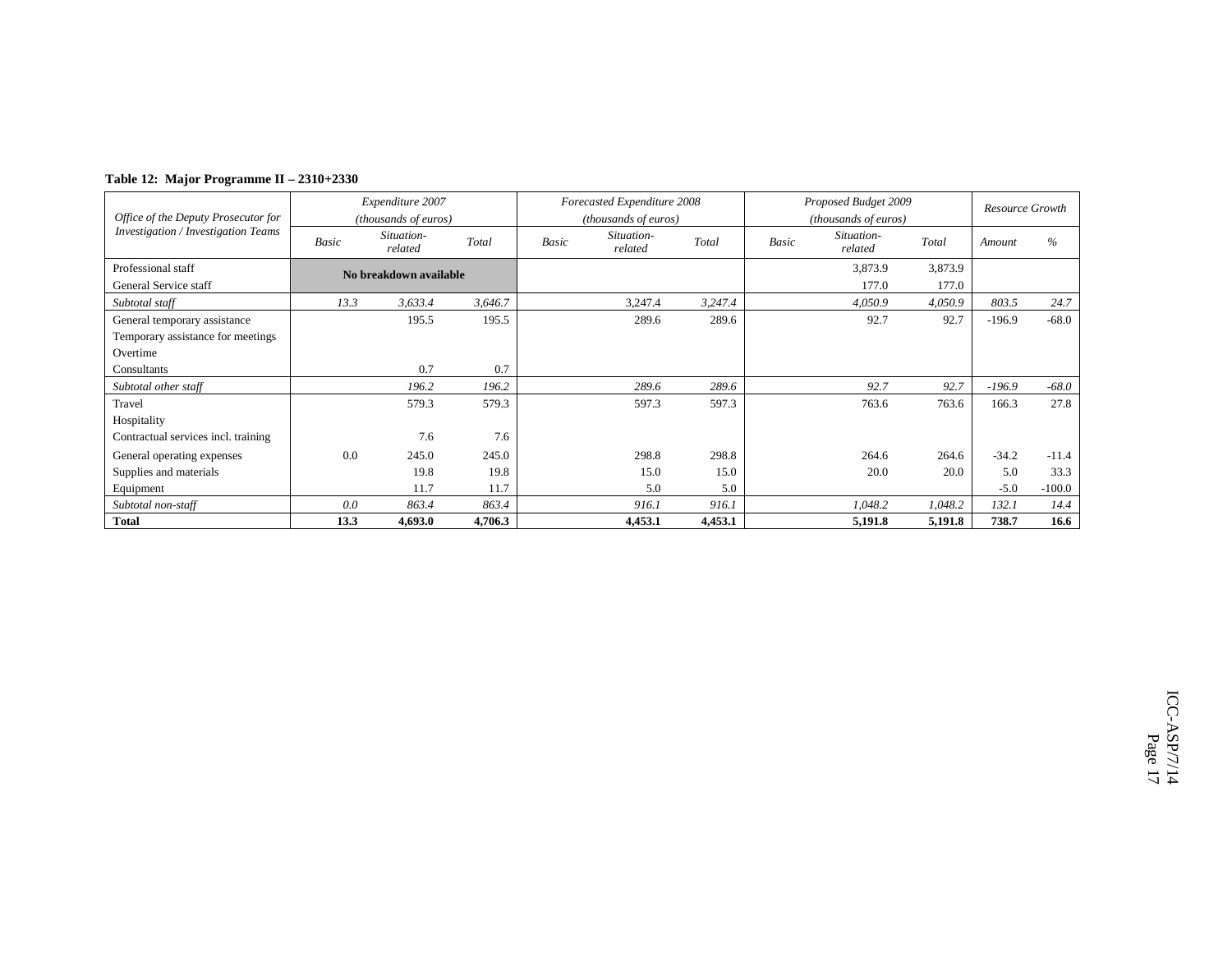| Table 13: Major Programme II – 2320 |                      |                        |         |       |                             |         |       |                       |         |                 |          |
|-------------------------------------|----------------------|------------------------|---------|-------|-----------------------------|---------|-------|-----------------------|---------|-----------------|----------|
|                                     |                      | Expenditure 2007       |         |       | Forecasted Expenditure 2008 |         |       | Proposed Budget 2009  |         | Resource Growth |          |
| Planning and Operations Section     | (thousands of euros) |                        |         |       | (thousands of euros)        |         |       | (thousands of euros)  |         |                 |          |
|                                     | Basic                | Situation-<br>related  | Total   | Basic | Situation-<br>related       | Total   | Basic | Situation-<br>related | Total   | Amount          | $\%$     |
| Professional staff                  |                      | No breakdown available |         |       |                             |         | 273.4 | 3,102.9               | 3,376.3 |                 |          |
| General Service staff               |                      |                        |         |       |                             |         | 118.0 | 1,593.0               | 1,711.0 |                 |          |
| Subtotal staff                      | 344.5                | 2,141.7                | 2,486.2 | 377.6 | 3,727.3                     | 4,104.9 | 391.4 | 4,695.9               | 5,087.3 | 982.4           | 23.9     |
| General temporary assistance        | 16.8                 | 797.4                  | 814.2   |       | 1,202.4                     | 1,202.4 |       | 1,591.3               | 1,591.3 | 388.9           | 32.3     |
| Temporary assistance for meetings   |                      |                        |         |       |                             |         |       |                       |         |                 |          |
| Overtime                            |                      |                        |         |       |                             |         |       |                       |         |                 |          |
| Consultants                         |                      |                        |         |       |                             |         |       |                       |         |                 |          |
| Subtotal other staff                | 16.8                 | 797.4                  | 814.2   |       | 1,202.4                     | 1,202.4 |       | 1,591.3               | 1,591.3 | 388.9           | 32.3     |
| Travel                              | 3.6                  | 240.3                  | 243.9   | 1.7   | 313.9                       | 315.6   | 1.4   | 276.7                 | 278.1   | $-37.5$         | $-11.9$  |
| Hospitality                         |                      |                        |         |       |                             |         |       |                       |         |                 |          |
| Contractual services incl. training |                      | 86.3                   | 86.3    |       | 30.0                        | 30.0    |       | 60.0                  | 60.0    | 30.0            | 100.0    |
| General operating expenses          | 0.0                  | 0.0                    | $-0.1$  |       |                             |         |       |                       |         |                 |          |
| Supplies and materials              |                      | 5.7                    | 5.7     |       |                             |         |       |                       |         |                 |          |
| Equipment                           |                      | 40.9                   | 40.9    |       | 30.0                        | 30.0    |       |                       |         | $-30.0$         | $-100.0$ |
| Subtotal non-staff                  | 3.6                  | 373.2                  | 376.7   | 1.7   | 373.9                       | 375.6   | 1.4   | 336.7                 | 338.1   | $-37.5$         | $-10.0$  |
| <b>Total</b>                        | 364.9                | 3,312.3                | 3,677.1 | 379.3 | 5,303.6                     | 5,682.9 | 392.8 | 6,623.9               | 7,016.7 | 1.333.8         | 23.5     |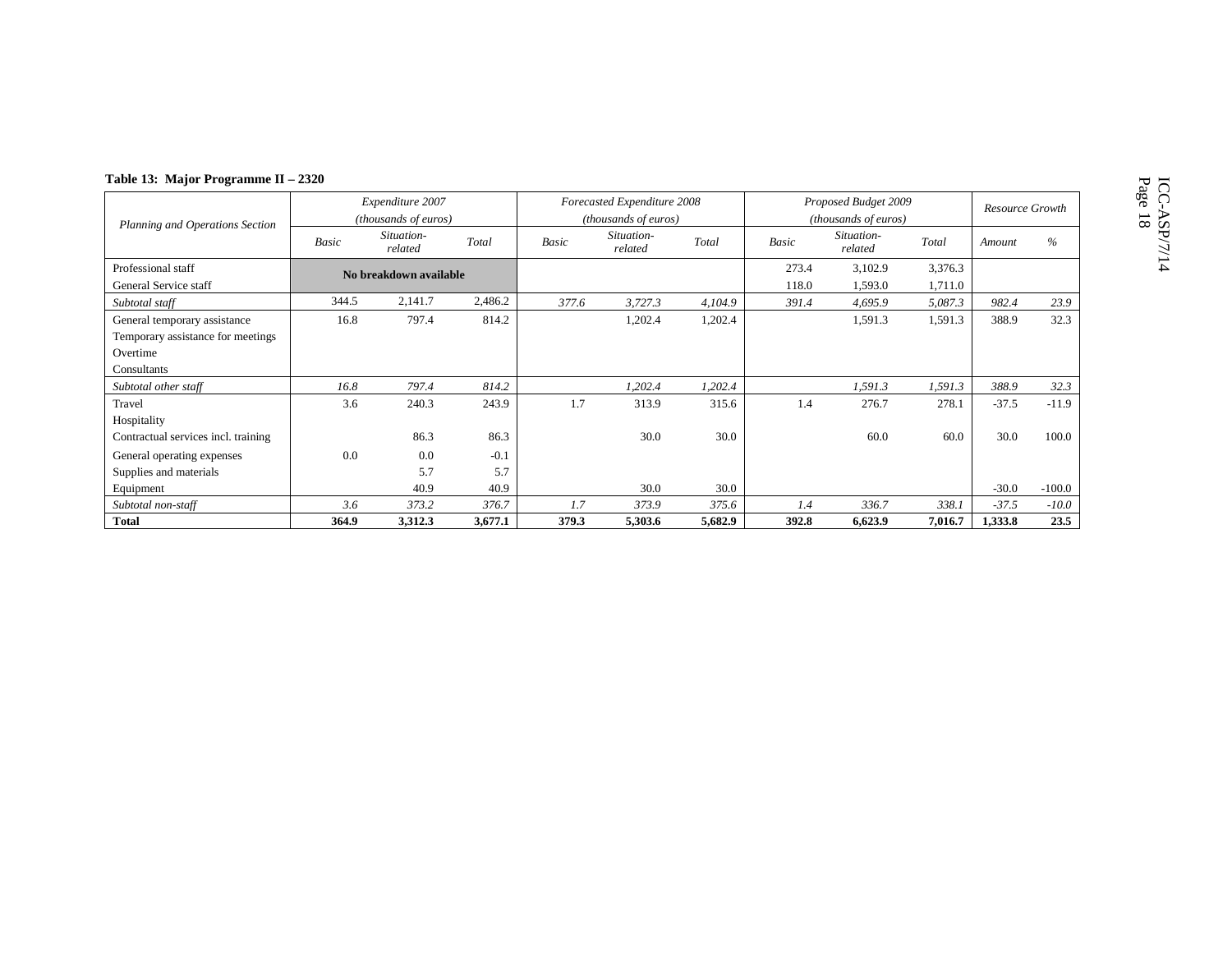| Table 14: Major Programme II – 2400 |  |
|-------------------------------------|--|
|                                     |  |

|                                     |        | Expenditure 2007       |         |       | Forecasted Expenditure 2008 |         | Proposed Budget 2009 | Resource Growth       |         |          |         |
|-------------------------------------|--------|------------------------|---------|-------|-----------------------------|---------|----------------------|-----------------------|---------|----------|---------|
| <b>Prosecution Division</b>         |        | (thousands of euros)   |         |       | (thousands of euros)        |         |                      | (thousands of euros)  |         |          |         |
|                                     | Basic  | Situation-<br>related  | Total   | Basic | Situation-<br>related       | Total   | Basic                | Situation-<br>related | Total   | Amount   | $\%$    |
| Professional staff                  |        | No breakdown available |         |       |                             |         | 455.6                | 2,929.2               | 3,384.8 |          |         |
| General Service staff               |        |                        |         |       |                             |         | 118.0                | 413.0                 | 531.0   |          |         |
| Subtotal staff                      | 473.3  | 1,696.1                | 2,169.4 | 511.2 | 2,142.2                     | 2,653.4 | 573.6                | 3,342.2               | 3,915.8 | 1,262.4  | 47.6    |
| General temporary assistance        |        | 675.8                  | 675.8   | 40.7  | 834.3                       | 875.0   |                      | 218.6                 | 218.6   | $-656.4$ | $-75.0$ |
| Temporary assistance for meetings   |        |                        |         |       |                             |         |                      |                       |         |          |         |
| Overtime                            |        |                        |         |       |                             |         |                      |                       |         |          |         |
| Consultants                         |        |                        |         |       |                             |         |                      |                       |         |          |         |
| Subtotal other staff                |        | 675.8                  | 675.8   | 40.7  | 834.3                       | 875.0   |                      | 218.6                 | 218.6   | $-656.4$ | $-75.0$ |
| Travel                              | 17.8   | 95.5                   | 113.3   | 36.3  | 88.9                        | 125.2   | 34.1                 | 165.3                 | 199.4   | 74.2     | 59.3    |
| Hospitality                         |        |                        |         |       |                             |         |                      |                       |         |          |         |
| Contractual services incl. training |        |                        |         |       |                             |         |                      |                       |         |          |         |
| General operating expenses          | $-0.1$ | 0.0                    | $-0.1$  |       |                             |         |                      |                       |         |          |         |
| Supplies and materials              |        |                        |         |       |                             |         |                      |                       |         |          |         |
| Equipment                           |        |                        |         |       |                             |         |                      |                       |         |          |         |
| Subtotal non-staff                  | 17.7   | 95.5                   | 113.2   | 36.3  | 88.9                        | 125.2   | 34.1                 | 165.3                 | 199.4   | 74.2     | 59.3    |
| <b>Total</b>                        | 491.0  | 2,467.4                | 2,958.4 | 588.2 | 3,065.4                     | 3,653.6 | 607.7                | 3,726.1               | 4,333.8 | 680.2    | 18.6    |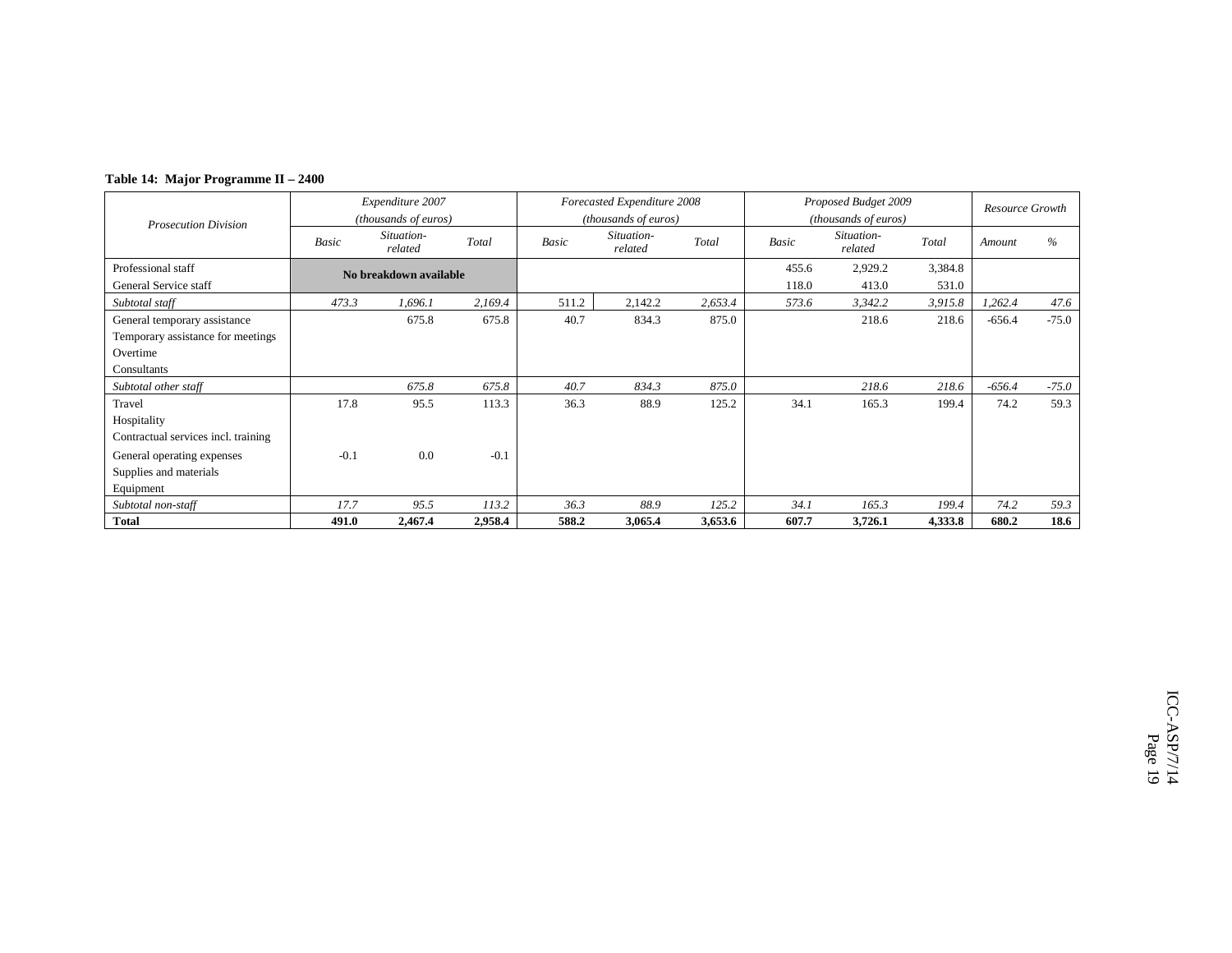|  |  | Table 15: Major Programme III |
|--|--|-------------------------------|
|--|--|-------------------------------|

| Table 15: Major Programme III       |                        |                               |          |                      |                             |          |                      |                       |          |                        |         |
|-------------------------------------|------------------------|-------------------------------|----------|----------------------|-----------------------------|----------|----------------------|-----------------------|----------|------------------------|---------|
|                                     | Expenditure 2007       |                               |          |                      | Forecasted Expenditure 2008 |          | Proposed Budget 2009 |                       |          | <b>Resource Growth</b> |         |
| Major Programme III                 |                        | ( <i>thousands of euros</i> ) |          | (thousands of euros) |                             |          | (thousands of euros) |                       |          |                        |         |
|                                     | Basic                  | Situation-<br>related         | Total    | Basic                | Situation-<br>related       | Total    | Basic                | Situation-<br>related | Total    | Amount                 | $\%$    |
| Professional staff                  | No breakdown available |                               |          |                      |                             | 10,702.5 | 8,063.4              | 18,765.9              |          |                        |         |
| General Service staff               |                        |                               |          |                      |                             |          | 8,431.2              | 6,031.9               | 14,463.1 |                        |         |
| Subtotal staff                      | 14,181.6               | 6,908.7                       | 21,090.3 | 15,314.4             | 8,933.3                     | 24,247.7 | 19,133.7             | 14,095.3              | 33,229.0 | 8,981.3                | 37.0    |
| General temporary assistance        | 2,834.9                | 1,725.5                       | 4,560.4  | 2,615.8              | 2,081.7                     | 4,697.5  | 1,551.3              | 1,201.8               | 2,753.1  | $-1,944.4$             | $-41.4$ |
| Temporary assistance for meetings   | 452.5                  | 42.8                          | 495.3    | 297.7                | 44.7                        | 342.4    | 305.7                | 71.1                  | 376.8    | 34.4                   | 10.0    |
| Overtime                            | 202.5                  | 28.2                          | 230.7    | 218.1                | 84.4                        | 302.5    | 223.6                | 126.5                 | 350.1    | 47.6                   | 15.7    |
| Consultants                         | 33.0                   | 167.2                         | 200.2    | 58.0                 | 134.2                       | 192.2    | 44.0                 | 319.0                 | 363.0    | 170.8                  | 88.9    |
| Subtotal other staff                | 3,522.9                | 1,963.7                       | 5,486.6  | 3,189.6              | 2,345.0                     | 5,534.6  | 2,124.6              | 1,718.4               | 3,843.0  | -1,691.6               | $-30.6$ |
| Travel                              | 324.1                  | 1,236.4                       | 1,560.5  | 259.6                | 1,586.4                     | 1,846.0  | 268.1                | 2,150.3               | 2,418.4  | 572.4                  | 31.0    |
| Hospitality                         | 9.3                    |                               | 9.3      | 10.0                 |                             | 10.0     | 10.0                 |                       | 10.0     |                        |         |
| Contractual services incl. training | 2,476.6                | 2,189.1                       | 4,665.7  | 2,132.5              | 3,958.2                     | 6,090.7  | 1,943.4              | 5,850.6               | 7,794.0  | 1,703.4                | 28.0    |
| General operating expenses          | 5,778.3                | 2,914.7                       | 8,692.9  | 6,240.7              | 4,615.9                     | 10,856.6 | 6,266.4              | 6,337.8               | 12,604.2 | 1,747.6                | 16.1    |
| Supplies and materials              | 714.4                  | 275.9                         | 990.3    | 709.2                | 341.2                       | 1,050.4  | 732.3                | 379.1                 | 1,111.4  | 61.1                   | 5.8     |
| Equipment                           | 1,842.7                | 1,431.9                       | 3,274.6  | 709.4                | 587.6                       | 1,297.0  | 613.5                | 493.8                 | 1,107.3  | $-189.7$               | $-14.6$ |
| Subtotal non-staff                  | 11,145.4               | 8,048.0                       | 19,193.3 | 10,061.4             | 11,089.2                    | 21,150.5 | 9,833.7              | 15,211.6              | 25,045.3 | 3,894.8                | 18.4    |
| <b>Total</b>                        | 28,849.9               | 16,920.4                      | 45,770.2 | 28,565.4             | 22,367.5                    | 50,932.8 | 31,092.0             | 31,025.3              | 62,117.3 | 11,184.5               | 22.0    |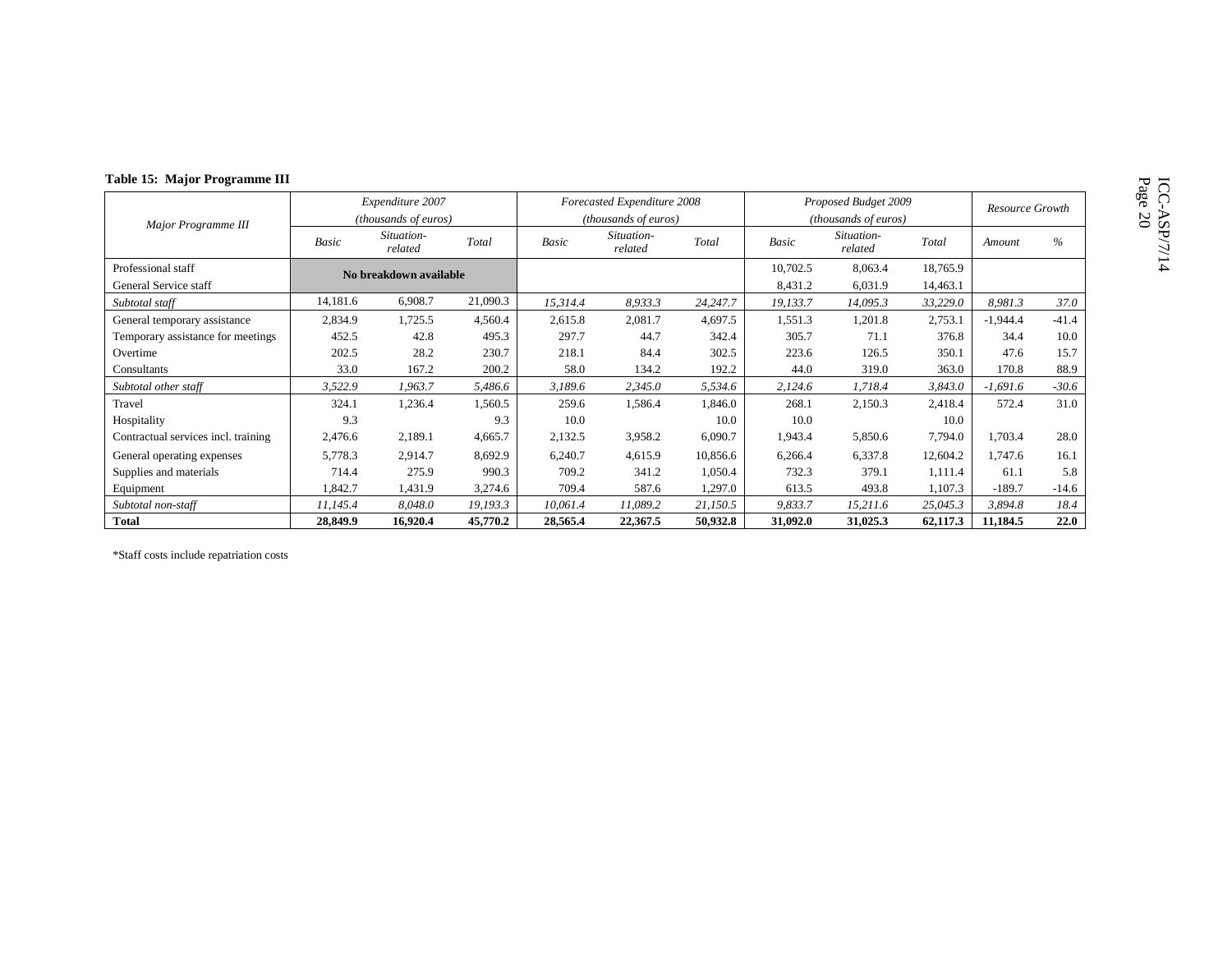| Table 16: Major Programme III - 3100 |  |  |
|--------------------------------------|--|--|
|--------------------------------------|--|--|

|                                     | Expenditure 2007 |                        |         | Forecasted Expenditure 2008 |                       |         |         | Proposed Budget 2009          |         | Resource Growth |         |
|-------------------------------------|------------------|------------------------|---------|-----------------------------|-----------------------|---------|---------|-------------------------------|---------|-----------------|---------|
| Office of the Registrar             |                  | (thousands of euros)   |         | (thousands of euros)        |                       |         |         | ( <i>thousands of euros</i> ) |         |                 |         |
|                                     | <b>Basic</b>     | Situation-<br>related  | Total   | Basic                       | Situation-<br>related | Total   | Basic   | Situation-<br>related         | Total   | Amount          | $\%$    |
| Professional staff                  |                  | No breakdown available |         |                             |                       |         | 2,416.2 | 472.4                         | 2,888.6 |                 |         |
| General Service staff               |                  |                        |         |                             |                       |         | 2,512.6 | 1,260.0                       | 3,772.6 |                 |         |
| Subtotal staff                      | 3,549.6          | 749.7                  | 4,299.3 | 4,122.4                     | 1,042.6               | 5,165.0 | 4,928.8 | 1,732.4                       | 6,661.2 | .496.2          | 29.0    |
| General temporary assistance        | 935.0            | 49.1                   | 984.1   | 1,006.0                     | 3.2                   | 1,009.2 | 1,114.0 |                               | 1,114.0 | 104.8           | 10.4    |
| Temporary assistance for meetings   |                  |                        |         |                             |                       |         |         |                               |         |                 |         |
| Overtime                            | 106.2            | 20.0                   | 126.2   | 130.6                       | 37.4                  | 168.0   | 130.6   | 91.5                          | 222.1   | 54.1            | 32.2    |
| Consultants                         | 12.1             | 6.9                    | 19.0    |                             |                       |         |         |                               |         |                 |         |
| Subtotal other staff                | 1,053.3          | 76.0                   | 1,129.3 | 1,136.6                     | 40.6                  | 1,177.2 | 1,244.6 | 91.5                          | 1,336.1 | 158.9           | 13.5    |
| Travel                              | 146.5            | 298.5                  | 445.0   | 81.6                        | 592.0                 | 673.6   | 81.5    | 505.3                         | 586.8   | $-86.8$         | $-12.9$ |
| Hospitality                         | 9.3              |                        | 9.3     | 10.0                        |                       | 10.0    | 10.0    |                               | 10.0    |                 |         |
| Contractual services incl. training | 431.4            | 180.0                  | 611.4   | 560.0                       | 283.9                 | 843.9   | 442.5   | 299.7                         | 742.2   | $-101.7$        | $-12.1$ |
| General operating expenses          | 149.6            | 6.1                    | 155.7   | 100.0                       | 30.0                  | 130.0   | 149.0   | 52.5                          | 201.5   | 71.5            | 55.0    |
| Supplies and materials              | 82.5             | 62.7                   | 145.2   | 81.0                        | 22.4                  | 103.4   | 74.3    | 31.2                          | 105.5   | 2.1             | 2.0     |
| Equipment                           | 794.9            | 11.5                   | 806.4   | 18.3                        |                       | 18.3    | 15.3    |                               | 15.3    | $-3.0$          | $-16.4$ |
| Subtotal non-staff                  | 1,614.2          | 558.8                  | 2,173.0 | 850.9                       | 928.3                 | 1,779.2 | 772.6   | 888.7                         | 1,661.3 | $-117.9$        | $-6.6$  |
| <b>Total</b>                        | 6,217.1          | 1,384.5                | 7,601.6 | 6,109.9                     | 2,011.5               | 8,121.4 | 6,946.0 | 2,712.6                       | 9,658.6 | 1,537.2         | 18.9    |

### **2008 Major Variances to Budget**

Staffing: Budget savings due to fill rate of vacant posts. 14 posts currently vacant.

Non-staff costs: Budget is expected to be nearly fully utilised.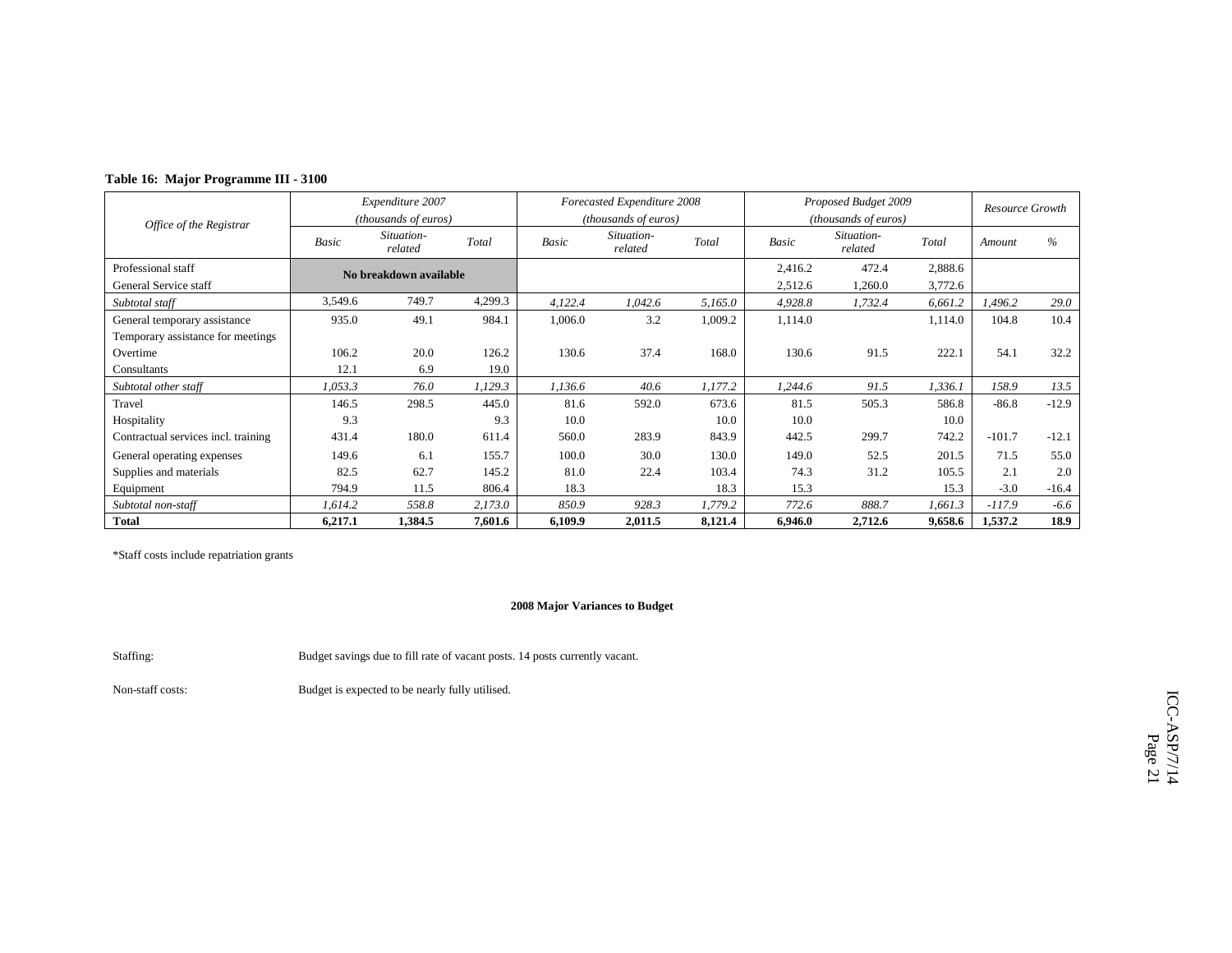| ⁄th | Page<br>22<br>Š                                                                   |
|-----|-----------------------------------------------------------------------------------|
| í   |                                                                                   |
|     | ׇ֖֖֖֖֖֖֖֖֖֧֖ׅ֖֖֖֖֖֖֖֧֖֧֦֖֧֖֧֦֧֧֧ׅ֧֧֧ׅ֧֧֧֧֧֧֧֧֧֧֧֚֚֚֚֚֚֚֚֚֚֚֚֚֚֚֚֚֚֚֚֚֚֚֚֡֬֝֓֝֓֓֝֓ |

| Table 17: Major Programme III - 3110+3130+3160 |         |                        |         |         |                             |         |                      |                       |         |                 |         |
|------------------------------------------------|---------|------------------------|---------|---------|-----------------------------|---------|----------------------|-----------------------|---------|-----------------|---------|
|                                                |         | Expenditure 2007       |         |         | Forecasted Expenditure 2008 |         | Proposed Budget 2009 |                       |         | Resource Growth |         |
| Immediate office of the Registrar /            |         | (thousands of euros)   |         |         | (thousands of euros)        |         | (thousands of euros) |                       |         |                 |         |
| LASS / RPPO                                    | Basic   | Situation-<br>related  | Total   | Basic   | Situation-<br>related       | Total   | Basic                | Situation-<br>related | Total   | Amount          | %       |
| Professional staff                             |         | No breakdown available |         |         |                             |         | 1,490.7              |                       | 1,490.7 |                 |         |
| General Service staff                          |         |                        |         |         |                             |         | 253.3                |                       | 253.3   |                 |         |
| Subtotal staff                                 | 1,145.0 |                        | 1,145.0 | 1,347.3 |                             | 1,347.3 | 1,744.0              |                       | 1,744.0 | 396.7           | 29.4    |
| General temporary assistance                   | 97.2    |                        | 97.2    | 79.5    |                             | 79.5    | 100.0                |                       | 100.0   | 20.5            | 25.8    |
| Temporary assistance for meetings              |         |                        |         |         |                             |         |                      |                       |         |                 |         |
| Overtime                                       | 1.9     |                        | 1.9     |         |                             |         |                      |                       |         |                 |         |
| Consultants                                    | 12.1    | 6.9                    | 19.0    |         |                             |         |                      |                       |         |                 |         |
| Subtotal other staff                           | 111.2   | 6.9                    | 118.1   | 79.5    |                             | 79.5    | 100.0                |                       | 100.0   | 20.5            | 25.8    |
| Travel                                         | 113.0   | 72.2                   | 185.2   | 61.0    | 62.0                        | 123.0   | 57.5                 | 44.7                  | 102.2   | $-20.8$         | $-16.9$ |
| Hospitality                                    | 9.3     |                        | 9.3     | 10.0    |                             | 10.0    | 10.0                 |                       | 10.0    |                 |         |
| Contractual services incl. training            | 224.8   |                        | 224.8   | 300.0   |                             | 300.0   | 150.0                | 15.0                  | 165.0   | $-135.0$        | $-45.0$ |
| General operating expenses                     | 48.1    | 5.8                    | 53.9    |         |                             |         | 24.0                 |                       | 24.0    | 24.0            |         |
| Supplies and materials                         |         |                        |         |         |                             |         |                      |                       |         |                 |         |
| Equipment                                      | 782.9   |                        | 782.9   |         |                             |         | 10.0                 |                       | 10.0    | 10.0            |         |
| Subtotal non-staff                             | 1,178.1 | 78.0                   | 1,256.1 | 371.0   | 62.0                        | 433.0   | 251.5                | 59.7                  | 311.2   | $-121.8$        | $-28.1$ |
| <b>Total</b>                                   | 2,434.3 | 84.9                   | 2,519.2 | 1,797.8 | 62.0                        | 1,859.8 | 2,095.5              | 59.7                  | 2,155.2 | 295.4           | 15.9    |

Staffing: Budget savings due to fill rate of vacant posts. 4 posts currently vacant.

Non-staff costs: Budget is expected to be nearly fully utilised.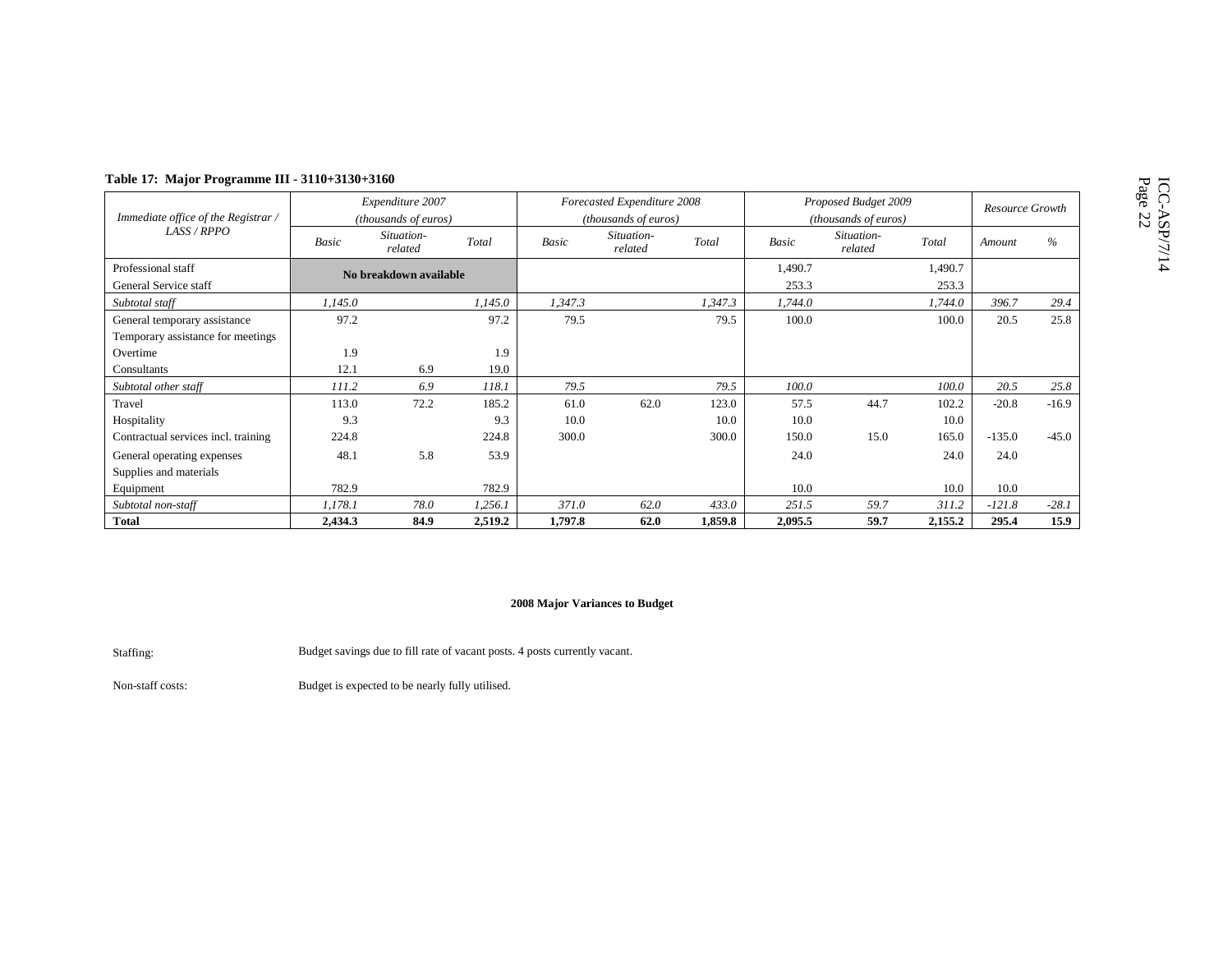| Table 18: Major Programme III - 3120 |  |
|--------------------------------------|--|
|--------------------------------------|--|

|                                     | Expenditure 2007 |                        |       |       | Forecasted Expenditure 2008 |       | Proposed Budget 2009 |                       | Resource Growth |         |          |
|-------------------------------------|------------------|------------------------|-------|-------|-----------------------------|-------|----------------------|-----------------------|-----------------|---------|----------|
| Office of Internal Audit            |                  | (thousands of euros)   |       |       | (thousands of euros)        |       |                      | (thousands of euros)  |                 |         |          |
|                                     | <b>Basic</b>     | Situation-<br>related  | Total | Basic | Situation-<br>related       | Total | <b>Basic</b>         | Situation-<br>related | Total           | Amount  | $\%$     |
| Professional staff                  |                  | No breakdown available |       |       |                             |       | 366.7                |                       | 366.7           |         |          |
| General Service staff               |                  |                        |       |       |                             |       | 59.0                 |                       | 59.0            |         |          |
| Subtotal staff                      | 295.5            |                        | 295.5 | 338.8 |                             | 338.8 | 425.7                |                       | 425.7           | 86.9    | 25.6     |
| General temporary assistance        | 0.9              |                        | 0.9   | 40.4  |                             | 40.4  |                      |                       |                 | $-40.4$ | $-100.0$ |
| Temporary assistance for meetings   |                  |                        |       |       |                             |       |                      |                       |                 |         |          |
| Overtime                            |                  |                        |       |       |                             |       |                      |                       |                 |         |          |
| Consultants                         |                  |                        |       |       |                             |       |                      |                       |                 |         |          |
| Subtotal other staff                | 0.9              |                        | 0.9   | 40.4  |                             | 40.4  |                      |                       |                 | $-40.4$ | $-100.0$ |
| Travel                              |                  | 10.4                   | 10.4  | 5.3   | 10.2                        | 15.5  | 8.9                  | 20.2                  | 29.1            | 13.6    | 87.7     |
| Hospitality                         |                  |                        |       |       |                             |       |                      |                       |                 |         |          |
| Contractual services incl. training | 31.3             |                        | 31.3  | 30.0  |                             | 30.0  | 103.9                |                       | 103.9           | 73.9    | 246.3    |
| General operating expenses          | 0.0              |                        | 0.0   |       |                             |       |                      |                       |                 |         |          |
| Supplies and materials              |                  |                        |       |       |                             |       |                      |                       |                 |         |          |
| Equipment                           |                  |                        |       |       |                             |       |                      |                       |                 |         |          |
| Subtotal non-staff                  | 31.3             | 10.4                   | 41.7  | 35.3  | 10.2                        | 45.5  | 112.8                | 20.2                  | 133.0           | 87.5    | 192.3    |
| <b>Total</b>                        | 327.7            | 10.4                   | 338.1 | 414.5 | 10.2                        | 424.7 | 538.5                | 20.2                  | 558.7           | 134.0   | 31.6     |

Staffing: Budget savings in established posts is largely offset by GTA expenditures to fill staffing gaps. 9 posts currently vacant.

Non-staff costs: Budget is expected to be fully utilised.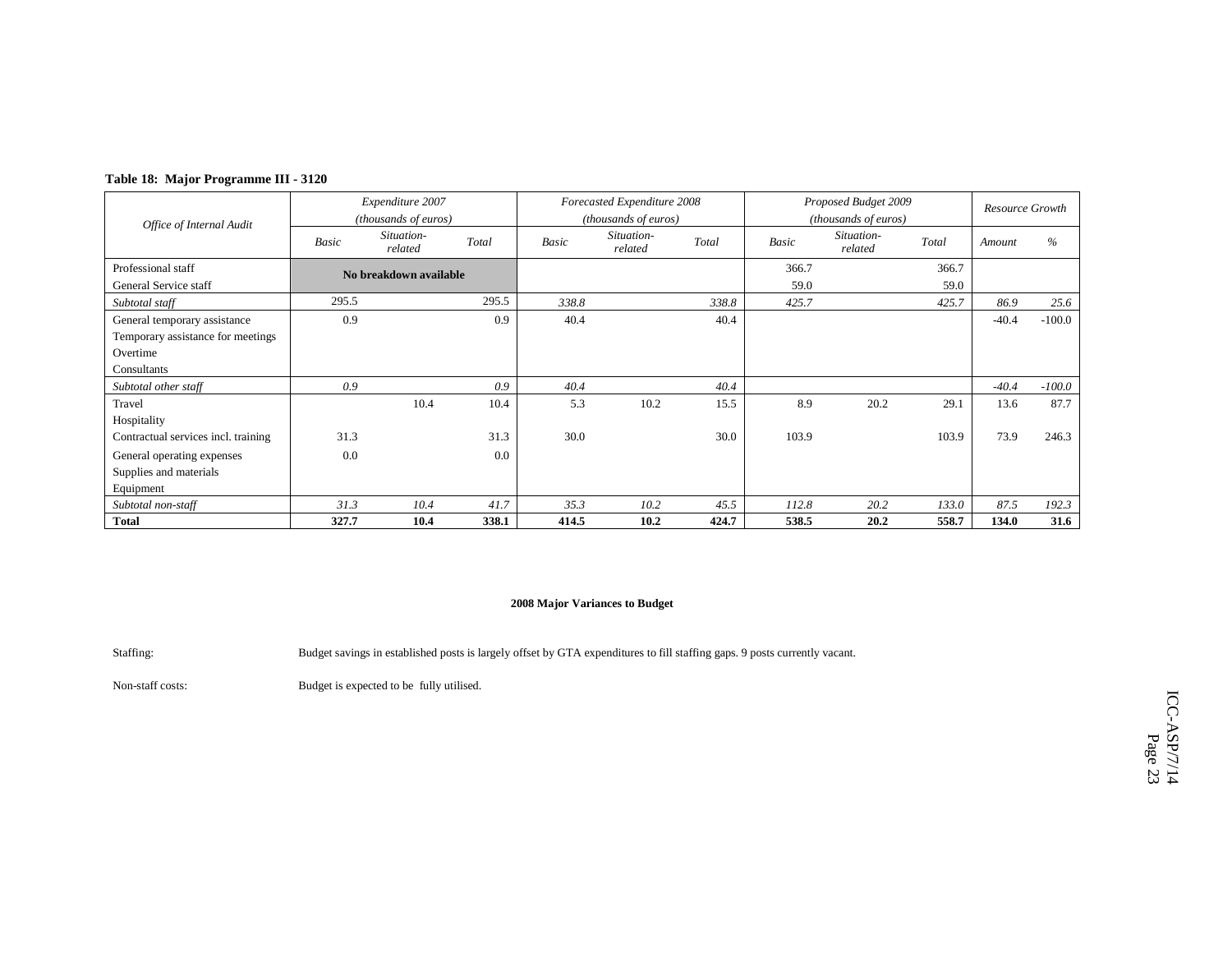|  | Table 19: Major Programme III - 3140 |  |  |
|--|--------------------------------------|--|--|
|--|--------------------------------------|--|--|

| Table 19: Major Programme III - 3140        |         |                                                   |         |         |                                                     |         |                  |                                              |                    |         |                 |
|---------------------------------------------|---------|---------------------------------------------------|---------|---------|-----------------------------------------------------|---------|------------------|----------------------------------------------|--------------------|---------|-----------------|
| Security and Safety Section                 |         | Expenditure 2007<br>( <i>thousands of euros</i> ) |         |         | Forecasted Expenditure 2008<br>(thousands of euros) |         |                  | Proposed Budget 2009<br>(thousands of euros) |                    |         | Resource Growth |
|                                             | Basic   | Situation-<br>related                             | Total   | Basic   | Situation-<br>related                               | Total   | Basic            | Situation-<br>related                        | Total              | Amount  | $\%$            |
| Professional staff<br>General Service staff |         | No breakdown available                            |         |         |                                                     |         | 558.8<br>2,200.3 | 472.4<br>1,260.0                             | 1,031.2<br>3,460.3 |         |                 |
| Subtotal staff                              | 2,109.1 | 749.7                                             | 2,858.8 | 2,316.2 | 1,012.2                                             | 3,328.4 | 2,759.1          | 1,732.4                                      | 4,491.5            | 1,163.1 | 34.9            |
| General temporary assistance                | 836.9   | 49.1                                              | 886.0   | 886.1   | 3.2                                                 | 889.3   | 1,014.0          |                                              | 1,014.0            | 124.7   | 14.0            |
| Temporary assistance for meetings           |         |                                                   |         |         |                                                     |         |                  |                                              |                    |         |                 |
| Overtime                                    | 104.3   | 20.0                                              | 124.3   | 130.6   | 37.4                                                | 168.0   | 130.6            | 91.5                                         | 222.1              | 54.1    | 32.2            |
| Consultants                                 |         |                                                   |         |         |                                                     |         |                  |                                              |                    |         |                 |
| Subtotal other staff                        | 941.2   | 69.1                                              | 1,010.3 | 1,016.7 | 40.6                                                | 1,057.3 | 1,144.6          | 91.5                                         | 1,236.1            | 178.8   | 16.9            |
| Travel                                      | 33.5    | 215.9                                             | 249.4   | 15.3    | 519.8                                               | 535.1   | 15.1             | 440.4                                        | 455.5              | $-79.6$ | $-14.9$         |
| Hospitality                                 |         |                                                   |         |         |                                                     |         |                  |                                              |                    |         |                 |
| Contractual services incl. training         | 175.3   | 180.0                                             | 355.3   | 230.0   | 283.9                                               | 513.9   | 188.6            | 284.7                                        | 473.3              | $-40.6$ | $-7.9$          |
| General operating expenses                  | 101.5   | 0.3                                               | 101.8   | 100.0   | 30.0                                                | 130.0   | 125.0            | 52.5                                         | 177.5              | 47.5    | 36.5            |
| Supplies and materials                      | 82.5    | 62.7                                              | 145.2   | 81.0    | 22.4                                                | 103.4   | 74.3             | 31.2                                         | 105.5              | 2.1     | 2.0             |
| Equipment                                   | 12.0    | 11.5                                              | 23.5    | 18.3    |                                                     | 18.3    | 5.3              |                                              | 5.3                | $-13.0$ | $-71.0$         |
| Subtotal non-staff                          | 404.8   | 470.4                                             | 875.2   | 444.6   | 856.1                                               | 1,300.7 | 408.3            | 808.8                                        | 1,217.1            | $-83.6$ | $-6.4$          |
| <b>Total</b>                                | 3,455.1 | 1,289.2                                           | 4,744.3 | 3,777.5 | 1,908.9                                             | 5,686.4 | 4,312.0          | 2,632.7                                      | 6,944.7            | 1,258.3 | 22.1            |

Staffing: Budget savings primarily due to vacant post fill rate. 9 posts are currently vacant.

Non-staff costs: Near full utilisation of budget expected.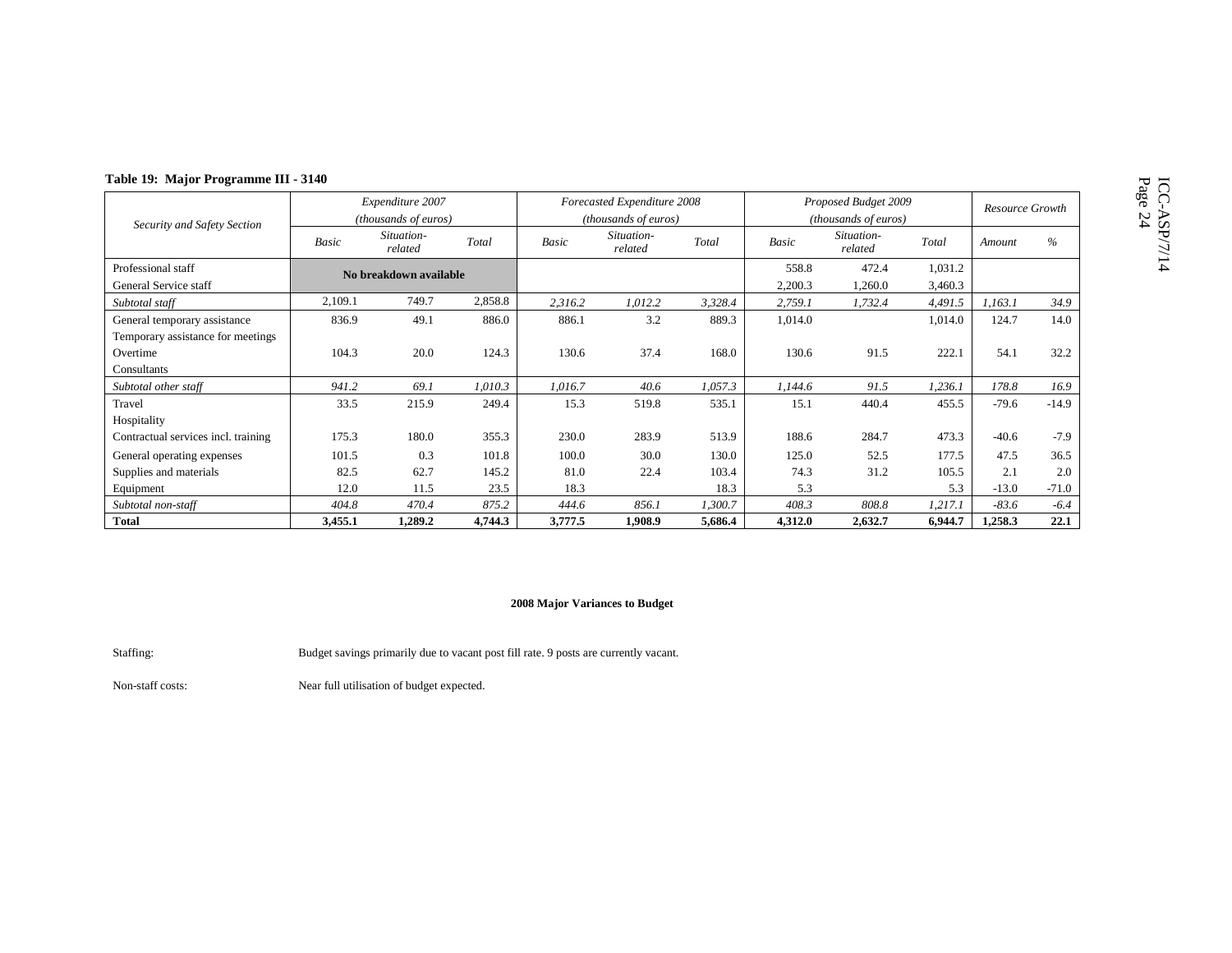|  |  |  | Table 20: Major Programme III - 3200 |  |
|--|--|--|--------------------------------------|--|
|--|--|--|--------------------------------------|--|

|                                     | Expenditure 2007              |                        |          | Forecasted Expenditure 2008 |                               |          |          | Proposed Budget 2009          |          | Resource Growth |               |
|-------------------------------------|-------------------------------|------------------------|----------|-----------------------------|-------------------------------|----------|----------|-------------------------------|----------|-----------------|---------------|
| Common Administrative and           | ( <i>thousands of euros</i> ) |                        |          |                             | ( <i>thousands of euros</i> ) |          |          | ( <i>thousands of euros</i> ) |          |                 |               |
| <b>Services Division</b>            | Basic                         | Situation-<br>related  | Total    | Basic                       | Situation-<br>related         | Total    | Basic    | Situation-<br>related         | Total    | Amount          | $\frac{0}{6}$ |
| Professional staff                  |                               | No breakdown available |          |                             |                               |          | 3,504.4  | 1,147.0                       | 4,651.4  |                 |               |
| General Service staff               |                               |                        |          |                             |                               |          | 4,646.8  | 2,233.9                       | 6,880.7  |                 |               |
| Subtotal staff                      | 6,184.3                       | 1,882.2                | 8,066.5  | 6,475.2                     | 2,383.0                       | 8,858.2  | 8,151.2  | 3,380.9                       | 11,532.1 | 2,673.9         | 30.2          |
| General temporary assistance        | 1,024.9                       | 484.3                  | 1,509.2  | 900.6                       | 621.2                         | 1,521.8  | 371.7    | 203.0                         | 574.7    | $-947.1$        | $-62.2$       |
| Temporary assistance for meetings   |                               |                        |          | 20.0                        |                               | 20.0     | 20.0     |                               | 20.0     |                 |               |
| Overtime                            | 94.9                          | 0.2                    | 95.1     | 83.9                        | 19.1                          | 103.0    | 93.0     |                               | 93.0     | $-10.0$         | $-9.7$        |
| Consultants                         | 16.8                          | 4.0                    | 20.8     | 20.0                        |                               | 20.0     | 25.0     |                               | 25.0     | 5.0             | 25.0          |
| Subtotal other staff                | 1,136.6                       | 488.5                  | 1,625.1  | 1,024.5                     | 640.3                         | 1,664.8  | 509.7    | 203.0                         | 712.7    | $-952.1$        | $-57.2$       |
| Travel                              | 98.4                          | 180.4                  | 278.8    | 95.7                        | 203.4                         | 299.1    | 102.8    | 232.1                         | 334.9    | 35.8            | 12.0          |
| Hospitality                         |                               |                        |          |                             |                               |          |          |                               |          |                 |               |
| Contractual services incl. training | 1,148.5                       | 577.6                  | 1,726.1  | 1,081.5                     | 884.4                         | 1,965.9  | 1,011.6  | 605.3                         | 1,616.9  | $-349.0$        | $-17.8$       |
| General operating expenses          | 4,001.7                       | 2,322.6                | 6,324.4  | 4,951.4                     | 2,631.1                       | 7,582.5  | 4,700.5  | 3,400.9                       | 8,101.4  | 518.9           | 6.8           |
| Supplies and materials              | 375.9                         | 203.3                  | 579.2    | 424.7                       | 231.7                         | 656.4    | 477.5    | 226.9                         | 704.4    | 48.0            | 7.3           |
| Equipment                           | 999.7                         | 1,230.5                | 2,230.2  | 643.5                       | 523.8                         | 1,167.3  | 552.4    | 448.4                         | 1,000.8  | $-166.5$        | $-14.3$       |
| Subtotal non-staff                  | 6,624.2                       | 4,514.4                | 11,138.7 | 7,196.8                     | 4,474.4                       | 11,671.2 | 6,844.8  | 4,913.6                       | 11,758.4 | 87.2            | 0.7           |
| <b>Total</b>                        | 13,945.1                      | 6,885.1                | 20,830.3 | 14,696.5                    | 7,497.7                       | 22,194.2 | 15,505.7 | 8,497.5                       | 24,003.2 | 1,809.0         | 8.2           |

### **2008 Major Variances to Budget**

Staffing: Budget savings in established posts is being offset by GTAs filling staffing gaps. Overall near full utilisation of staffing budget.

Non-Staff: Budget is expected to be nearly fully utilised.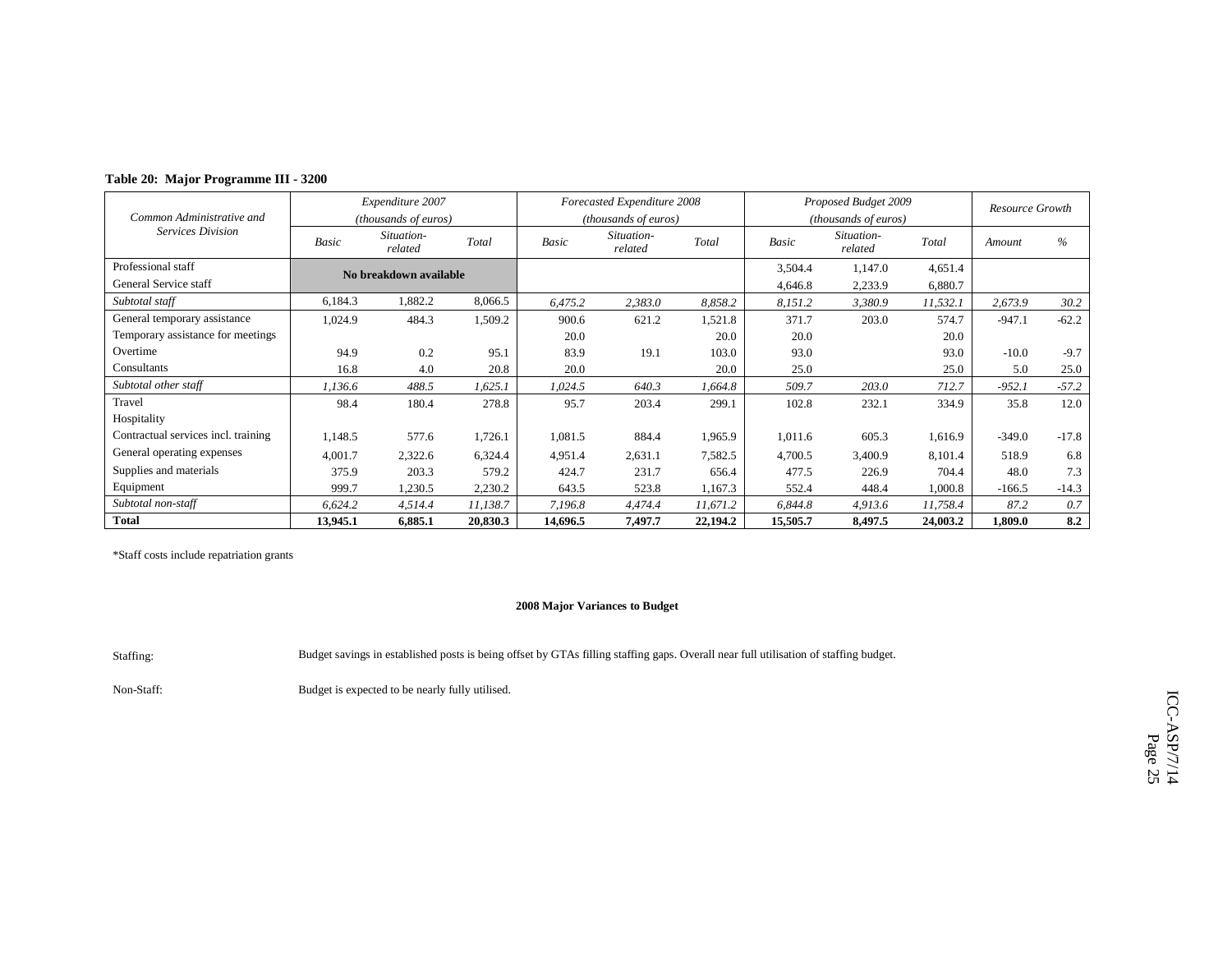| Table 21: Major Programme III - 3210                                          |       |                                          |       |       |                                                     |       |               |                                              |               |        |                 |
|-------------------------------------------------------------------------------|-------|------------------------------------------|-------|-------|-----------------------------------------------------|-------|---------------|----------------------------------------------|---------------|--------|-----------------|
| Office of the Director                                                        |       | Expenditure 2007<br>(thousands of euros) |       |       | Forecasted Expenditure 2008<br>(thousands of euros) |       |               | Proposed Budget 2009<br>(thousands of euros) |               |        | Resource Growth |
|                                                                               | Basic | Situation-<br>related                    | Total | Basic | Situation-<br>related                               | Total | Basic         | Situation-<br>related                        | Total         | Amount | $\%$            |
| Professional staff<br>General Service staff                                   |       | No breakdown available                   |       |       |                                                     |       | 328.2<br>59.0 |                                              | 328.2<br>59.0 |        |                 |
| Subtotal staff                                                                | 315.3 |                                          | 315.3 | 338.5 |                                                     | 338.5 | 387.2         |                                              | 387.2         | 48.7   | 14.4            |
| General temporary assistance<br>Temporary assistance for meetings<br>Overtime | 11.6  |                                          | 11.6  |       |                                                     |       |               |                                              |               |        |                 |
| Consultants                                                                   | 1.7   |                                          | 1.7   |       |                                                     |       |               |                                              |               |        |                 |
| Subtotal other staff                                                          | 13.3  |                                          | 13.3  |       |                                                     |       |               |                                              |               |        |                 |
| Travel<br>Hospitality                                                         | 26.3  |                                          | 26.3  | 21.7  | 8.2                                                 | 29.9  | 19.3          | 9.4                                          | 28.7          | $-1.2$ | $-4.0$          |
| Contractual services incl. training                                           | 3.0   |                                          | 3.0   |       |                                                     |       | 100.0         |                                              | 100.0         | 100.0  |                 |
| General operating expenses<br>Supplies and materials<br>Equipment             | 0.0   |                                          | 0.0   |       |                                                     |       |               |                                              |               |        |                 |
| Subtotal non-staff                                                            | 29.3  |                                          | 29.3  | 21.7  | 8.2                                                 | 29.9  | 119.3         | 9.4                                          | 128.7         | 98.8   | 330.4           |
| <b>Total</b>                                                                  | 357.9 |                                          | 357.9 | 360.2 | 8.2                                                 | 368.4 | 506.5         | 9.4                                          | 515.9         | 147.5  | 40.0            |

Staffing: Slight budget savings experienced due to actual salary being less than average budgeted salary (see para 43 Proposed Budget 2009).

Non-Staff: Budget is expected to be nearly fully utilised.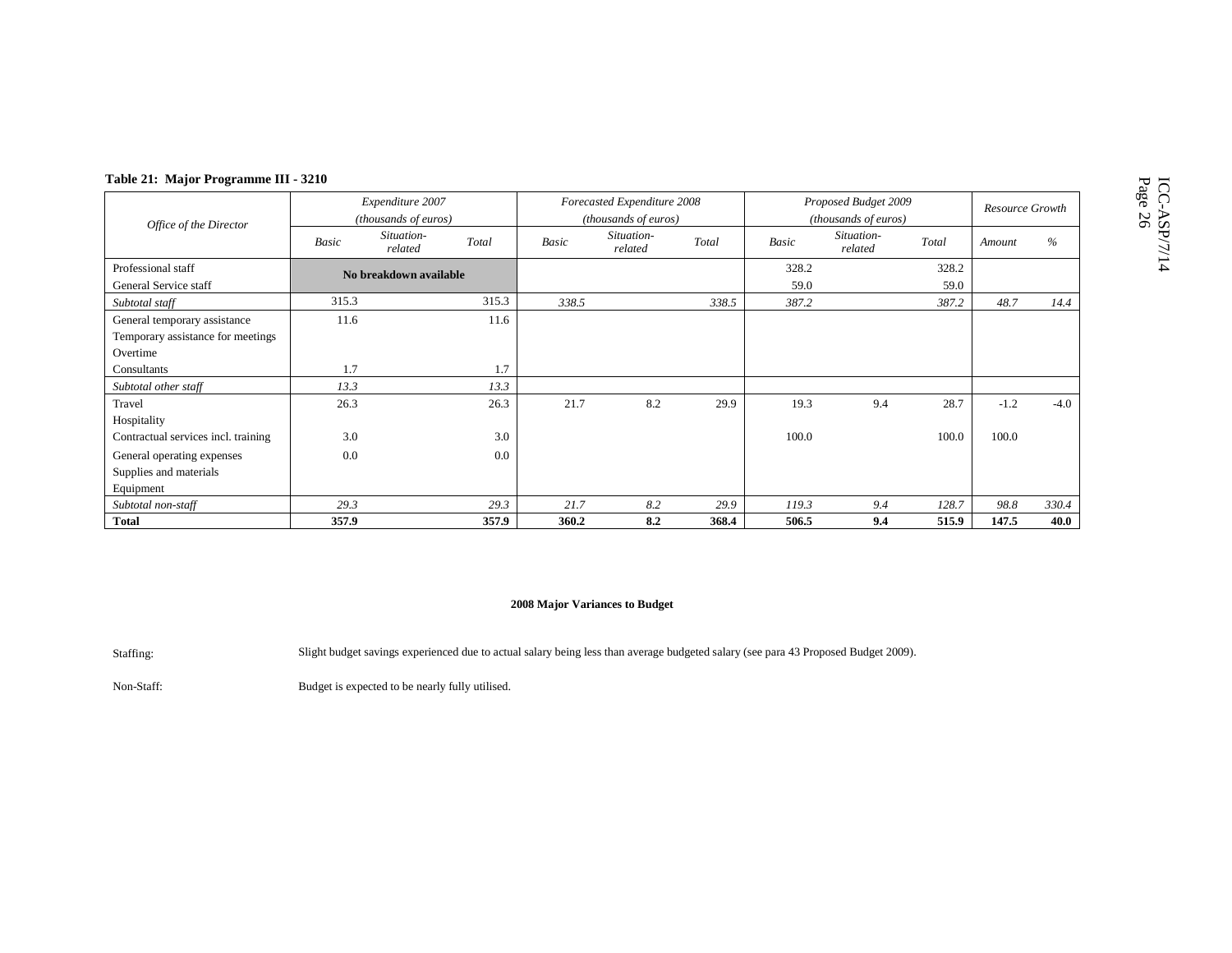|  |  | Table 22: Major Programme III - 3220 |  |  |
|--|--|--------------------------------------|--|--|
|--|--|--------------------------------------|--|--|

|                                     |              | Expenditure 2007       |         |         | Forecasted Expenditure 2008 |         |              | Proposed Budget 2009  |         | Resource Growth |         |
|-------------------------------------|--------------|------------------------|---------|---------|-----------------------------|---------|--------------|-----------------------|---------|-----------------|---------|
| <b>Human Resources Section</b>      |              | (thousands of euros)   |         |         | (thousands of euros)        |         |              | (thousands of euros)  |         |                 |         |
|                                     | <b>Basic</b> | Situation-<br>related  | Total   | Basic   | Situation-<br>related       | Total   | <b>Basic</b> | Situation-<br>related | Total   | Amount          | $\%$    |
| Professional staff                  |              | No breakdown available |         |         |                             |         | 723.2        |                       | 723.2   |                 |         |
| General Service staff               |              |                        |         |         |                             |         | 784.3        | 177.0                 | 961.3   |                 |         |
| Subtotal staff                      | 1,241.7      | 133.2                  | 1,374.9 | 1,228.8 | 135.9                       | 1,364.7 | 1,507.5      | 177.0                 | 1,684.5 | 319.8           | 23.4    |
| General temporary assistance        | 253.0        |                        | 253.0   | 414.0   |                             | 414.0   | 164.0        |                       | 164.0   | $-250.0$        | $-60.4$ |
| Temporary assistance for meetings   |              |                        |         |         |                             |         |              |                       |         |                 |         |
| Overtime                            | 2.8          |                        | 2.8     |         |                             |         |              |                       |         |                 |         |
| Consultants                         | 15.1         | 3.2                    | 18.3    | 20.0    |                             | 20.0    | 25.0         |                       | 25.0    | 5.0             | 25.0    |
| Subtotal other staff                | 270.9        | 3.2                    | 274.1   | 434.0   |                             | 434.0   | 189.0        |                       | 189.0   | $-245.0$        | $-56.5$ |
| Travel                              | 6.7          | 6.4                    | 13.1    | 18.7    | 7.3                         | 26.0    | 27.9         | 23.0                  | 50.9    | 24.9            | 95.8    |
| Hospitality                         |              |                        |         |         |                             |         |              |                       |         |                 |         |
| Contractual services incl. training | 285.5        | 228.6                  | 514.1   | 178.3   | 327.6                       | 505.9   | 213.0        | 199.5                 | 412.5   | $-93.4$         | $-18.5$ |
| General operating expenses          | 0.0          | 0.0                    | 0.0     |         |                             |         |              |                       |         |                 |         |
| Supplies and materials              | 21.8         | 0.2                    | 22.0    | 24.8    |                             | 24.8    | 50.3         |                       | 50.3    | 25.5            | 102.8   |
| Equipment                           |              |                        |         |         |                             |         |              |                       |         |                 |         |
| Subtotal non-staff                  | 314.0        | 235.2                  | 549.2   | 221.8   | 334.9                       | 556.7   | 291.2        | 222.5                 | 513.7   | $-43.0$         | $-7.7$  |
| <b>Total</b>                        | 1,826.6      | 371.6                  | 2,198.2 | 1,884.6 | 470.8                       | 2,355.4 | 1,987.7      | 399.5                 | 2,387.2 | 31.8            | 1.4     |

Staffing: Established posts filled except for Head of Staffing Unit who recently resigned and is under recruitment. GTA budget exceeded due to extra staff required to meet recruitment acceleration goals.

Non-Staff: Budget is expected to be fully utilised.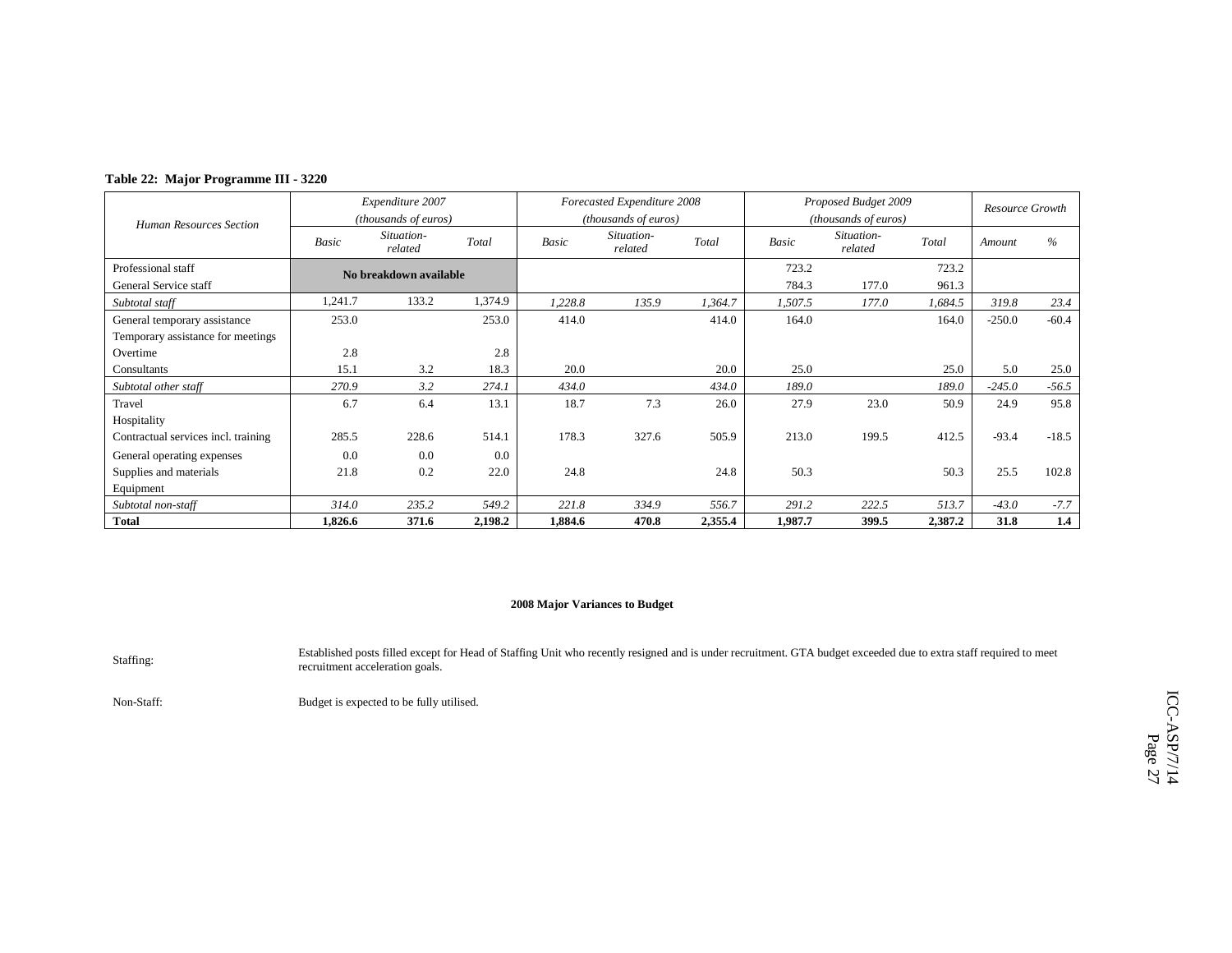| Table 23: Major Programme III - 3240 |       |                        |         |                      |                             |         |                      |                       |         |                 |         |
|--------------------------------------|-------|------------------------|---------|----------------------|-----------------------------|---------|----------------------|-----------------------|---------|-----------------|---------|
|                                      |       | Expenditure 2007       |         |                      | Forecasted Expenditure 2008 |         |                      | Proposed Budget 2009  |         |                 |         |
| <b>Budget and Finance Section</b>    |       | (thousands of euros)   |         | (thousands of euros) |                             |         | (thousands of euros) |                       |         | Resource Growth |         |
|                                      | Basic | Situation-<br>related  | Total   | Basic                | Situation-<br>related       | Total   | Basic                | Situation-<br>related | Total   | Amount          | %       |
| Professional staff                   |       | No breakdown available |         |                      |                             |         | 836.3                |                       | 836.3   |                 |         |
| General Service staff                |       |                        |         |                      |                             |         | 725.3                | 312.3                 | 1,037.6 |                 |         |
| Subtotal staff                       | 911.8 | 183.1                  | 1,094.9 | 1,190.5              | 240.8                       | 1,431.3 | 1,561.6              | 312.3                 | 1,873.9 | 442.6           | 30.9    |
| General temporary assistance         | 422.6 | 61.9                   | 484.5   | 53.0                 | 93.3                        | 146.3   | 43.7                 |                       | 43.7    | $-102.6$        | $-70.1$ |
| Temporary assistance for meetings    |       |                        |         |                      |                             |         |                      |                       |         |                 |         |
| Overtime                             | 24.7  | 0.1                    | 24.8    | 5.0                  |                             | 5.0     | 2.5                  |                       | 2.5     | $-2.5$          | $-50.0$ |
| Consultants                          |       |                        |         |                      |                             |         |                      |                       |         |                 |         |
| Subtotal other staff                 | 447.3 | 62.0                   | 509.3   | 58.0                 | 93.3                        | 151.3   | 46.2                 |                       | 46.2    | $-105.1$        | $-69.5$ |
| Travel                               | 15.2  |                        | 15.2    | 9.0                  |                             | 9.0     | 12.0                 |                       | 12.0    | 3.0             | 33.3    |

Equipment 1.0 1.0 1.0

Hospitality

Supplies and materials

### **2008 Major Variances to Budget**

Contractual services incl. training 54.5 58.0 58.0 58.0 58.0 84.3 84.3 26.3 45.3

*Subtotal non-staff 139.4 0.0 139.4 137.0 137.0 166.3 166.3 29.3 21.4* 

**Total 1,498.5 245.1 1,743.6 1,385.5 334.1 1,719.6 1,774.1 312.3 2,086.4 366.8 21.3** 

General operating expenses 68.7 68.7 68.7 68.7 70.0 70.0 70.0 70.0 70.0 70.0 70.0

Staffing: Savings experienced due to fill rate of two budget and finance officers. Final interviews for both posts to take place on September 18th and 19th.

Non-Staff: Budget is expected to be slightly exceeded due to increase in number of bank transfers (general operating expenses). This activity primarily relates to field operations.

21.3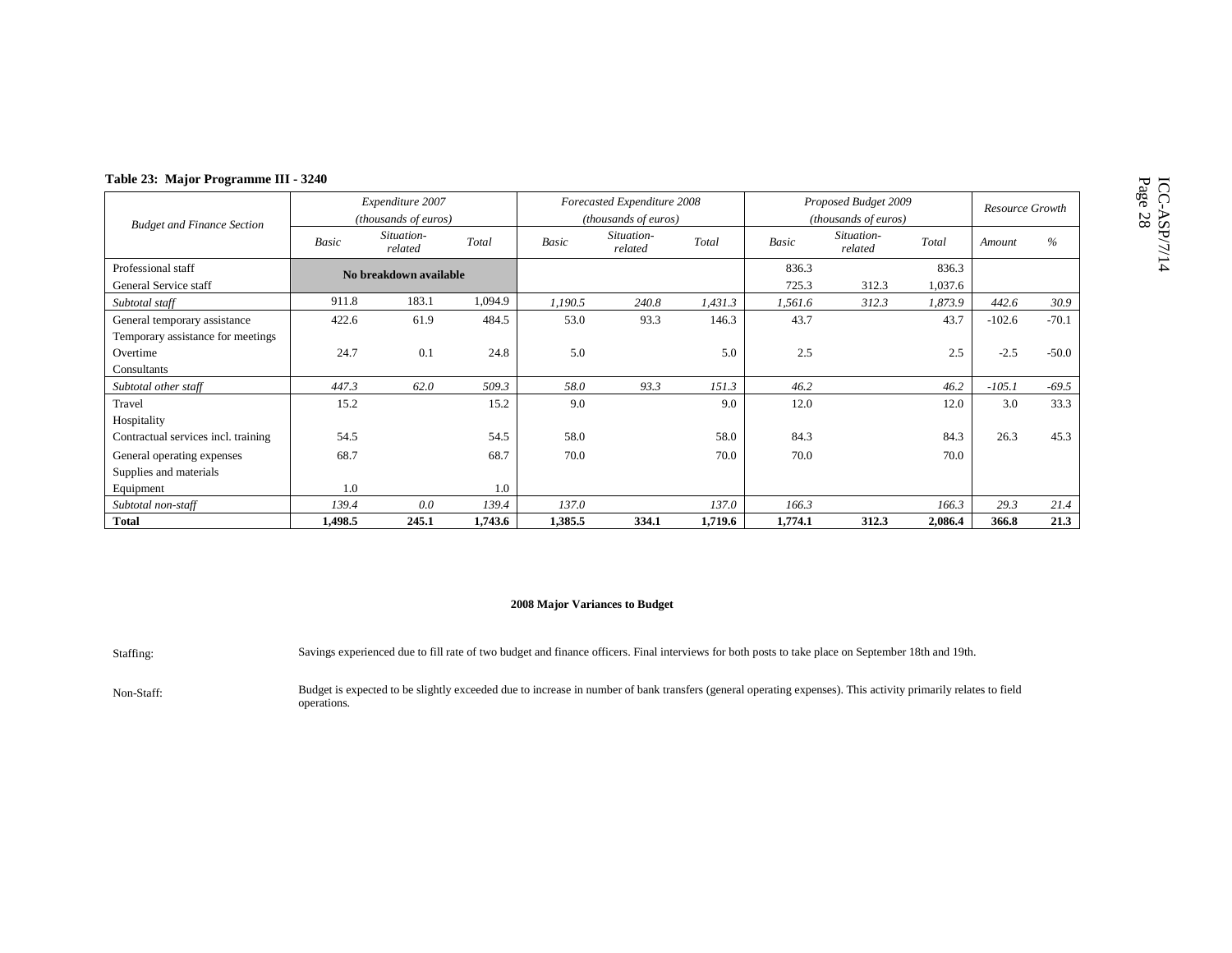|  |  |  |  | Table 24: Major Programme III - 3250+3270 |
|--|--|--|--|-------------------------------------------|
|--|--|--|--|-------------------------------------------|

|                                     |              | Expenditure 2007       |         |         | Forecasted Expenditure 2008 |         | Proposed Budget 2009 | Resource Growth       |         |          |          |
|-------------------------------------|--------------|------------------------|---------|---------|-----------------------------|---------|----------------------|-----------------------|---------|----------|----------|
| General Services Section &          |              | (thousands of euros)   |         |         | (thousands of euros)        |         |                      | (thousands of euros)  |         |          |          |
| Procurement                         | <b>Basic</b> | Situation-<br>related  | Total   | Basic   | Situation-<br>related       | Total   | Basic                | Situation-<br>related | Total   | Amount   | $\%$     |
| Professional staff                  |              | No breakdown available |         |         |                             |         | 591.4                |                       | 591.4   |          |          |
| General Service staff               |              |                        |         |         |                             |         | 1,880.9              | 354.0                 | 2,234.9 |          |          |
| Subtotal staff                      | 2,262.6      | 77.9                   | 2,340.5 | 1,981.0 | 205.7                       | 2,186.7 | 2,472.3              | 354.0                 | 2,826.3 | 639.6    | 29.2     |
| General temporary assistance        | 90.1         | 74.5                   | 164.6   | 95.5    | 106.6                       | 202.1   |                      |                       |         | $-202.1$ | $-100.0$ |
| Temporary assistance for meetings   |              |                        |         |         |                             |         |                      |                       |         |          |          |
| Overtime                            | 47.4         |                        | 47.4    | 48.9    | 1.1                         | 50.0    | 60.5                 |                       | 60.5    | 10.5     | 21.0     |
| Consultants                         |              |                        |         |         |                             |         |                      |                       |         |          |          |
| Subtotal other staff                | 137.5        | 74.5                   | 212.0   | 144.4   | 107.7                       | 252.1   | 60.5                 |                       | 60.5    | $-191.6$ | $-76.0$  |
| Travel                              | 8.5          |                        | 8.5     | 15.8    |                             | 15.8    | 10.9                 |                       | 10.9    | $-4.9$   | $-31.0$  |
| Hospitality                         |              |                        |         |         |                             |         |                      |                       |         |          |          |
| Contractual services incl. training | 248.5        |                        | 248.5   | 363.8   | 21.0                        | 384.8   | 319.0                | 21.0                  | 340.0   | $-44.8$  | $-11.6$  |
| General operating expenses          | 2,223.0      | $-0.1$                 | 2,222.9 | 2,855.5 | 101.5                       | 2,957.0 | 3,042.5              | 122.7                 | 3,165.2 | 208.2    | 7.0      |
| Supplies and materials              | 256.9        | 4.5                    | 261.4   | 299.9   | 38.0                        | 337.9   | 327.2                | 38.0                  | 365.2   | 27.3     | 8.1      |
| Equipment                           | 162.0        |                        | 162.0   | 135.3   | 35.0                        | 170.3   | 72.3                 | 80.0                  | 152.3   | $-18.0$  | $-10.6$  |
| Subtotal non-staff                  | 2,898.9      | 4.4                    | 2,903.3 | 3,670.3 | 195.5                       | 3,865.8 | 3,771.9              | 261.7                 | 4,033.6 | 167.8    | 4.3      |
| <b>Total</b>                        | 5,299.0      | 156.8                  | 5,455.8 | 5,795.7 | 508.9                       | 6,304.6 | 6,304.7              | 615.7                 | 6,920.4 | 615.8    | 9.8      |

Staffing: Budget savings will be realised due to rate of fill of vacant posts. Two remaining vacant posts (P-3, GS-OL) are expected to be filled before year end.

Non-Staff: Budget is expected to be fully utilised.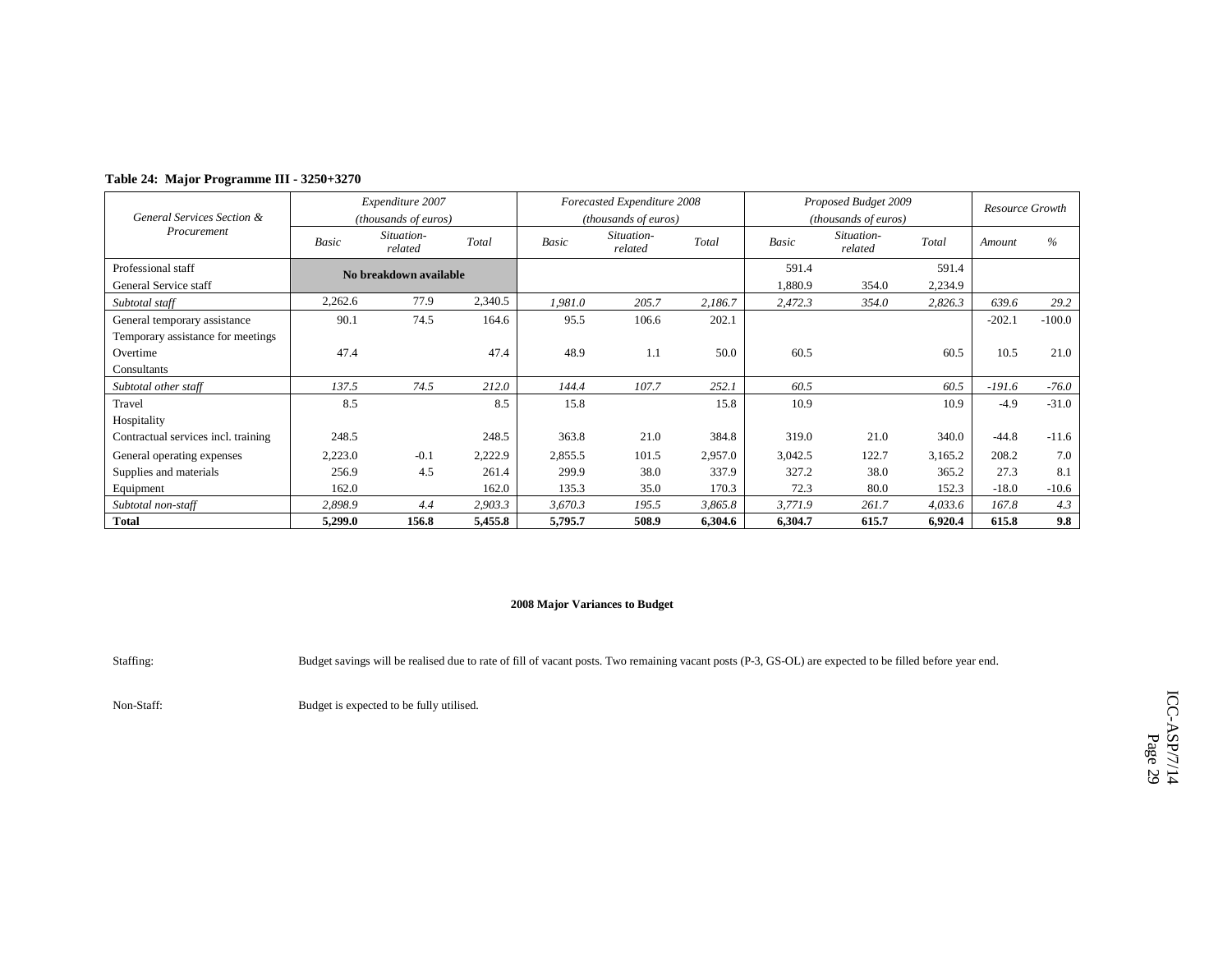| Page<br>ىت<br>5 |  |
|-----------------|--|
|                 |  |

| Table 25: Major Programme III - 3260 |                      |                        |         |                      |                             |         |                      |                       |         |                 |         |
|--------------------------------------|----------------------|------------------------|---------|----------------------|-----------------------------|---------|----------------------|-----------------------|---------|-----------------|---------|
|                                      |                      | Expenditure 2007       |         |                      | Forecasted Expenditure 2008 |         |                      | Proposed Budget 2009  |         | Resource Growth |         |
| Information & Communication          | (thousands of euros) |                        |         | (thousands of euros) |                             |         | (thousands of euros) |                       |         |                 |         |
| Tech. Section                        | Basic                | Situation-<br>related  | Total   | Basic                | Situation-<br>related       | Total   | Basic                | Situation-<br>related | Total   | Amount          | $\%$    |
| Professional staff                   |                      | No breakdown available |         |                      |                             |         | 1,025.3              | 510.9                 | 1,536.2 |                 |         |
| General Service staff                |                      |                        |         |                      |                             |         | 1,197.3              | 929.0                 | 2,126.3 |                 |         |
| Subtotal staff                       | 1,452.9              | 943.6                  | 2,396.5 | 1,547.8              | 1,165.4                     | 2,713.2 | 2,222.6              | 1,439.9               | 3,662.5 | 949.3           | 35.0    |
| General temporary assistance         | 247.6                | 22.7                   | 270.3   | 338.1                | 0.6                         | 338.7   | 164.0                |                       | 164.0   | $-174.7$        | $-51.6$ |
| Temporary assistance for meetings    |                      |                        |         | 20.0                 |                             | 20.0    | 20.0                 |                       | 20.0    |                 |         |
| Overtime                             | 20.0                 | 0.1                    | 20.1    | 30.0                 | 18.0                        | 48.0    | 30.0                 |                       | 30.0    | $-18.0$         | $-37.5$ |
| Consultants                          |                      |                        |         |                      |                             |         |                      |                       |         |                 |         |
| Subtotal other staff                 | 267.6                | 22.8                   | 290.4   | 388.1                | 18.6                        | 406.7   | 214.0                |                       | 214.0   | $-192.7$        | $-47.4$ |
| Travel                               | 41.7                 | 40.6                   | 82.3    | 30.5                 | 67.6                        | 98.1    | 32.7                 | 64.9                  | 97.6    | $-0.5$          | $-0.5$  |
| Hospitality                          |                      |                        |         |                      |                             |         |                      |                       |         |                 |         |
| Contractual services incl. training  | 557.0                | 227.8                  | 784.8   | 481.4                | 194.0                       | 675.4   | 295.3                | 201.0                 | 496.3   | $-179.1$        | $-26.5$ |
| General operating expenses           | 1,710.0              | 1,572.4                | 3,282.4 | 2,025.9              | 2,000.5                     | 4,026.4 | 1,588.0              | 2,637.4               | 4,225.4 | 199.0           | 4.9     |
| Supplies and materials               | 97.2                 | 29.0                   | 126.2   | 100.0                | 10.0                        | 110.0   | 100.0                | 10.0                  | 110.0   |                 |         |
| Equipment                            | 836.7                | 754.8                  | 1,591.5 | 508.2                | 333.8                       | 842.0   | 480.1                | 233.8                 | 713.9   | $-128.1$        | $-15.2$ |
| Subtotal non-staff                   | 3,242.6              | 2,624.6                | 5,867.2 | 3,146.0              | 2,605.9                     | 5,751.9 | 2,496.1              | 3,147.1               | 5,643.2 | $-108.7$        | $-1.9$  |
| <b>Total</b>                         | 4,963.1              | 3,591.0                | 8,554.1 | 5,081.9              | 3,789.9                     | 8,871.8 | 4,932.7              | 4,587.0               | 9,519.7 | 647.9           | 7.3     |

Staffing: Slight budget savings in established posts offset by GTA hiring.

Non-Staff:<br>it is cheaper to replace than fix equipment (examples spares such as cameras, PCs, mircophones, mixing console)<br>it is cheaper to replace than fix equipment (examples spares such as cameras, PCs, mircophones, mix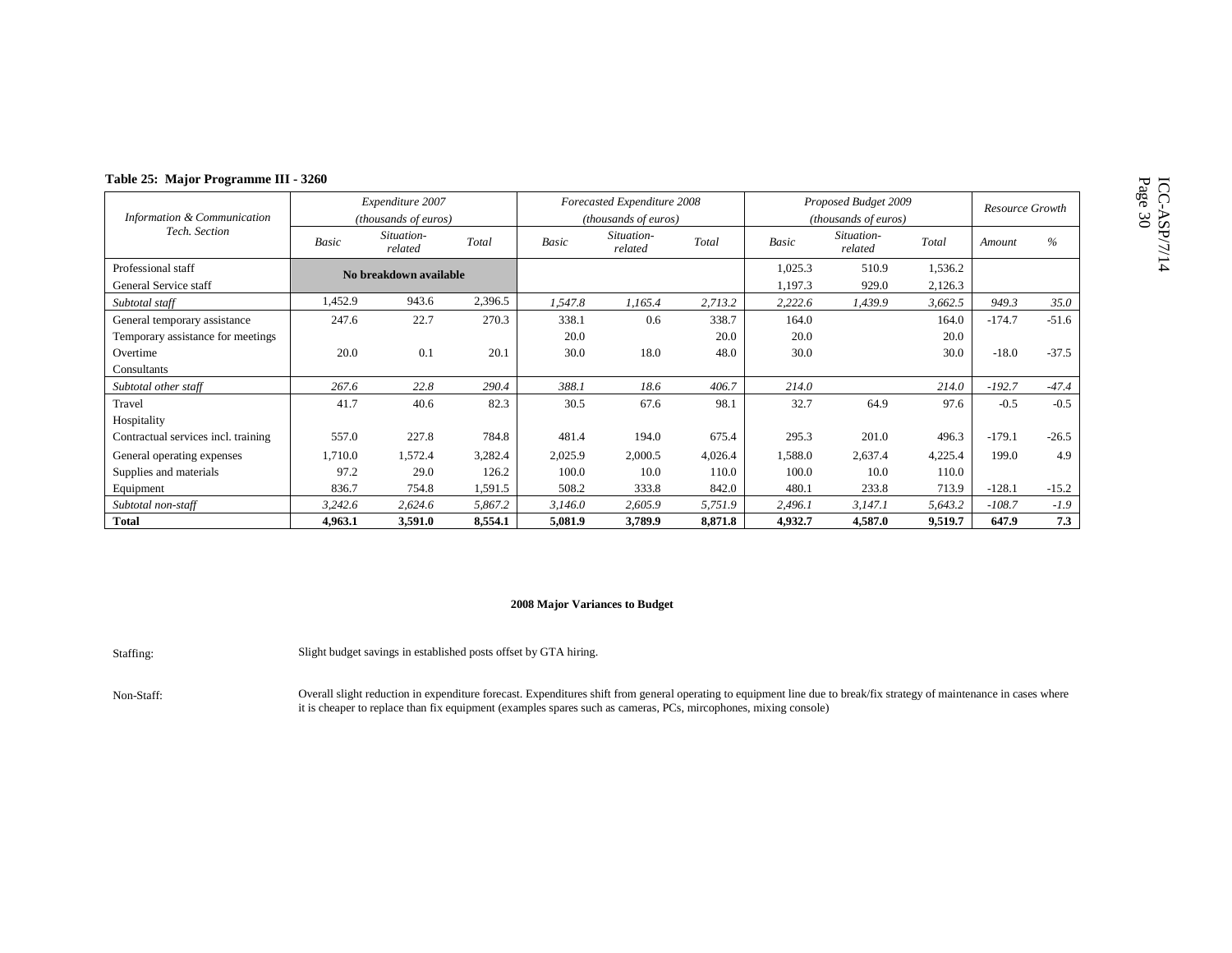|  |  | Table 26: Major Programme III - 3280 |  |  |
|--|--|--------------------------------------|--|--|
|--|--|--------------------------------------|--|--|

|                                     |       | Expenditure 2007       |         |       | Forecasted Expenditure 2008 |         | Proposed Budget 2009 |                               | Resource Growth |          |         |
|-------------------------------------|-------|------------------------|---------|-------|-----------------------------|---------|----------------------|-------------------------------|-----------------|----------|---------|
| <b>Field Operations Section</b>     |       | (thousands of euros)   |         |       | (thousands of euros)        |         |                      | ( <i>thousands of euros</i> ) |                 |          |         |
|                                     | Basic | Situation-<br>related  | Total   | Basic | Situation-<br>related       | Total   | Basic                | Situation-<br>related         | Total           | Amount   | $\%$    |
| Professional staff                  |       | No breakdown available |         |       |                             |         |                      | 636.1                         | 636.1           |          |         |
| General Service staff               |       |                        |         |       |                             |         |                      | 461.6                         | 461.6           |          |         |
| Subtotal staff                      |       | 544.4                  | 544.4   |       | 562.4                       | 562.4   |                      | 1,097.7                       | 1,097.7         | 535.3    | 95.2    |
| General temporary assistance        |       | 325.2                  | 325.2   |       | 420.7                       | 420.7   |                      | 203.0                         | 203.0           | $-217.7$ | $-51.7$ |
| Temporary assistance for meetings   |       |                        |         |       |                             |         |                      |                               |                 |          |         |
| Overtime                            |       |                        |         |       |                             |         |                      |                               |                 |          |         |
| Consultants                         |       | 0.8                    | 0.8     |       |                             |         |                      |                               |                 |          |         |
| Subtotal other staff                |       | 326.0                  | 326.0   |       | 420.7                       | 420.7   |                      | 203.0                         | 203.0           | $-217.7$ | $-51.7$ |
| Travel                              |       | 133.4                  | 133.4   |       | 120.3                       | 120.3   |                      | 134.8                         | 134.8           | 14.5     | 12.1    |
| Hospitality                         |       |                        |         |       |                             |         |                      |                               |                 |          |         |
| Contractual services incl. training |       | 121.2                  | 121.2   |       | 341.8                       | 341.8   |                      | 183.8                         | 183.8           | $-158.0$ | $-46.2$ |
| General operating expenses          |       | 750.3                  | 750.3   |       | 529.1                       | 529.1   |                      | 640.8                         | 640.8           | 111.7    | 21.1    |
| Supplies and materials              |       | 169.6                  | 169.6   |       | 183.7                       | 183.7   |                      | 178.9                         | 178.9           | $-4.8$   | $-2.6$  |
| Equipment                           |       | 475.7                  | 475.7   |       | 155.0                       | 155.0   |                      | 134.6                         | 134.6           | $-20.4$  | $-13.2$ |
| Subtotal non-staff                  |       | 1,650.2                | 1,650.2 |       | 1,329.9                     | 1,329.9 |                      | 1,272.9                       | 1,272.9         | $-57.0$  | $-4.3$  |
| <b>Total</b>                        |       | 2,520.6                | 2,520.6 |       | 2,313.0                     | 2,313.0 |                      | 2,573.6                       | 2,573.6         | 260.6    | 11.3    |

Staffing: Budget forecast to be exceeded due to near 100% staffing level for the year.

Non-Staff: Budget is expected to be nearly fully utilised.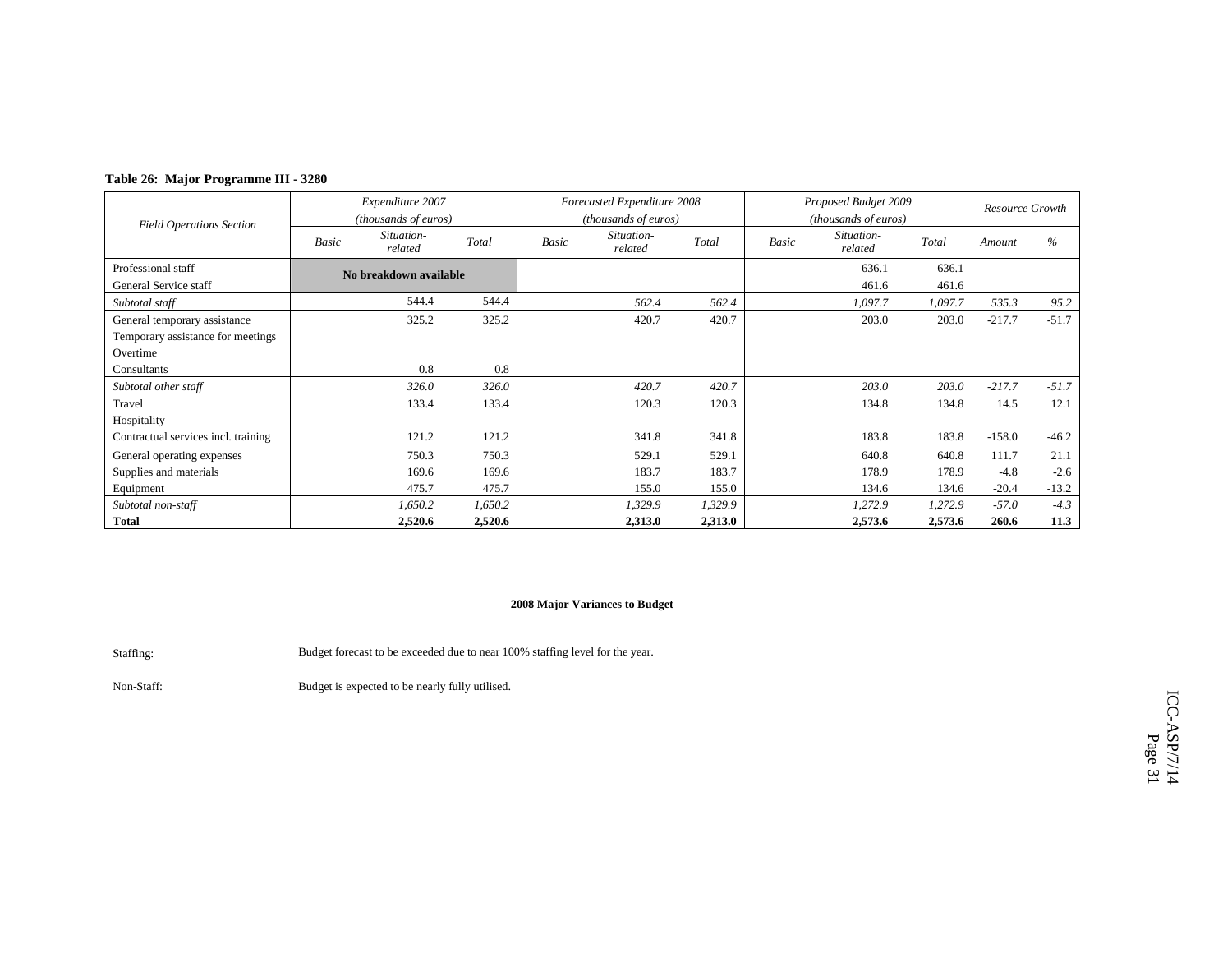| wth | Page 32 |           |
|-----|---------|-----------|
| %   |         | ASP)<br>⊃ |
|     |         |           |

| Table 27: Major Programme III - 3300        |                                          |                        |          |                                         |                                                     |          |                  |                                                     |                    |          |                 |
|---------------------------------------------|------------------------------------------|------------------------|----------|-----------------------------------------|-----------------------------------------------------|----------|------------------|-----------------------------------------------------|--------------------|----------|-----------------|
|                                             | Expenditure 2007<br>(thousands of euros) |                        |          |                                         | Forecasted Expenditure 2008<br>(thousands of euros) |          |                  | Proposed Budget 2009<br><i>(thousands of euros)</i> |                    |          | Resource Growth |
| Division of Court Services                  | Situation-<br>Total<br>Basic<br>related  |                        |          | Situation-<br>Basic<br>Total<br>related |                                                     |          | Basic            | Situation-<br>Total<br>related                      |                    | Amount   | $\%$            |
| Professional staff<br>General Service staff |                                          | No breakdown available |          |                                         |                                                     |          | 2,844.3<br>472.0 | 4,577.6<br>2,015.1                                  | 7,421.9<br>2,487.1 |          |                 |
| Subtotal staff                              | 2,689.7                                  | 3,636.8                | 6,326.5  | 2,796.0                                 | 4,322.2                                             | 7,118.2  | 3,316.3          | 6,592.7                                             | 9,909.0            | 2,790.8  | 39.2            |
| General temporary assistance                | 236.2                                    | 744.2                  | 980.4    | 182.4                                   | 890.2                                               | 1,072.6  |                  | 781.7                                               | 781.7              | $-290.9$ | $-27.1$         |
| Temporary assistance for meetings           | 452.5                                    | 42.8                   | 495.3    | 277.7                                   | 44.7                                                | 322.4    | 285.7            | 71.1                                                | 356.8              | 34.4     | 10.7            |
| Overtime                                    | 0.6                                      | 8.0                    | 8.6      | 2.4                                     | 27.9                                                | 30.3     |                  | 35.0                                                | 35.0               | 4.7      | 15.5            |
| Consultants                                 | 0.9                                      | 108.0                  | 108.9    | 11.0                                    | 134.2                                               | 145.2    | 11.0             | 261.0                                               | 272.0              | 126.8    | 87.3            |
| Subtotal other staff                        | 690.2                                    | 903.0                  | 1,593.2  | 473.5                                   | 1,097.0                                             | 1,570.5  | 296.7            | 1,148.8                                             | 1,445.5            | $-125.0$ | $-8.0$          |
| Travel<br>Hospitality                       | 25.5                                     | 582.1                  | 607.6    | 30.4                                    | 605.8                                               | 636.2    | 40.6             | 1,193.0                                             | 1,233.6            | 597.4    | 93.9            |
| Contractual services incl. training         | 555.7                                    | 176.8                  | 732.5    | 390.9                                   | 456.8                                               | 847.7    | 352.2            | 329.4                                               | 681.6              | $-166.1$ | $-19.6$         |
| General operating expenses                  | 1,570.9                                  | 586.1                  | 2,156.9  | 1,100.0                                 | 1,941.8                                             | 3,041.8  | 1,323.9          | 2,858.4                                             | 4,182.3            | ,140.5   | 37.5            |
| Supplies and materials                      | 16.6                                     | 9.9                    | 26.5     | 22.5                                    | 87.1                                                | 109.6    | 30.5             | 121.0                                               | 151.5              | 42.0     | 38.3            |
| Equipment                                   | 48.1                                     | 112.3                  | 160.4    | 47.6                                    | 38.0                                                | 85.6     | 45.8             | 45.4                                                | 91.2               | 5.6      | 6.5             |
| Subtotal non-staff                          | 2,216.8                                  | 1,467.2                | 3,683.9  | 1,591.4                                 | 3,129.5                                             | 4,720.9  | 1,793.0          | 4,547.2                                             | 6,340.2            | 1,619.4  | 34.3            |
| <b>Total</b>                                | 5,596.7                                  | 6,007.0                | 11,603.6 | 4,860.9                                 | 8,548.7                                             | 13,409.6 | 5,406.0          | 12,288.7                                            | 17,694.7           | 4,285.2  | 32.0            |

### **2008 Major Variances to Budget**

Staffing: Budget savings in extablished posts is largely offset by GTA expenditures to fill gaps in staffing. 23 posts are currently vacant.

Non-staff costs: Budget is expected to be utilized. If trial does not begin in Q4 2008 savings could be realized.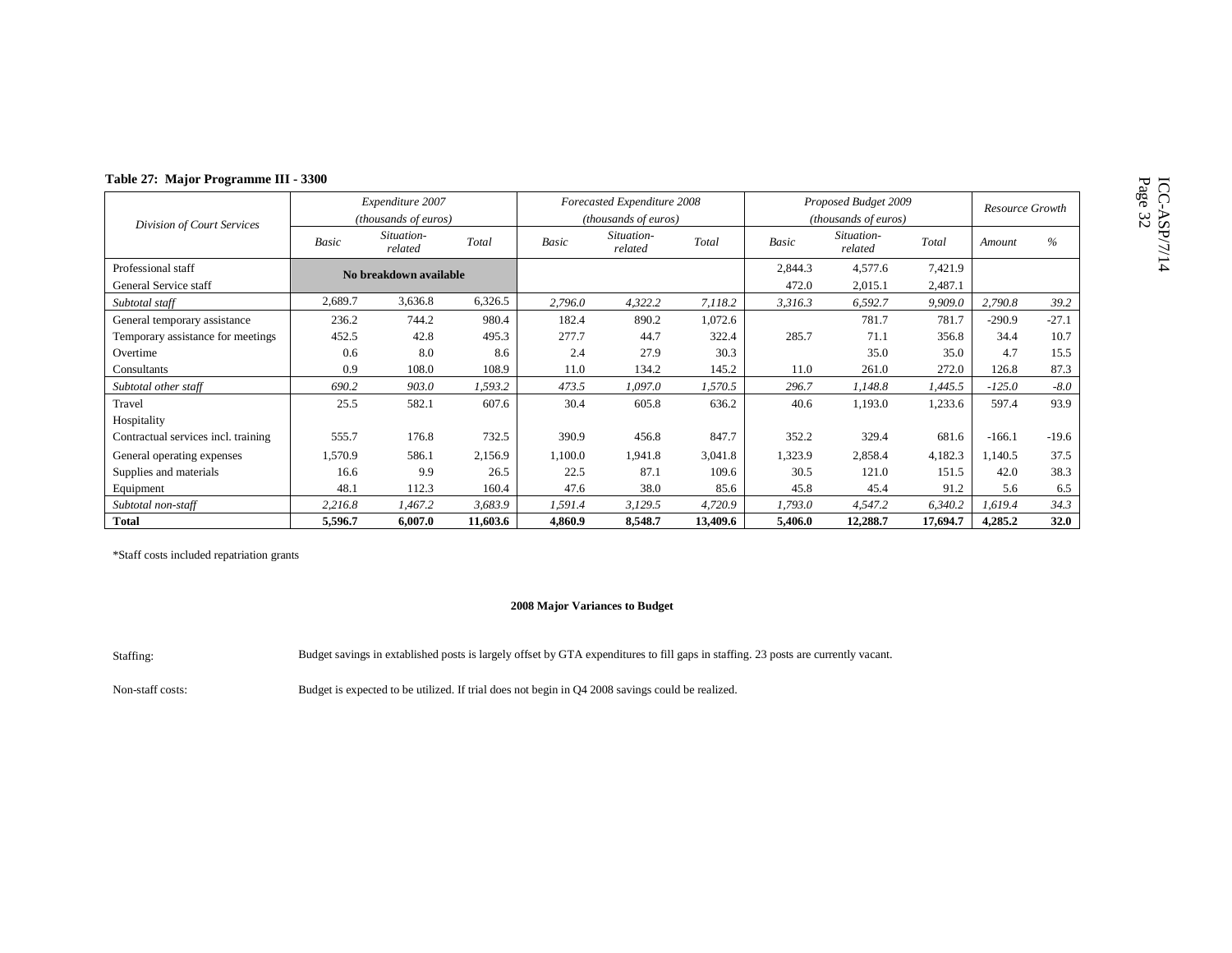|  | Table 28: Major Programme III - 3310+3320 |  |
|--|-------------------------------------------|--|
|--|-------------------------------------------|--|

|                                     |       | Expenditure 2007       |         |       | Forecasted Expenditure 2008 |         |       | Proposed Budget 2009        |         | Resource Growth |         |
|-------------------------------------|-------|------------------------|---------|-------|-----------------------------|---------|-------|-----------------------------|---------|-----------------|---------|
| Office of the Head / Court          |       | (thousands of euros)   |         |       | (thousands of euros)        |         |       | <i>(thousands of euros)</i> |         |                 |         |
| <b>Management Section</b>           | Basic | Situation-<br>related  | Total   | Basic | Situation-<br>related       | Total   | Basic | Situation-<br>related       | Total   | Amount          | $\%$    |
| Professional staff                  |       | No breakdown available |         |       |                             |         | 463.5 | 1,033.6                     | 1,497.1 |                 |         |
| General Service staff               |       |                        |         |       |                             |         | 177.0 | 666.3                       | 843.3   |                 |         |
| Subtotal staff                      | 432.0 | 816.9                  | 1,248.9 | 454.0 | 799.7                       | 1,253.7 | 640.5 | 1,699.9                     | 2,340.4 | 1,086.7         | 86.7    |
| General temporary assistance        | 39.1  | 254.7                  | 293.8   | 8.9   | 296.0                       | 304.9   |       | 83.9                        | 83.9    | $-221.0$        | $-72.5$ |
| Temporary assistance for meetings   |       |                        |         |       |                             |         |       |                             |         |                 |         |
| Overtime                            |       | 0.7                    | 0.7     | 2.1   | 27.9                        | 30.0    |       | 35.0                        | 35.0    | 5.0             | 16.7    |
| Consultants                         |       | 3.5                    | 3.5     | 11.0  | 30.0                        | 41.0    | 11.0  | 111.9                       | 122.9   | 81.9            | 199.8   |
| Subtotal other staff                | 39.1  | 258.9                  | 298.0   | 22.0  | 353.9                       | 375.9   | 11.0  | 230.8                       | 241.8   | $-134.1$        | $-35.7$ |
| Travel                              | 3.6   | 58.7                   | 62.3    | 7.8   | 66.5                        | 74.3    | 16.7  | 88.2                        | 104.9   | 30.6            | 41.2    |
| Hospitality                         |       |                        |         |       |                             |         |       |                             |         |                 |         |
| Contractual services incl. training | 216.1 | 150.0                  | 366.1   | 231.9 | 268.1                       | 500.0   | 63.2  | 55.0                        | 118.2   | $-381.8$        | $-76.4$ |
| General operating expenses          | 0.0   | 3.2                    | 3.2     | 5.0   | 10.0                        | 15.0    | 6.4   | 30.0                        | 36.4    | 21.4            | 142.7   |
| Supplies and materials              | 10.6  | 2.6                    | 13.2    | 5.0   | 80.0                        | 85.0    | 13.0  | 105.0                       | 118.0   | 33.0            | 38.8    |
| Equipment                           | 18.5  | 27.4                   | 45.9    | 27.5  | 25.9                        | 53.4    | 27.5  | 28.0                        | 55.5    | 2.1             | 3.9     |
| Subtotal non-staff                  | 248.8 | 241.9                  | 490.7   | 277.2 | 450.5                       | 727.7   | 126.8 | 306.2                       | 433.0   | $-294.7$        | $-40.5$ |
| <b>Total</b>                        | 719.9 | 1,317.7                | 2,037.6 | 753.2 | 1,604.1                     | 2,357.3 | 778.3 | 2,236.9                     | 3,015.2 | 657.9           | 27.9    |

Staffing: Budget savings in established posts is offset by an increase in GTA expenditures to cover vacant established posts during 2008.

Non-staff costs:

Non-staff costs are slightly over budget due to carry over of CMS software development and maintenance to 2008. Expenditures could be less than forecast if a trial does not start during Q4 2008.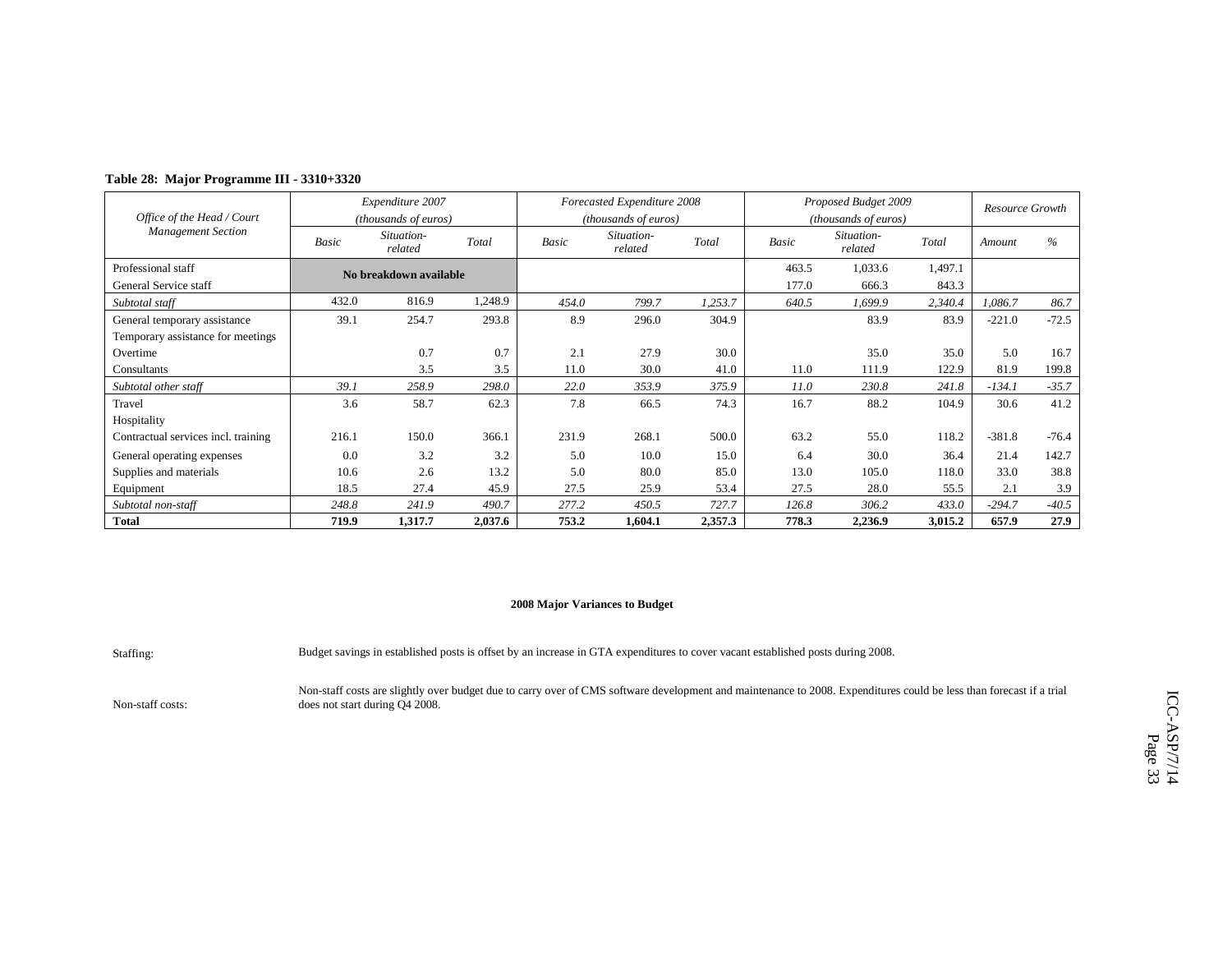| e Growth: | Page 34 |
|-----------|---------|
| $\%$      |         |
|           |         |

|                                     |         | Expenditure 2007       |         |         | Forecasted Expenditure 2008 |         |         | Proposed Budget 2009  |         | Resource Growth |          |
|-------------------------------------|---------|------------------------|---------|---------|-----------------------------|---------|---------|-----------------------|---------|-----------------|----------|
| <b>Detention Section</b>            |         | (thousands of euros)   |         |         | (thousands of euros)        |         |         | (thousands of euros)  |         |                 |          |
|                                     | Basic   | Situation-<br>related  | Total   | Basic   | Situation-<br>related       | Total   | Basic   | Situation-<br>related | Total   | Amount          | $\%$     |
| Professional staff                  |         | No breakdown available |         |         |                             |         | 192.5   | 77.0                  | 269.5   |                 |          |
| General Service staff               |         |                        |         |         |                             |         | 59.0    | 59.0                  | 118.0   |                 |          |
| Subtotal staff                      | 155.7   | 77.9                   | 233.6   | 221.7   | 32.8                        | 254.5   | 251.5   | 136.0                 | 387.5   | 133.0           | 52.3     |
| General temporary assistance        | 71.2    | 34.6                   | 105.8   | 95.4    | 27.3                        | 122.7   |         |                       |         | $-122.7$        | $-100.0$ |
| Temporary assistance for meetings   |         |                        |         |         |                             |         |         |                       |         |                 |          |
| Overtime                            |         |                        |         |         |                             |         |         |                       |         |                 |          |
| Consultants                         | 0.9     | 6.2                    | 7.1     |         |                             |         |         | 21.0                  | 21.0    | 21.0            |          |
| Subtotal other staff                | 72.1    | 40.8                   | 112.9   | 95.4    | 27.3                        | 122.7   |         | 21.0                  | 21.0    | $-101.7$        | $-82.9$  |
| Travel                              |         | 23.8                   | 23.8    | 2.9     | 31.7                        | 34.6    | 2.9     | 84.6                  | 87.5    | 52.9            | 152.9    |
| Hospitality                         |         |                        |         |         |                             |         |         |                       |         |                 |          |
| Contractual services incl. training | 122.0   | 1.9                    | 123.9   | 1.5     | 18.3                        | 19.8    | 1.5     | 20.9                  | 22.4    | 2.6             | 13.1     |
| General operating expenses          | 1,570.9 | 6.3                    | 1,577.2 | 1,095.0 | 24.8                        | 1,119.8 | 1,317.5 | 76.6                  | 1,394.1 | 274.3           | 24.5     |
| Supplies and materials              | 0.2     |                        | 0.2     | 7.5     |                             | 7.5     | 7.5     |                       | 7.5     |                 |          |
| Equipment                           | 1.8     |                        | 1.8     | 20.1    |                             | 20.1    | 18.3    |                       | 18.3    | $-1.8$          | $-9.0$   |
| Subtotal non-staff                  | 1,694.9 | 32.0                   | 1,726.9 | 1,127.0 | 74.8                        | 1,201.8 | 1,347.7 | 182.1                 | 1,529.8 | 328.0           | 27.3     |
| <b>Total</b>                        | 1,922.7 | 150.7                  | 2,073.4 | 1,444.1 | 134.9                       | 1,579.0 | 1,599.2 | 339.1                 | 1,938.3 | 359.3           | 22.8     |

Staffing: Budget savings in established posts is offset by an increase in GTA expenditures to cover vacant posts. Vacancies have now been filled for this section.

Non-staff costs: Expect to fully utilise non-staff budget.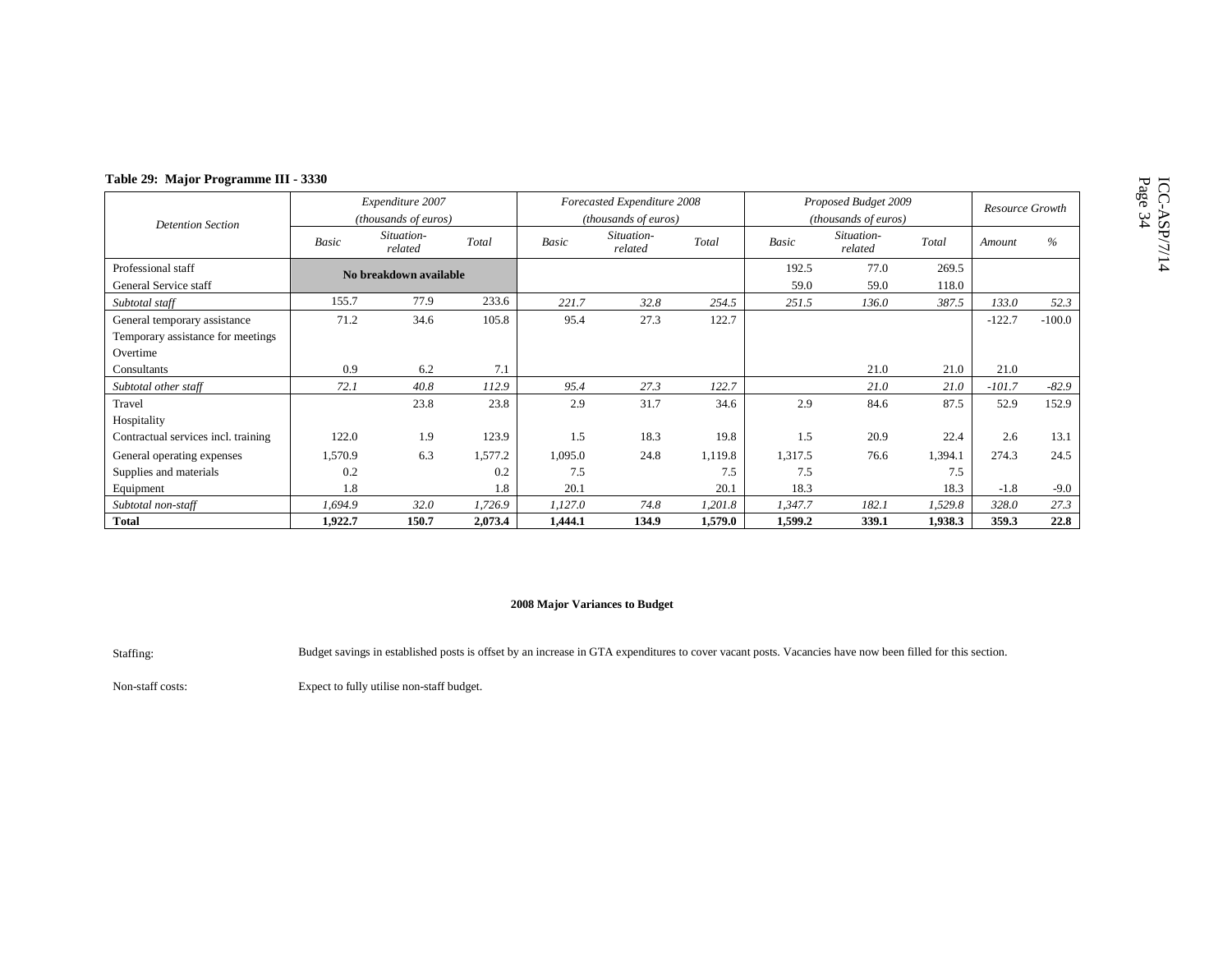|  |  | Table 30: Major Programme III - 3340 |  |
|--|--|--------------------------------------|--|
|--|--|--------------------------------------|--|

|                                     |              | Expenditure 2007       |         |         | Forecasted Expenditure 2008 |         |              | Proposed Budget 2009        |         | Resource Growth |       |
|-------------------------------------|--------------|------------------------|---------|---------|-----------------------------|---------|--------------|-----------------------------|---------|-----------------|-------|
| Court Interpretation and            |              | (thousands of euros)   |         |         | (thousands of euros)        |         |              | <i>(thousands of euros)</i> |         |                 |       |
| <b>Translation Section</b>          | <b>Basic</b> | Situation-<br>related  | Total   | Basic   | Situation-<br>related       | Total   | <b>Basic</b> | Situation-<br>related       | Total   | Amount          | $\%$  |
| Professional staff                  |              | No breakdown available |         |         |                             |         | 1,673.9      | 2,384.2                     | 4,058.1 |                 |       |
| General Service staff               |              |                        |         |         |                             |         | 177.0        | 312.3                       | 489.3   |                 |       |
| Subtotal staff                      | 1,541.7      | 1,620.8                | 3,162.5 | 1,527.2 | 1,978.0                     | 3,505.2 | 1,850.9      | 2,696.5                     | 4,547.4 | 1,042.2         | 29.7  |
| General temporary assistance        | 112.4        | 323.8                  | 436.2   | 77.7    | 420.4                       | 498.1   |              | 697.8                       | 697.8   | 199.7           | 40.1  |
| Temporary assistance for meetings   | 452.5        | 42.8                   | 495.3   | 277.7   | 44.7                        | 322.4   | 285.7        | 71.1                        | 356.8   | 34.4            | 10.7  |
| Overtime                            | 0.6          |                        | 0.6     |         |                             |         |              |                             |         |                 |       |
| Consultants                         |              | 36.6                   | 36.6    |         | 85.0                        | 85.0    |              | 91.0                        | 91.0    | 6.0             | 7.1   |
| Subtotal other staff                | 565.5        | 403.2                  | 968.7   | 355.4   | 550.1                       | 905.5   | 285.7        | 859.9                       | 1,145.6 | 240.1           | 26.5  |
| Travel                              | 7.2          | 100.9                  | 108.1   | 8.4     | 103.9                       | 112.3   | 9.6          | 287.6                       | 297.2   | 184.9           | 164.6 |
| Hospitality                         |              |                        |         |         |                             |         |              |                             |         |                 |       |
| Contractual services incl. training | 217.6        | 0.2                    | 217.8   | 157.5   | 126.4                       | 283.9   | 287.5        | 222.4                       | 509.9   | 226.0           | 79.6  |
| General operating expenses          | 0.0          | 0.0                    | 0.0     |         |                             |         |              |                             |         |                 |       |
| Supplies and materials              | 5.8          |                        | 5.8     | 10.0    |                             | 10.0    | 10.0         | 10.0                        | 20.0    | 10.0            | 100.0 |
| Equipment                           | 27.8         |                        | 27.8    |         |                             |         |              |                             |         |                 |       |
| Subtotal non-staff                  | 258.4        | 101.1                  | 359.5   | 175.9   | 230.3                       | 406.2   | 307.1        | 520.0                       | 827.1   | 420.9           | 103.6 |
| <b>Total</b>                        | 2,365.6      | 2,125.1                | 4,490.7 | 2,058.5 | 2,758.4                     | 4,816.9 | 2,443.7      | 4,076.4                     | 6,520.1 | 1,703.2         | 35.4  |

Staffing: Budget savings in established posts is offset by an increase in GTA expenditures to cover vacant posts during 2008. Eight posts are currently vacant.

Non-staff costs: Budget is expected to be utilised. This could change if trial 2 does not begin in Q4 2008.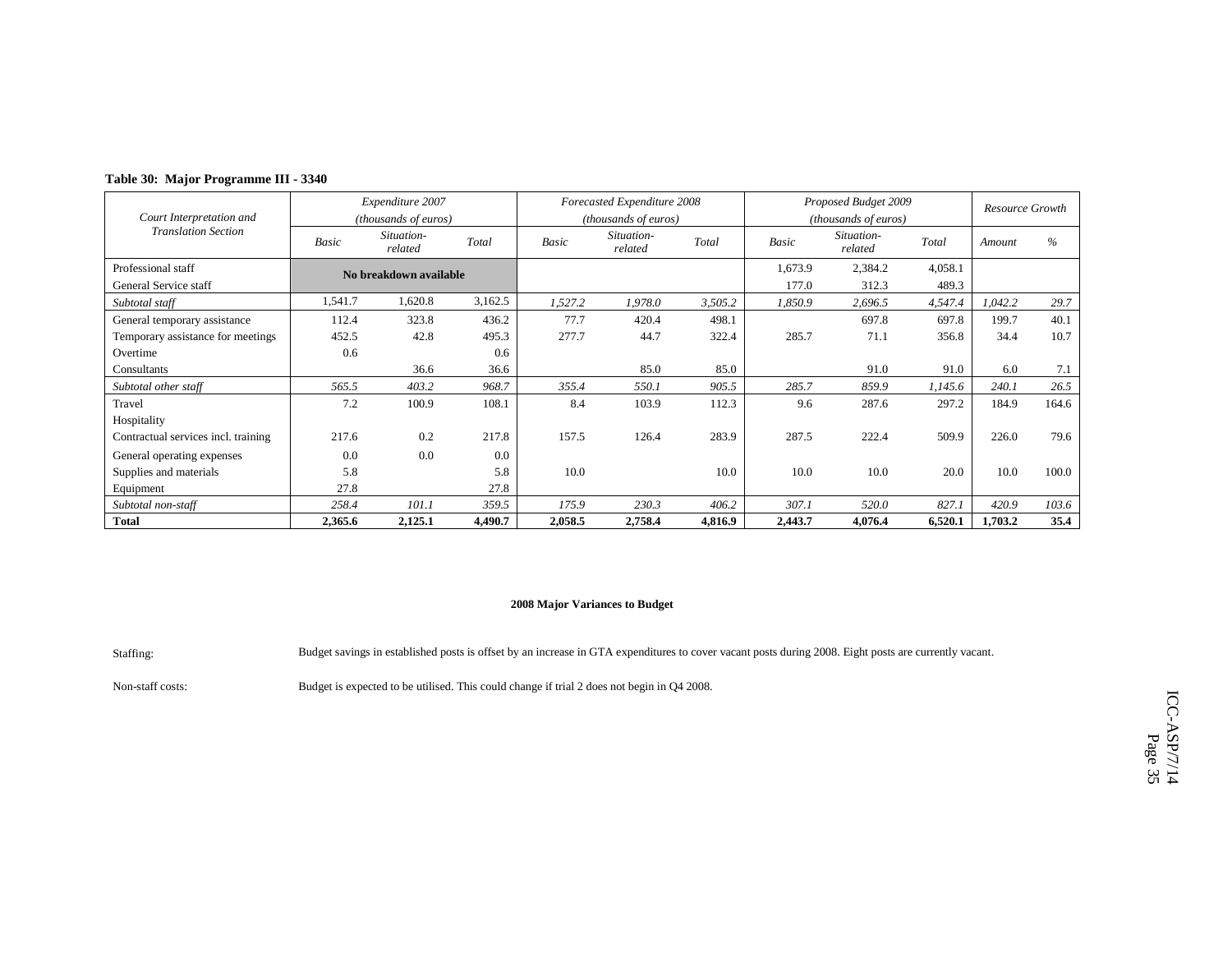|  | Page 36 | έ |
|--|---------|---|
|  |         | 1 |

| Table 31: Major Programme III - 3350 |                  |                        |         |       |                               |         |                      |                               |                 |          |          |
|--------------------------------------|------------------|------------------------|---------|-------|-------------------------------|---------|----------------------|-------------------------------|-----------------|----------|----------|
|                                      | Expenditure 2007 |                        |         |       | Forecasted Expenditure 2008   |         | Proposed Budget 2009 |                               | Resource Growth |          |          |
| Victims and Witnesses Unit           |                  | (thousands of euros)   |         |       | ( <i>thousands of euros</i> ) |         |                      | ( <i>thousands of euros</i> ) |                 |          |          |
|                                      | Basic            | Situation-<br>related  | Total   | Basic | Situation-<br>related         | Total   | Basic                | Situation-<br>related         | Total           | Amount   | $\%$     |
| Professional staff                   |                  | No breakdown available |         |       |                               |         | 514.4                | 1,082.8                       | 1,597.2         |          |          |
| General Service staff                |                  |                        |         |       |                               |         | 59.0                 | 977.5                         | 1,036.5         |          |          |
| Subtotal staff                       | 560.3            | 1,121.2                | 1,681.5 | 511.7 | 1,385.8                       | 1,897.5 | 573.4                | 2,060.3                       | 2,633.7         | 736.2    | 38.8     |
| General temporary assistance         | 13.5             | 131.1                  | 144.6   | 0.4   | 146.5                         | 146.9   |                      |                               |                 | $-146.9$ | $-100.0$ |
| Temporary assistance for meetings    |                  |                        |         |       |                               |         |                      |                               |                 |          |          |
| Overtime                             |                  | 7.3                    | 7.3     | 0.3   |                               | 0.3     |                      |                               |                 | $-0.3$   | $-100.0$ |
| Consultants                          |                  | 61.7                   | 61.7    |       | 19.2                          | 19.2    |                      | 37.1                          | 37.1            | 17.9     | 93.2     |
| Subtotal other staff                 | 13.5             | 200.1                  | 213.6   | 0.7   | 165.7                         | 166.4   |                      | 37.1                          | 37.1            | $-129.3$ | $-77.7$  |
| Travel                               | 14.7             | 398.7                  | 413.4   | 11.3  | 403.7                         | 415.0   | 11.4                 | 732.6                         | 744.0           | 329.0    | 79.3     |
| Hospitality                          |                  |                        |         |       |                               |         |                      |                               |                 |          |          |
| Contractual services incl. training  |                  | 24.7                   | 24.7    |       | 44.0                          | 44.0    |                      | 31.1                          | 31.1            | $-12.9$  | $-29.3$  |
| General operating expenses           | 0.0              | 576.5                  | 576.5   |       | 1,907.0                       | 1,907.0 |                      | 2,751.8                       | 2,751.8         | 844.8    | 44.3     |
| Supplies and materials               |                  | 7.3                    | 7.3     |       | 7.1                           | 7.1     |                      | 6.0                           | 6.0             | $-1.1$   | $-14.9$  |
| Equipment                            |                  | 84.9                   | 84.9    |       | 12.1                          | 12.1    |                      | 17.4                          | 17.4            | 5.3      | 43.8     |
| Subtotal non-staff                   | 14.7             | 1,092.1                | 1,106.8 | 11.3  | 2,373.9                       | 2,385.2 | 11.4                 | 3,538.9                       | 3,550.3         | 1,165.2  | 48.9     |
| <b>Total</b>                         | 588.5            | 2,413.4                | 3,001.9 | 523.7 | 3,925.4                       | 4,449.1 | 584.8                | 5,636.3                       | 6,221.1         | 1,772.1  | 39.8     |

Staffing: Budget savings in established posts is offset by an increase in GTA expenditures to vacant posts during 2008. Six posts are currently vacant.

Non-staff costs: Non-staff costs in support of victims and witness protection is expected to be fully utilised.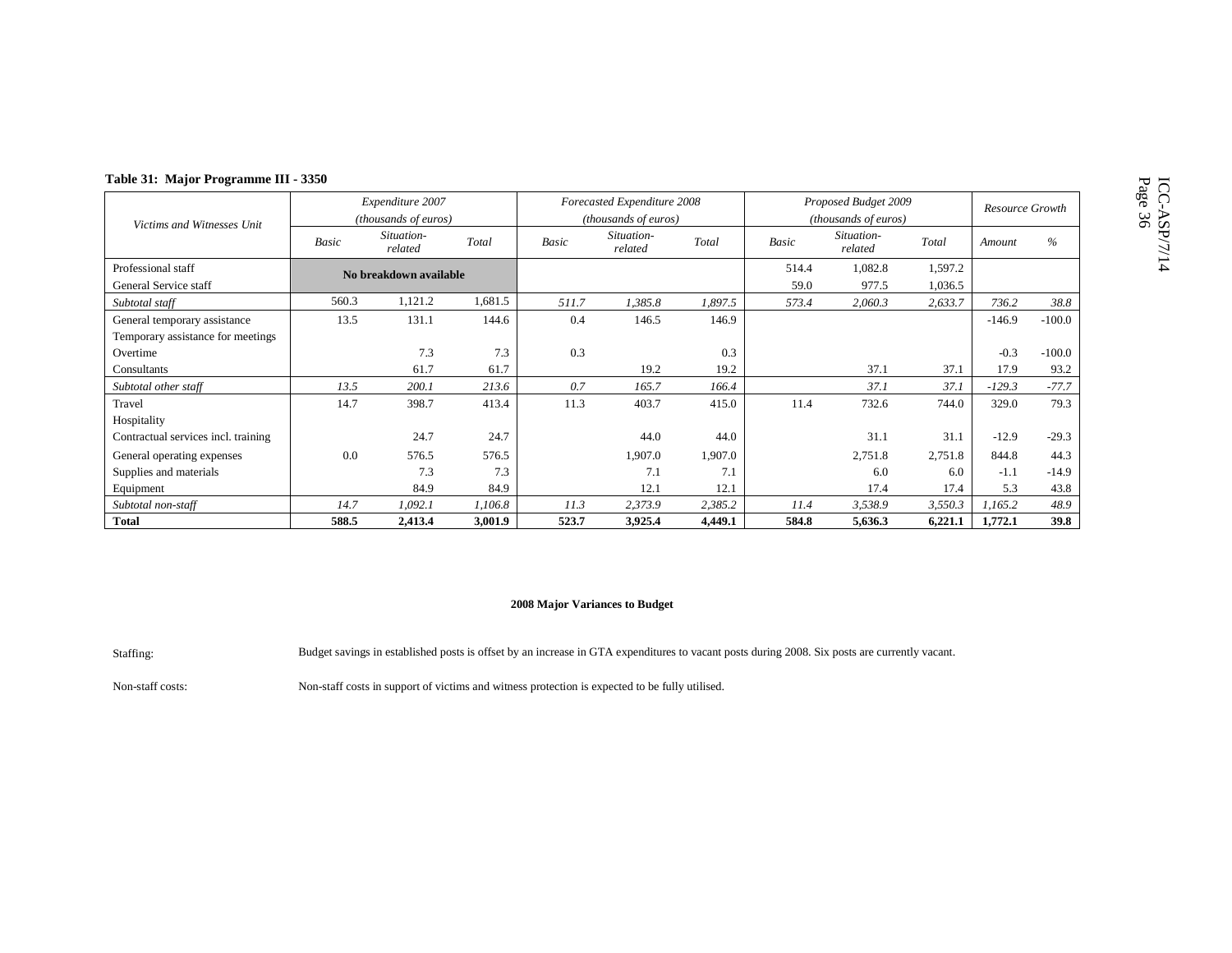|  |  | Table 32: Major Programme III - 3400 |  |  |
|--|--|--------------------------------------|--|--|
|--|--|--------------------------------------|--|--|

|                                     |              | Expenditure 2007       |         |         | Forecasted Expenditure 2008 |         |              | Proposed Budget 2009          |         | Resource Growth |          |
|-------------------------------------|--------------|------------------------|---------|---------|-----------------------------|---------|--------------|-------------------------------|---------|-----------------|----------|
| Public Information and              |              | (thousands of euros)   |         |         | (thousands of euros)        |         |              | ( <i>thousands of euros</i> ) |         |                 |          |
| <b>Documentation Section</b>        | <b>Basic</b> | Situation-<br>related  | Total   | Basic   | Situation-<br>related       | Total   | <b>Basic</b> | Situation-<br>related         | Total   | Amount          | $\%$     |
| Professional staff                  |              | No breakdown available |         |         |                             |         | 806.1        | 589.5                         | 1,395.6 |                 |          |
| General Service staff               |              |                        |         |         |                             |         | 445.8        | 242.9                         | 688.7   |                 |          |
| Subtotal staff                      | 536.7        | 167.0                  | 703.7   | 830.5   | 421.1                       | 1,251.6 | 1,251.9      | 832.4                         | 2,084.3 | 832.7           | 66.5     |
| General temporary assistance        | 370.4        | 147.4                  | 517.8   | 245.5   | 187.2                       | 432.7   | 32.8         | 98.4                          | 131.2   | $-301.5$        | $-69.7$  |
| Temporary assistance for meetings   |              |                        |         |         |                             |         |              |                               |         |                 |          |
| Overtime                            | 0.8          |                        | 0.8     | 1.2     |                             | 1.2     |              |                               |         | $-1.2$          | $-100.0$ |
| Consultants                         |              |                        |         |         |                             |         |              |                               |         |                 |          |
| Subtotal other staff                | 371.2        | 147.4                  | 518.6   | 246.7   | 187.2                       | 433.9   | 32.8         | 98.4                          | 131.2   | $-302.7$        | $-69.8$  |
| Travel                              | 13.1         | 85.8                   | 98.9    | 14.0    | 76.0                        | 90.0    | 14.5         | 90.5                          | 105.0   | 15.0            | 16.7     |
| Hospitality                         |              |                        |         |         |                             |         |              |                               |         |                 |          |
| Contractual services incl. training | 336.2        | 618.9                  | 955.1   | 80.7    | 800.6                       | 881.3   | 112.3        | 654.6                         | 766.9   | $-114.4$        | $-13.0$  |
| General operating expenses          | 56.1         | 0.0                    | 56.1    | 89.3    |                             | 89.3    | 93.0         |                               | 93.0    | 3.8             | 4.2      |
| Supplies and materials              | 237.1        |                        | 237.1   | 180.3   |                             | 180.3   | 150.0        |                               | 150.0   | $-30.3$         | $-16.8$  |
| Equipment                           |              | 77.6                   | 77.6    |         | 0.8                         | 0.8     |              |                               |         | $-0.8$          | $-100.0$ |
| Subtotal non-staff                  | 642.5        | 782.3                  | 1,424.8 | 364.3   | 877.3                       | 1,241.6 | 369.8        | 745.1                         | 1,114.9 | $-126.7$        | $-10.2$  |
| <b>Total</b>                        | 1,550.4      | 1,096.7                | 2,647.1 | 1,441.5 | 1,485.6                     | 2,927.1 | 1,654.5      | 1,675.9                       | 3,330.4 | 403.4           | 13.8     |

### **2008 Major Variances to Budget**

Staffing: Budget savings in established posts is offset by an increase in GTA expenditures to cover vacant posts during 2008. 10 posts are currently vacant.

Non-staff costs: General operating expenses are forecasted to be higher than budget due to increased subscription requests but offset by reductions in Equipment purchases.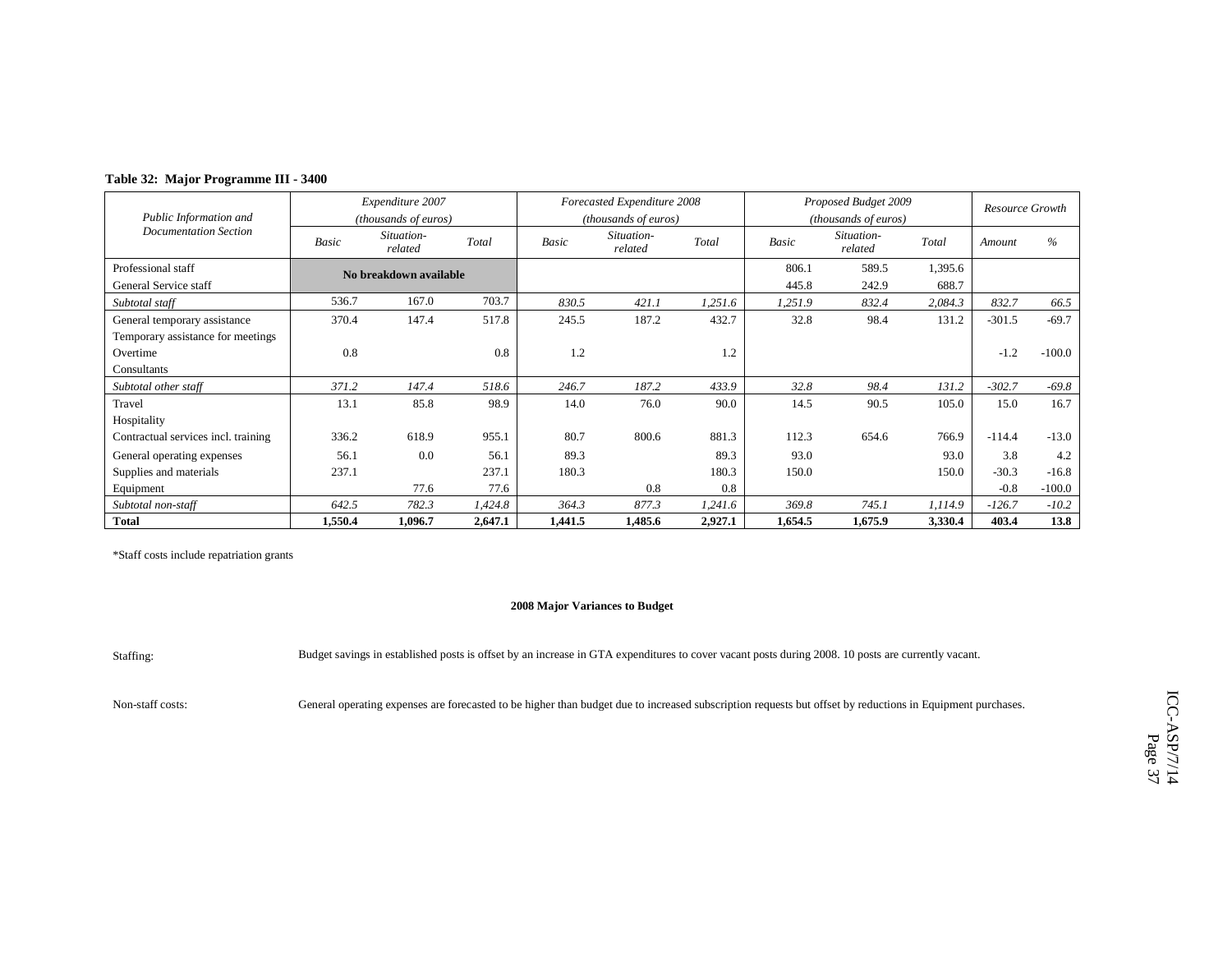| Table 33: Major Programme III - 3500                              |         |                                          |         |         |                                                     |         |                  |                                              |                  |          |                        |
|-------------------------------------------------------------------|---------|------------------------------------------|---------|---------|-----------------------------------------------------|---------|------------------|----------------------------------------------|------------------|----------|------------------------|
| Division of Victims and Counsel                                   |         | Expenditure 2007<br>(thousands of euros) |         |         | Forecasted Expenditure 2008<br>(thousands of euros) |         |                  | Proposed Budget 2009<br>(thousands of euros) |                  |          | <b>Resource Growth</b> |
|                                                                   | Basic   | Situation-<br>related                    | Total   | Basic   | Situation-<br>related                               | Total   | Basic            | Situation-<br>related                        | Total            | Amount   | $\%$                   |
| Professional staff<br>General Service staff                       |         | No breakdown available                   |         |         |                                                     |         | 1,131.5<br>354.0 | 1,276.9<br>280.0                             | 2,408.4<br>634.0 |          |                        |
| Subtotal staff                                                    | 1,221.3 | 473.0                                    | 1,694.3 | 1,090.3 | 764.4                                               | 1,854.7 | 1,485.5          | 1,556.9                                      | 3,042.4          | 1.187.7  | 64.0                   |
| General temporary assistance<br>Temporary assistance for meetings | 268.4   | 300.5                                    | 568.9   | 281.3   | 379.9                                               | 661.2   | 32.8             | 118.7                                        | 151.5            | $-509.7$ | $-77.1$                |
| Overtime                                                          |         |                                          |         |         |                                                     |         |                  |                                              |                  |          |                        |
| Consultants                                                       | 3.2     | 48.3                                     | 51.5    | 27.0    |                                                     | 27.0    | 8.0              | 58.0                                         | 66.0             | 39.0     | 144.4                  |
| Subtotal other staff                                              | 271.6   | 348.8                                    | 620.4   | 308.3   | 379.9                                               | 688.2   | 40.8             | 176.7                                        | 217.5            | $-470.7$ | $-68.4$                |
| Travel<br>Hospitality                                             | 40.6    | 89.6                                     | 130.2   | 37.9    | 109.2                                               | 147.1   | 28.7             | 129.4                                        | 158.1            | 11.0     | 7.5                    |
| Contractual services incl. training                               | 4.8     | 635.8                                    | 640.6   | 19.4    | 1,532.5                                             | 1,551.9 | 24.8             | 3,961.6                                      | 3,986.4          | 2,434.5  | 156.9                  |
| General operating expenses                                        | 0.0     | $-0.1$                                   | $-0.1$  |         | 13.0                                                | 13.0    |                  | 26.0                                         | 26.0             | 13.0     | 100.0                  |
| Supplies and materials                                            | 2.3     |                                          | 2.3     | 0.7     |                                                     | 0.7     |                  |                                              |                  | $-0.7$   | $-100.0$               |
| Equipment                                                         |         |                                          |         |         | 25.0                                                | 25.0    |                  |                                              |                  | $-25.0$  | $-100.0$               |
| Subtotal non-staff                                                | 47.7    | 725.3                                    | 773.0   | 58.0    | 1,679.7                                             | 1,737.7 | 53.5             | 4,117.0                                      | 4,170.5          | 2,432.8  | 140.0                  |
| Total                                                             | 1,540.6 | 1,547.1                                  | 3,087.7 | 1,456.6 | 2,824.0                                             | 4,280.6 | 1,579.8          | 5,850.6                                      | 7,430.4          | 3,149.8  | 73.6                   |

### **2008 Major Variances to Budget**

Staffing: Budget savings is due to established post fill rate which has been partially offset by the utilisation of GTAs. 11 posts are currently vacant.

Non-staff costs: Expect to fully utilise budget.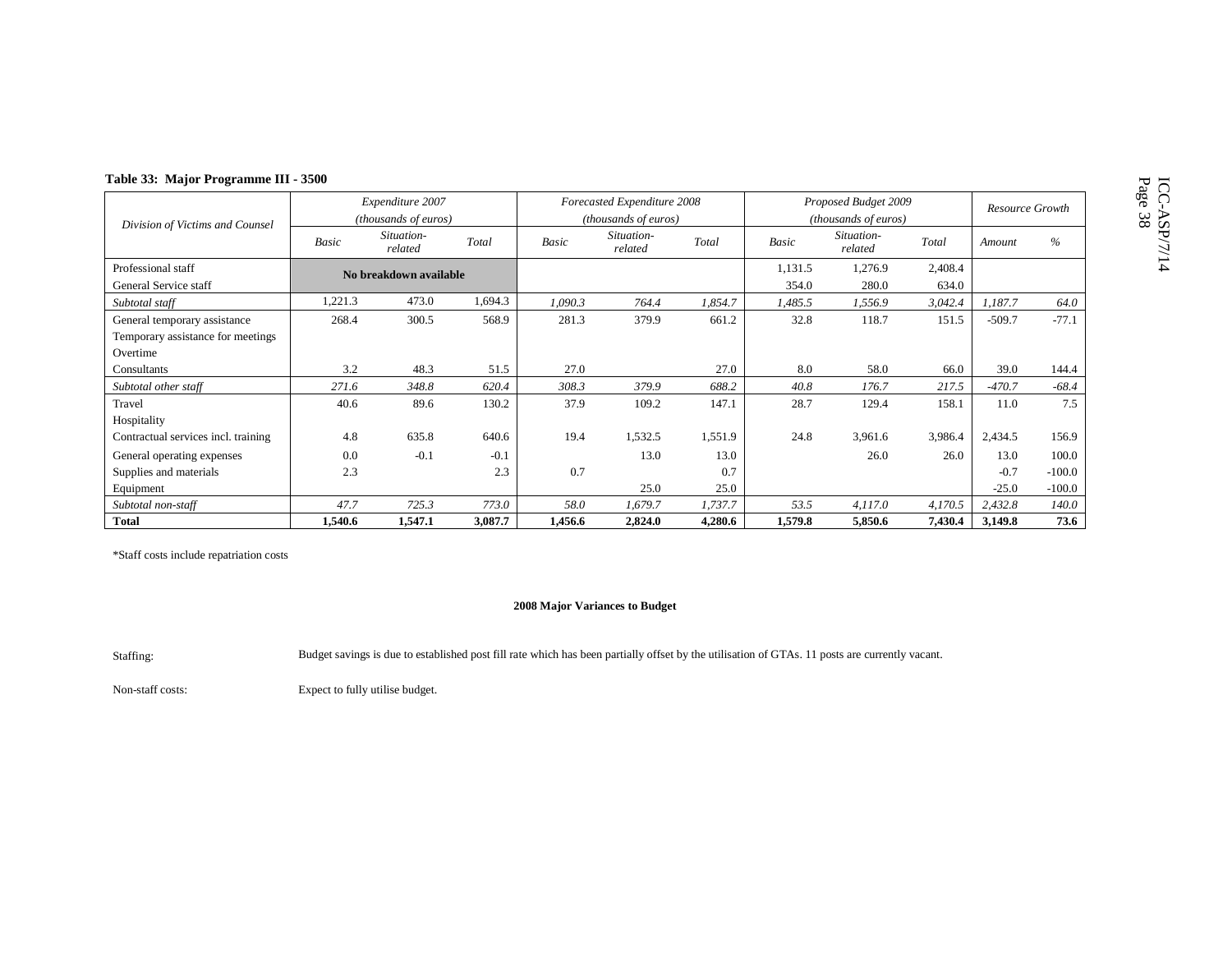|                                     |         | Expenditure 2007       |         |         | Forecasted Expenditure 2008 |         | Proposed Budget 2009 |                       | Resource Growth |          |          |
|-------------------------------------|---------|------------------------|---------|---------|-----------------------------|---------|----------------------|-----------------------|-----------------|----------|----------|
| Office of the Head / DSS / VPRS     |         | (thousands of euros)   |         |         | (thousands of euros)        |         |                      | (thousands of euros)  |                 |          |          |
|                                     | Basic   | Situation-<br>related  | Total   | Basic   | Situation-<br>related       | Total   | <b>Basic</b>         | Situation-<br>related | Total           | Amount   | $\%$     |
| Professional staff                  |         | No breakdown available |         |         |                             |         | 783.9                | 358.8                 | 1,142.7         |          |          |
| General Service staff               |         |                        |         |         |                             |         | 236.0                | 280.0                 | 516.0           |          |          |
| Subtotal staff                      | 816.7   | 104.4                  | 921.1   | 677.9   | 369.6                       | 1,047.5 | 1,019.9              | 638.8                 | 1,658.7         | 611.2    | 58.3     |
| General temporary assistance        | 171.2   | 141.9                  | 313.1   | 246.6   | 102.5                       | 349.1   | 32.8                 | 96.8                  | 129.6           | $-219.5$ | $-62.9$  |
| Temporary assistance for meetings   |         |                        |         |         |                             |         |                      |                       |                 |          |          |
| Overtime                            |         |                        |         |         |                             |         |                      |                       |                 |          |          |
| Consultants                         | 3.2     | 48.3                   | 51.5    | 27.0    |                             | 27.0    | 8.0                  | 58.0                  | 66.0            | 39.0     | 144.4    |
| Subtotal other staff                | 174.4   | 190.2                  | 364.6   | 273.6   | 102.5                       | 376.1   | 40.8                 | 154.8                 | 195.6           | $-180.5$ | $-48.0$  |
| Travel                              | 28.9    | 67.0                   | 95.9    | 30.4    | 66.2                        | 96.6    | 18.5                 | 61.0                  | 79.5            | $-17.1$  | $-17.7$  |
| Hospitality                         |         |                        |         |         |                             |         |                      |                       |                 |          |          |
| Contractual services incl. training |         | 635.8                  | 635.8   | 19.4    | 1,490.8                     | 1,510.2 | 19.6                 | 3,871.6               | 3,891.2         | 2,381.0  | 157.7    |
| General operating expenses          | 0.0     | 0.0                    | 0.0     |         | 3.0                         | 3.0     |                      | 17.0                  | 17.0            | 14.0     | 466.7    |
| Supplies and materials              |         |                        |         |         |                             |         |                      |                       |                 |          |          |
| Equipment                           |         |                        |         |         | 25.0                        | 25.0    |                      |                       |                 | $-25.0$  | $-100.0$ |
| Subtotal non-staff                  | 28.9    | 702.8                  | 731.7   | 49.8    | 1,585.0                     | 1,634.8 | 38.1                 | 3,949.6               | 3,987.7         | 2,352.9  | 143.9    |
| <b>Total</b>                        | 1,020.0 | 997.4                  | 2,017.4 | 1,001.3 | 2,057.1                     | 3,058.4 | 1,098.8              | 4,743.2               | 5,842.0         | 2,783.6  | 91.0     |

### **Table 34: Major Programme III - 3510+3520+3530**

### **2008 Major Variances to Budget**

Staffing: Budget savings due to fill rate of established posts. Savings were largely offset by GTAs hired to fill staffing gaps. 6 posts are currently vacant.

Non-Staff costs: Budget is expected to be fully utilised.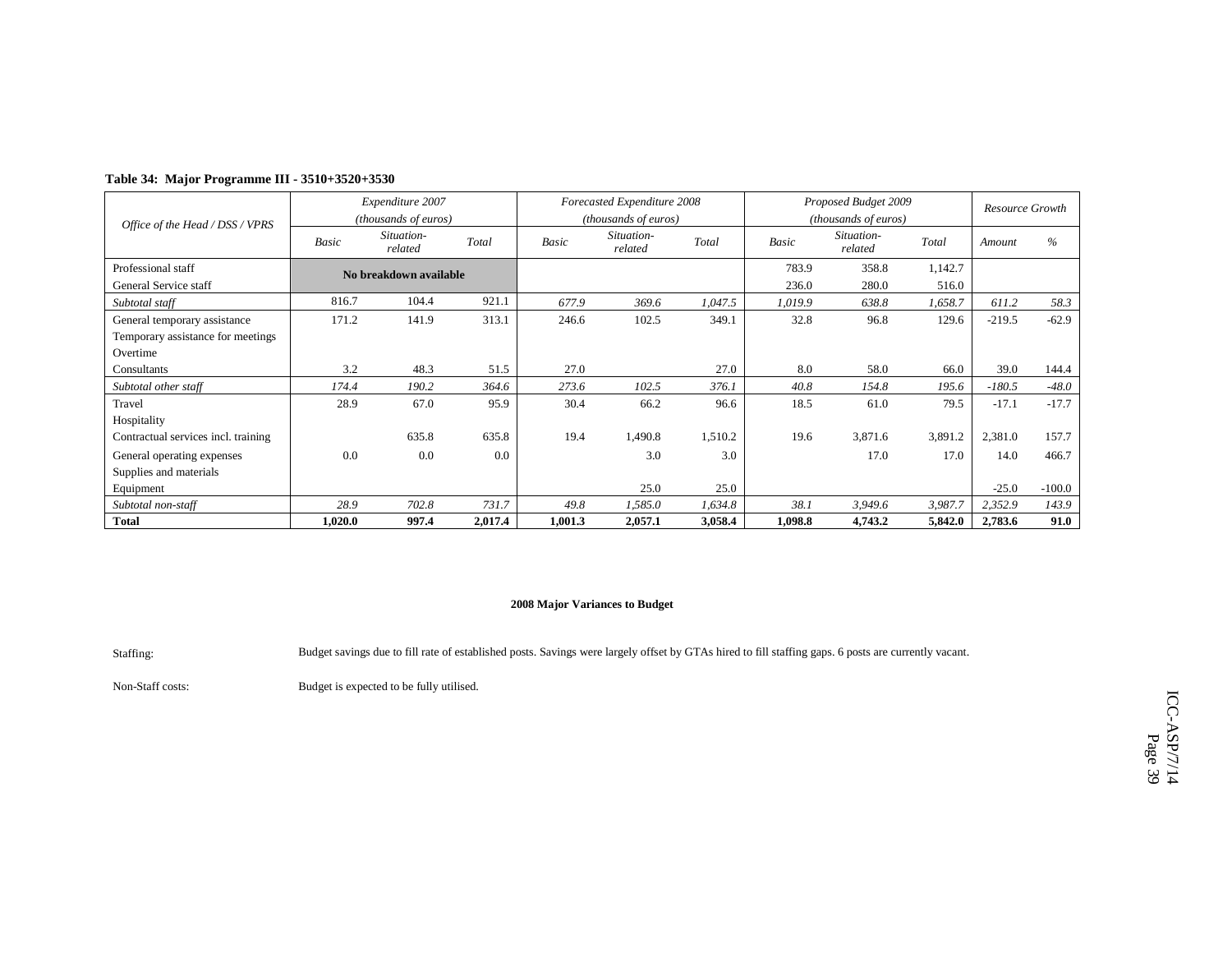| `able 35: Major Programme III - 3540 |  |  |  |
|--------------------------------------|--|--|--|
|--------------------------------------|--|--|--|

| Table 35: Major Programme III - 3540 |       |                        |       |       |                             |       |       |                       |       |          |                 |
|--------------------------------------|-------|------------------------|-------|-------|-----------------------------|-------|-------|-----------------------|-------|----------|-----------------|
|                                      |       | Expenditure 2007       |       |       | Forecasted Expenditure 2008 |       |       | Proposed Budget 2009  |       |          | Resource Growth |
| Office of the Public Counsel for the |       | (thousands of euros)   |       |       | (thousands of euros)        |       |       | (thousands of euros)  |       |          |                 |
| Defence                              | Basic | Situation-<br>related  | Total | Basic | Situation-<br>related       | Total | Basic | Situation-<br>related | Total | Amount   | $\%$            |
| Professional staff                   |       | No breakdown available |       |       |                             |       | 135.3 | 269.5                 | 404.8 |          |                 |
| General Service staff                |       |                        |       |       |                             |       | 59.0  |                       | 59.0  |          |                 |
| Subtotal staff                       | 148.9 |                        | 148.9 | 147.5 | 32.4                        | 179.9 | 194.3 | 269.5                 | 463.8 | 283.9    | 157.8           |
| General temporary assistance         | 97.2  | 139.5                  | 236.7 | 34.7  | 165.9                       | 200.6 |       |                       |       | $-200.6$ | $-100.0$        |
| Temporary assistance for meetings    |       |                        |       |       |                             |       |       |                       |       |          |                 |
| Overtime                             |       |                        |       |       |                             |       |       |                       |       |          |                 |
| Consultants                          |       |                        |       |       |                             |       |       |                       |       |          |                 |
| Subtotal other staff                 | 97.2  | 139.5                  | 236.7 | 34.7  | 165.9                       | 200.6 |       |                       |       | $-200.6$ | $-100.0$        |
| Travel                               | 7.9   | 6.9                    | 14.8  | 3.8   | 16.0                        | 19.8  | 6.5   | 17.6                  | 24.1  | 4.3      | 21.7            |
| Hospitality                          |       |                        |       |       |                             |       |       |                       |       |          |                 |
| Contractual services incl. training  |       |                        |       |       | 16.7                        | 16.7  | 5.2   | 60.0                  | 65.2  | 48.5     | 290.4           |
| General operating expenses           | 0.0   | 0.0                    | 0.0   |       | 4.0                         | 4.0   |       | 3.0                   | 3.0   | $-1.0$   | $-25.0$         |
| Supplies and materials               |       |                        |       |       |                             |       |       |                       |       |          |                 |
| Equipment                            |       |                        |       |       |                             |       |       |                       |       |          |                 |
| Subtotal non-staff                   | 7.9   | 6.9                    | 14.8  | 3.8   | 36.7                        | 40.5  | 11.7  | 80.6                  | 92.3  | 51.8     | 127.9           |
| <b>Total</b>                         | 254.0 | 146.4                  | 400.4 | 186.0 | 235.0                       | 421.0 | 206.0 | 350.1                 | 556.1 | 135.1    | 32.1            |

Staffing: Budget savings due to post fill rate were largely offset by GTA expenditures used to fill staffing gaps. 3 posts are currently vacant.

Non-Staff costs: Budget is expected to be fully utilised.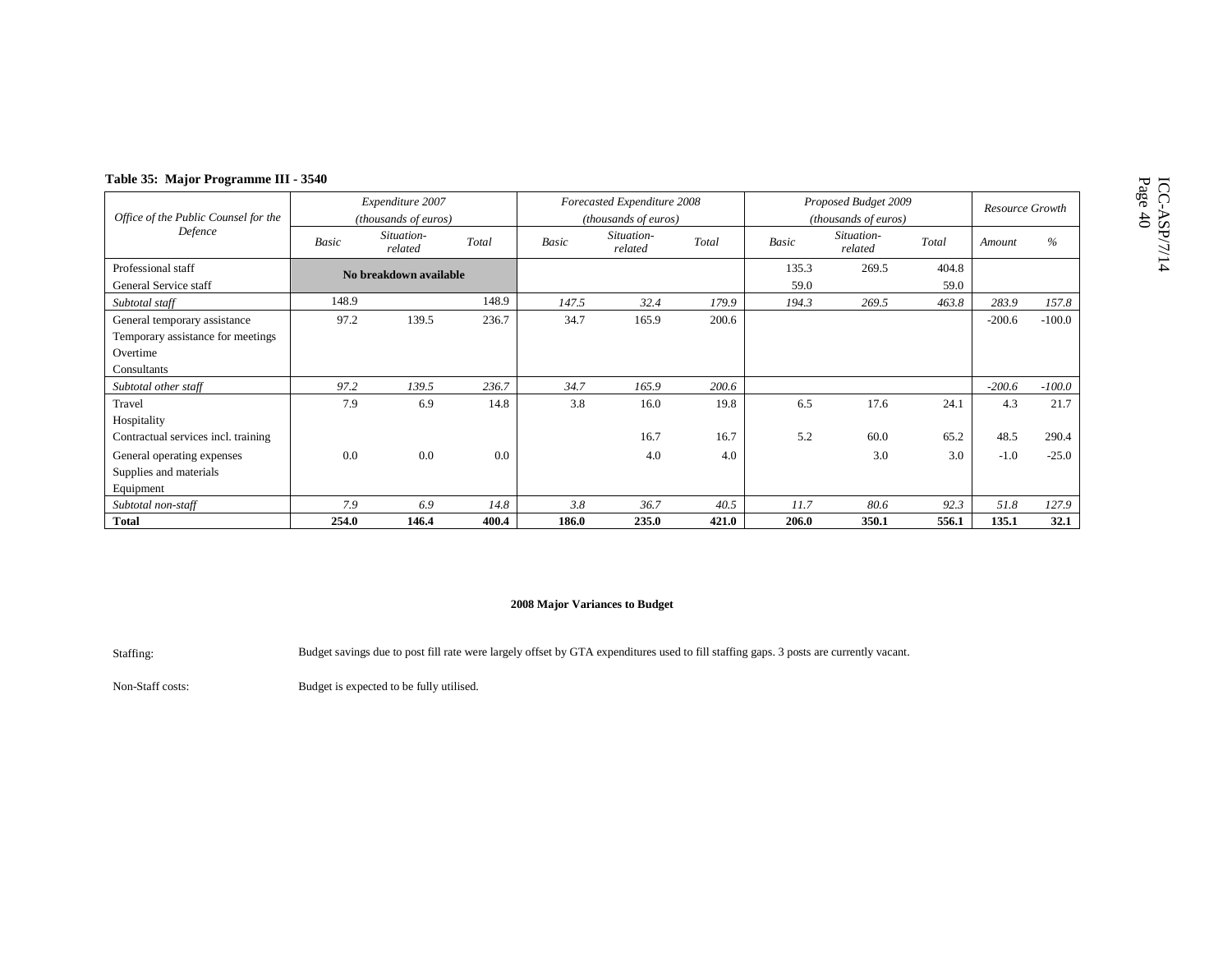|  |  | Table 36: Major Programme III - 3550 |  |  |
|--|--|--------------------------------------|--|--|
|--|--|--------------------------------------|--|--|

|                                     | Expenditure 2007 |                                |       | Forecasted Expenditure 2008 |                       |       |       | Proposed Budget 2009  | Resource Growth |         |          |
|-------------------------------------|------------------|--------------------------------|-------|-----------------------------|-----------------------|-------|-------|-----------------------|-----------------|---------|----------|
| Office of the Public Counsel for    |                  | (thousands of euros)           |       |                             | (thousands of euros)  |       |       | (thousands of euros)  |                 |         |          |
| <b>Victims</b>                      | Basic            | Situation-<br>Total<br>related |       |                             | Situation-<br>related | Total | Basic | Situation-<br>related | Total           | Amount  | $\%$     |
| Professional staff                  |                  | No breakdown available         |       |                             |                       |       | 212.3 | 648.6                 | 860.9           |         |          |
| General Service staff               |                  |                                |       |                             |                       |       | 59.0  |                       | 59.0            |         |          |
| Subtotal staff                      | 255.7            | 368.6                          | 624.3 | 233.1                       | 340.1                 | 573.2 | 271.3 | 648.6                 | 919.9           | 346.7   | 60.5     |
| General temporary assistance        |                  | 19.1                           | 19.1  |                             | 111.5                 | 111.5 |       | 21.9                  | 21.9            | $-89.6$ | $-80.4$  |
| Temporary assistance for meetings   |                  |                                |       |                             |                       |       |       |                       |                 |         |          |
| Overtime                            |                  |                                |       |                             |                       |       |       |                       |                 |         |          |
| Consultants                         |                  |                                |       |                             |                       |       |       |                       |                 |         |          |
| Subtotal other staff                |                  | 19.1                           | 19.1  |                             | 111.5                 | 111.5 |       | 21.9                  | 21.9            | $-89.6$ | $-80.4$  |
| Travel                              | 3.8              | 15.7                           | 19.5  | 3.7                         | 27.0                  | 30.7  | 3.7   | 50.8                  | 54.5            | 23.8    | 77.5     |
| Hospitality                         |                  |                                |       |                             |                       |       |       |                       |                 |         |          |
| Contractual services incl. training | 4.8              |                                | 4.8   |                             | 25.0                  | 25.0  |       | 30.0                  | 30.0            | 5.0     | 20.0     |
| General operating expenses          |                  |                                |       |                             | 6.0                   | 6.0   |       | 6.0                   | 6.0             |         |          |
| Supplies and materials              | 2.3              |                                | 2.3   | 0.7                         |                       | 0.7   |       |                       |                 | $-0.7$  | $-100.0$ |
| Equipment                           |                  |                                |       |                             |                       |       |       |                       |                 |         |          |
| Subtotal non-staff                  | 10.9             | 15.7                           | 26.6  | 4.4                         | 58.0                  | 62.4  | 3.7   | 86.8                  | 90.5            | 28.1    | 45.0     |
| <b>Total</b>                        | 266.6            | 403.4                          | 670.0 | 237.5                       | 509.6                 | 747.1 | 275.0 | 757.3                 | 1,032.3         | 285.2   | 38.2     |

Staffing: Budget savings due to established posts fill rate. Budget savings were partially offset by GTA recruitment. Two posts are currently vacant.

Non-Staff costs: Budget is expected to be fully utilised.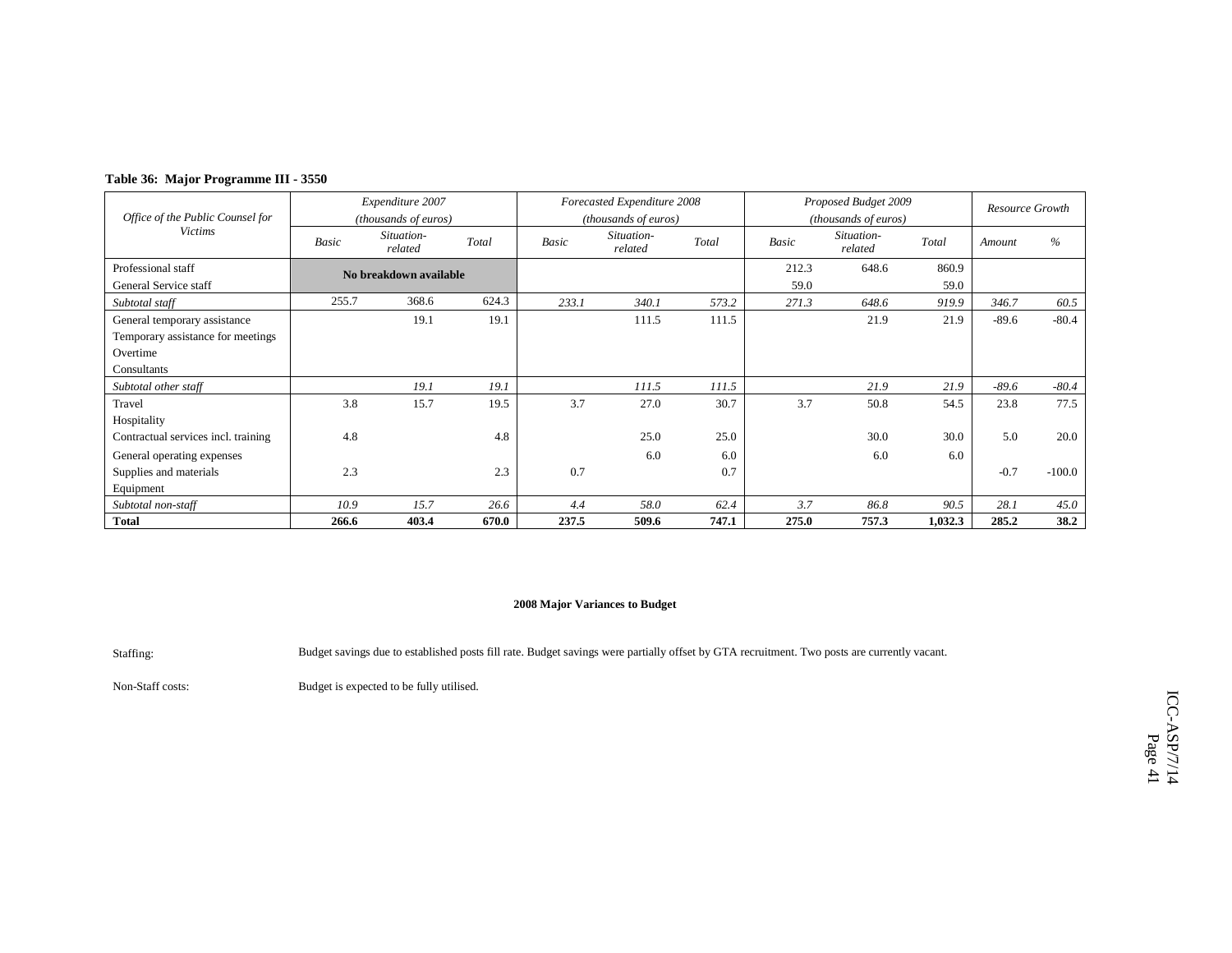|  |  | Table 37: Major Programme IV |
|--|--|------------------------------|
|--|--|------------------------------|

| Table 37: Major Programme IV        |         |                                |         |         |                             |         |                      |                       |         |                 |         |
|-------------------------------------|---------|--------------------------------|---------|---------|-----------------------------|---------|----------------------|-----------------------|---------|-----------------|---------|
|                                     |         | Expenditure 2007               |         |         | Forecasted Expenditure 2008 |         | Proposed Budget 2009 |                       |         | Resource Growth |         |
| Secretariat of the ASP              |         | (thousands of euros)           |         |         | (thousands of euros)        |         |                      | (thousands of euros)  |         |                 |         |
|                                     | Basic   | Situation-<br>Total<br>related |         | Basic   | Situation-<br>related       | Total   | Basic                | Situation-<br>related | Total   | Amount          | $\%$    |
| Professional staff                  |         | No breakdown available         |         |         |                             |         | 597.7                |                       | 597.7   |                 |         |
| General Service staff               |         |                                |         |         |                             |         | 270.6                |                       | 270.6   |                 |         |
| Subtotal staff                      | 546.3   | $-3.3$                         | 543.0   | 465.3   | 88.7                        | 554.0   | 868.3                |                       | 868.3   | 314.3           | 56.7    |
| General temporary assistance        | 435.6   |                                | 435.6   | 495.9   | 257.9                       | 753.8   | 569.3                |                       | 569.3   | $-184.5$        | $-24.5$ |
| Temporary assistance for meetings   | 767.9   |                                | 767.9   | 518.4   |                             | 518.4   | 860.6                |                       | 860.6   | 342.2           | 66.0    |
| Overtime                            | 13.5    |                                | 13.5    | 3.2     |                             | 3.2     | 20.0                 |                       | 20.0    | 16.8            | 525.0   |
| Consultants                         |         |                                |         |         |                             |         |                      |                       |         |                 |         |
| Subtotal other staff                | 1,217.0 |                                | 1,217.0 | 1,017.5 | 257.9                       | 1,275.4 | 1,449.9              |                       | 1,449.9 | 174.5           | 13.7    |
| Travel                              | 222.8   |                                | 222.8   | 261.0   |                             | 261.0   | 339.1                |                       | 339.1   | 78.1            | 29.9    |
| Hospitality                         | 5.6     |                                | 5.6     | 8.9     |                             | 8.9     | 10.0                 |                       | 10.0    | 1.1             | 12.4    |
| Contractual services incl. training | 718.1   |                                | 718.1   | 895.0   |                             | 895.0   | 894.7                |                       | 894.7   | $-0.3$          | 0.0     |
| General operating expenses          | 35.5    |                                | 35.5    | 50.0    |                             | 50.0    | 54.0                 |                       | 54.0    | 4.0             | 8.0     |
| Supplies and materials              | 16.2    |                                | 16.2    | 30.0    |                             | 30.0    | 30.0                 |                       | 30.0    |                 |         |
| Equipment                           | 4.0     |                                | 4.0     |         |                             |         | 20.0                 |                       | 20.0    | 20.0            |         |
| Subtotal non-staff                  | 1,002.2 |                                | 1,002.2 | 1,244.9 |                             | 1,244.9 | 1,347.8              |                       | 1,347.8 | 102.9           | 8.3     |
| <b>Total</b>                        | 2,765.5 | $-3.3$                         | 2,762.2 | 2,727.7 | 346.6                       | 3,074.3 | 3,666.0              |                       | 3,666.0 | 591.7           | 19.2    |

### **2008 Major Variances to Budget**

Through August 4 of 9 approved posts remain unfilled contributing to a budget savings to date. 2 P level posts are under applications review and 3 GS-OL posts<br>have a goal to be filled by year end. To date, GTAs have been u

Non-Staff Costs: Savings are expected due primarily to expenditures on contractual services in support of meetings being less than expected.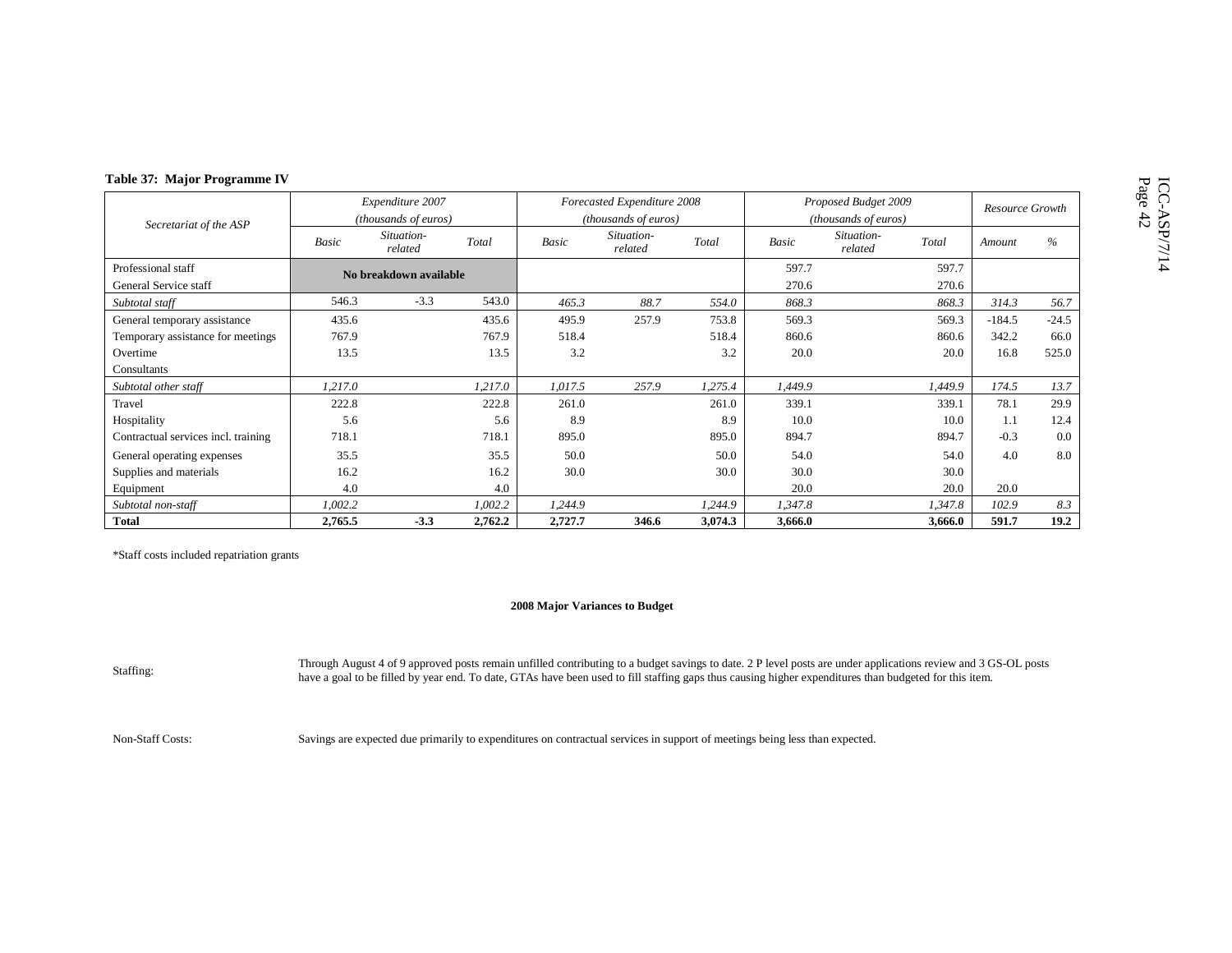|  |  | Table 38: Major Programme VI |  |
|--|--|------------------------------|--|
|--|--|------------------------------|--|

|                                     | Expenditure 2007 |                        |       | Forecasted Expenditure 2008 |                       |       | Proposed Budget 2009 | Resource Growth       |         |          |         |
|-------------------------------------|------------------|------------------------|-------|-----------------------------|-----------------------|-------|----------------------|-----------------------|---------|----------|---------|
| Secretariat for the Trust Fund for  |                  | (thousands of euros)   |       | (thousands of euros)        |                       |       |                      | (thousands of euros)  |         |          |         |
| <b>Victims</b>                      | Basic            | Situation-<br>related  | Total | <b>Basic</b>                | Situation-<br>related | Total | Basic                | Situation-<br>related | Total   | Amount   | $\%$    |
| Professional staff                  |                  | No breakdown available |       |                             |                       |       | 345.1                | 151.9                 | 497.0   |          |         |
| General Service staff               |                  |                        |       |                             |                       |       | 118.0                |                       | 118.0   |          |         |
| Subtotal staff                      | 224.4            |                        | 224.4 | 210.7                       | 10.2                  | 220.9 | 463.1                | 151.9                 | 615.0   | 394.1    | 178.4   |
| General temporary assistance        | 95.0             | 85.5                   | 180.5 | 91.0                        | 447.2                 | 538.2 | 138.0                | 24.4                  | 162.4   | $-375.8$ | $-69.8$ |
| Temporary assistance for meetings   |                  |                        |       |                             |                       |       |                      |                       |         |          |         |
| Overtime                            | 0.7              |                        | 0.7   |                             |                       |       | 10.0                 |                       | 10.0    | 10.0     |         |
| Consultants                         |                  |                        |       | 10.0                        |                       | 10.0  | 41.1                 | 27.0                  | 68.1    | 58.1     | 581.0   |
| Subtotal other staff                | 95.7             | 85.5                   | 181.2 | 101.0                       | 447.2                 | 548.2 | 189.1                | 51.4                  | 240.5   | $-307.7$ | $-56.1$ |
| Travel                              | 107.6            |                        | 107.6 | 77.7                        | 45.6                  | 123.3 | 99.6                 | 75.1                  | 174.7   | 51.4     | 41.7    |
| Hospitality                         | 9.4              |                        | 9.4   | 6.7                         |                       | 6.7   | 17.5                 |                       | 17.5    | 10.8     | 161.2   |
| Contractual services incl. training | 36.7             |                        | 36.7  | 64.4                        | 13.8                  | 78.2  | 118.1                | 97.1                  | 215.2   | 137.0    | 175.2   |
| General operating expenses          | 16.1             |                        | 16.1  | 5.9                         |                       | 5.9   | 25.0                 | 18.0                  | 43.0    | 37.1     | 628.8   |
| Supplies and materials              | 0.4              |                        | 0.4   | 6.0                         |                       | 6.0   | 30.0                 |                       | 30.0    | 24.0     | 400.0   |
| Equipment                           | 28.9             |                        | 28.9  |                             |                       |       |                      | 11.4                  | 11.4    | 11.4     |         |
| Subtotal non-staff                  | 199.1            |                        | 199.1 | 160.7                       | 59.4                  | 220.1 | 290.2                | 201.6                 | 491.8   | 271.7    | 123.4   |
| <b>Total</b>                        | 519.2            | 85.5                   | 604.7 | 472.4                       | 516.8                 | 989.2 | 942.4                | 404.9                 | 1,347.3 | 358.1    | 36.2    |

### **2008 Major Variances to Budget**

Staffing: 2 out of 5 approved posts have been filled through 31 August. As a result GTA expenditures have been well over budget in order to compensate for required staff.

Non-Staff Costs: Programme management has reduced non-staff cost to fund required staffing.